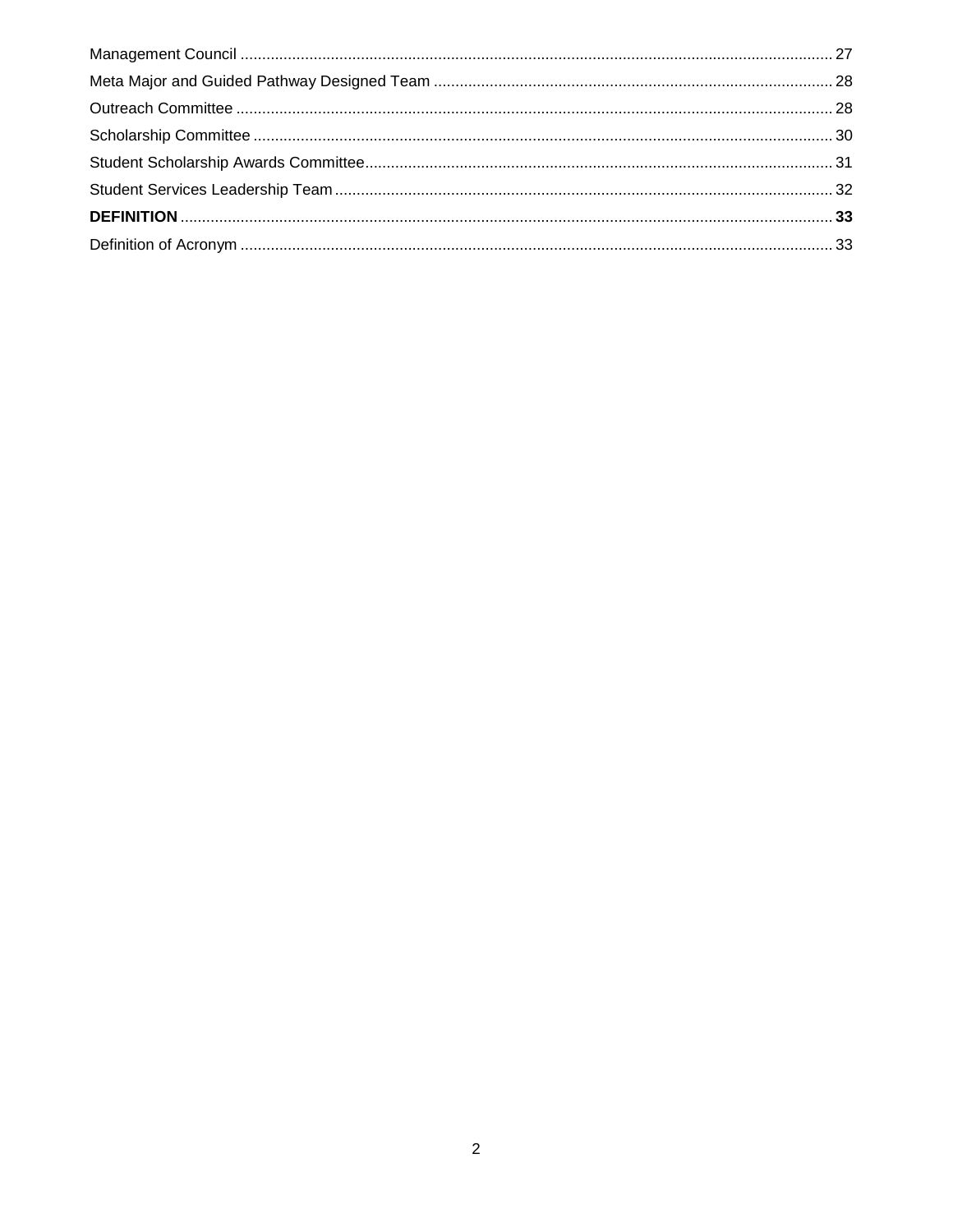# <span id="page-2-0"></span>**GOVERNANCE COMMITTEES**

#### <span id="page-2-1"></span>**Academic Senate**

Serves as policy making body for the Academic Senate; promotes the general welfare of Skyline College, its faculty, and the San Mateo County Community College District; represents the faculty in making recommendations to the administration of the College and the District Board of Trustees with respect to academic and professional matters; works toward the development and improvement of professional standards; provides for continuous study of faculty and College problems.

| $2016 - 2017$                                                                                                                                                                                                                                                                                                                                                                                                                                                                                                                                                                                                                                                      | $2017 - 2018$                                                                                                                                                                                                                                                                                                                                                                                                                 |
|--------------------------------------------------------------------------------------------------------------------------------------------------------------------------------------------------------------------------------------------------------------------------------------------------------------------------------------------------------------------------------------------------------------------------------------------------------------------------------------------------------------------------------------------------------------------------------------------------------------------------------------------------------------------|-------------------------------------------------------------------------------------------------------------------------------------------------------------------------------------------------------------------------------------------------------------------------------------------------------------------------------------------------------------------------------------------------------------------------------|
| Membership (elected by faculty)                                                                                                                                                                                                                                                                                                                                                                                                                                                                                                                                                                                                                                    | Membership (elected by faculty)                                                                                                                                                                                                                                                                                                                                                                                               |
| Kate Browne, President<br>Leigh Anne Shaw, Past President<br>Stephen Fredricks, Vice President<br>Zachary Bruno, Secretary<br><b>Tiffany Schmierer, Treasurer</b>                                                                                                                                                                                                                                                                                                                                                                                                                                                                                                  | Kathryn Browne, President<br>Leigh Anne Shaw, Past President<br>Jesse Raskin, Vice President<br>Terrence Chang, Secretary<br><b>Tiffany Schmierer, Treasurer</b>                                                                                                                                                                                                                                                              |
| <b>Committee Chairs &amp; Representatives:</b><br>Caroline Barros, ASSC Rep (non-voting)<br>Barbara Corzonkoff, Co-Liaisons, CTE<br>Michele Haggar, Classified Senate Rep<br>Jessica Hurless, Co-Chair, Education Policy<br>Jessica Lopez, SEEED (non-voting)<br>Dylan O'Shea, ASSC Rep (non-voting)<br>Jesse Raskin, Co-Chair, Education Policy<br>Janice Sapigao, AFT Rep (non-voting)<br>Amber Steele, Co-Chair, Professional Personnel<br>Alana Utsumi, Classified Senate Rep (non-voting)<br>Shawna Whitney, Co-Chair, Professional Personnel<br>Ronda Wimmer, Co-Liaisons, CTE<br>Andy Windham, Co-Chair, Curriculum<br>Dennis Wolbers, Co-Chair, Curriculum | Committee Chairs & Representatives:<br>Eric Brenner, AFT Rep (non-voting)<br>Barbara Corzonkoff, Co-Liaisons, CTE<br>Carla Grandy, Chair, Education Policy<br>Michele Haggar, Classified Senate Rep<br>Jessica Hurless, Co-Chair, Curriculum<br>Amber Steele, Chair, Professional Personnel<br>Christina Trujillo, Classified Senate Rep (non-voting)<br>Ronda Wimmer, Co-Liaisons, CTE<br>Andy Windham, Co-Chair, Curriculum |
| <b>Division Representatives:</b><br>Caroline Barros, ASSC Rep<br>Paul Bridenbaugh, SS/CA Rep<br>Terrance Chang, SMT Rep<br>Dick Clair, BEPP Rep<br>Jacqueline Escobar, COUN Rep<br>Rick Hough, SMT Rep<br>Nathan Jones, LA Rep<br>Dan Ming, BEPP Division Rep<br>Dylan O'Shea, ASSC Rep<br>Mustafa Popal, SS/CA Rep<br>Danielle Powell, LA Rep<br>Gabe Saucedo, KAD Rep<br>Amber Steele, KAD Rep<br>Kwame Thomas, COUN Rep<br>Dennis Wolbers, ASLT Rep                                                                                                                                                                                                             | <b>Division Representatives:</b><br>Paul Bridenbaugh, SS/CA Rep<br>Dick Clair, BEPP Rep<br>Kristen Ersando, ASSC Rep<br>Jing Folsom, SMT Rep<br>Denise Hum, SMT Rep<br>Nathan Jones, LA Rep<br>Melissa Komadina, COUN Rep<br>Dan Ming, BEPP Division Rep<br>Mustafa Popal, SS/CA Rep<br>Danielle Powell, LA Rep<br>Bianca Rowden-Quince, ASLT Rep<br>Gabe Saucedo, KAD Rep<br>Kwame Thomas, COUN Rep                          |
| <b>Meeting Date/Time/Location</b><br>First and Third Thursdays of the month<br>2:10 - 4:00 p.m.<br>Building 6, Room 6203                                                                                                                                                                                                                                                                                                                                                                                                                                                                                                                                           | <b>Meeting Date/Time/Location</b><br>First and Third Thursdays of the month<br>2:10 - 4:00 p.m.<br>Building 6, Room 6203                                                                                                                                                                                                                                                                                                      |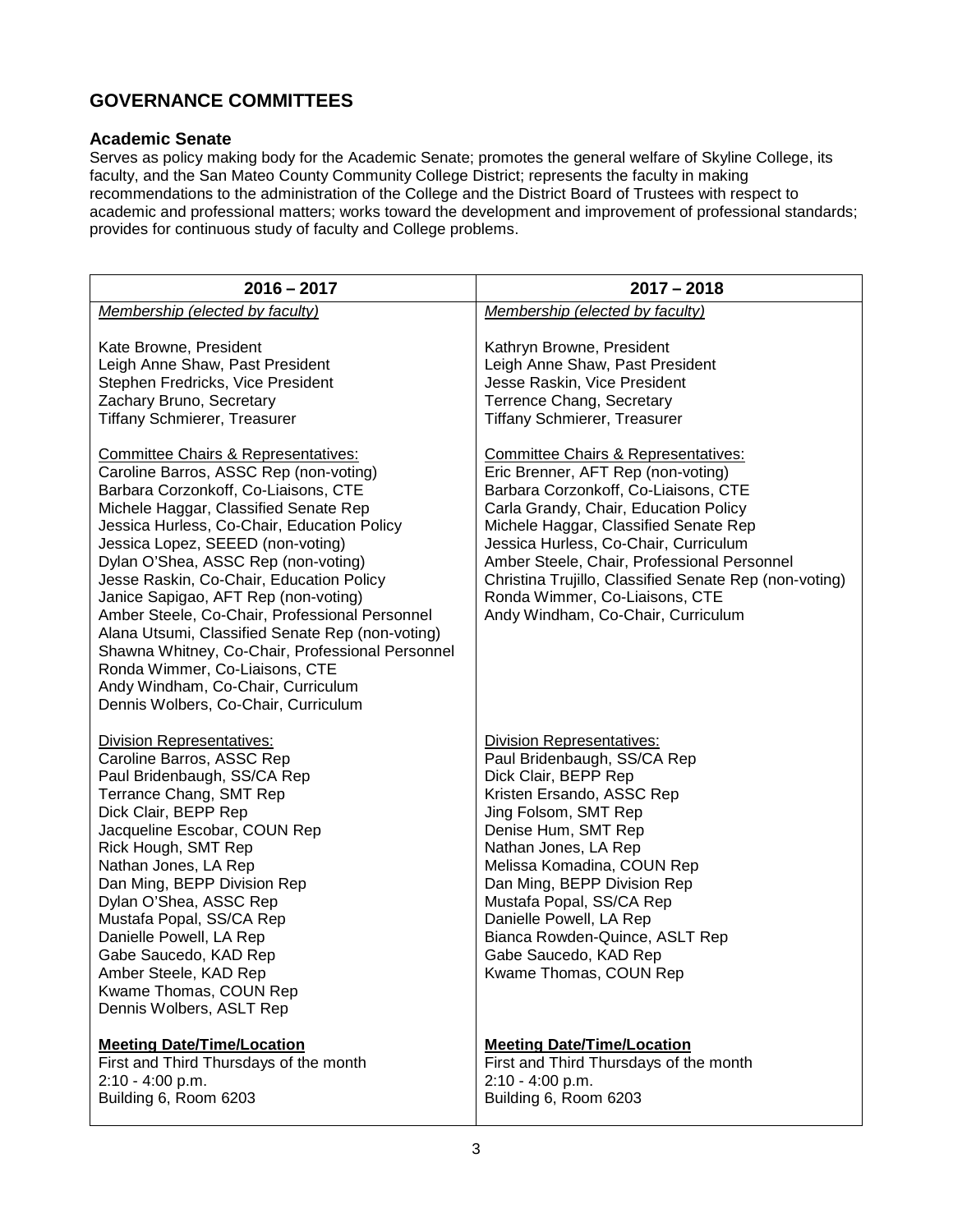#### <span id="page-3-0"></span>**Curriculum Committee**

The Curriculum Committee carries on regular review of the entire College curriculum; considers for recommendation all matters of administrative policy concerning the curriculum; considers for recommendation proposals for new courses and programs; recommends action on all deletions, classifications and changes in courses and programs.

| $2016 - 2017$                                                                                                                                                                                                                                                              | $2017 - 2018$                                                                                                                                                                                                                                                                                                                     |
|----------------------------------------------------------------------------------------------------------------------------------------------------------------------------------------------------------------------------------------------------------------------------|-----------------------------------------------------------------------------------------------------------------------------------------------------------------------------------------------------------------------------------------------------------------------------------------------------------------------------------|
| Membership (one to two elected faculty                                                                                                                                                                                                                                     | Membership (one to two elected faculty                                                                                                                                                                                                                                                                                            |
| representatives from each division)                                                                                                                                                                                                                                        | representatives from each division)                                                                                                                                                                                                                                                                                               |
| Dennis Wolbers, Co-Chair, ASLT Rep                                                                                                                                                                                                                                         | Jessica Hurless, Co-Chair, BEPP Rep                                                                                                                                                                                                                                                                                               |
| Adam Windham, Co-Chair, SMT Rep                                                                                                                                                                                                                                            | Adam Windham, Co-Chair, SMT Rep                                                                                                                                                                                                                                                                                                   |
| Cheryl Ajirotutu, GLPS Rep                                                                                                                                                                                                                                                 | Janelle Barbier, SMT Rep                                                                                                                                                                                                                                                                                                          |
| Jacqueline Escobar, COUN Rep                                                                                                                                                                                                                                               | Kim Davalos, COUN Rep                                                                                                                                                                                                                                                                                                             |
| Kathleen Feinblum, LA Rep                                                                                                                                                                                                                                                  | Jacqueline Escobar, COUN Rep                                                                                                                                                                                                                                                                                                      |
| Jan Fosberg, KAD Rep                                                                                                                                                                                                                                                       | Kathleen Feinblum, LA Rep                                                                                                                                                                                                                                                                                                         |
| Imelda Hermosillo, COUN Rep                                                                                                                                                                                                                                                | Jan Fosberg, KAD Rep                                                                                                                                                                                                                                                                                                              |
| Jessica Hurless, LA Rep                                                                                                                                                                                                                                                    | Lorna Jones, GLPS Rep                                                                                                                                                                                                                                                                                                             |
| Nick Kapp, SMT Rep                                                                                                                                                                                                                                                         | Poh Kim Lim, ASLT Rep                                                                                                                                                                                                                                                                                                             |
| Jude Navari, SS/CA Rep                                                                                                                                                                                                                                                     | Jude Navari, SS/CA Rep                                                                                                                                                                                                                                                                                                            |
| John Ulloa, SS/CA Rep                                                                                                                                                                                                                                                      | John Ulloa, SS/CA Rep                                                                                                                                                                                                                                                                                                             |
| Ronda Wimmer, BEPP Rep                                                                                                                                                                                                                                                     | Cassidy Ryan, BEPP Rep                                                                                                                                                                                                                                                                                                            |
| Hellen Zhang, BEPP Rep                                                                                                                                                                                                                                                     | Hellen Zhang, BEPP Rep                                                                                                                                                                                                                                                                                                            |
| <b>Ex Officio Members</b><br>Luis Escobar, Dean, Counseling<br>Bridget Fischer, Distance Education Liaison<br>Adriana Johnston, Classified Senate Rep<br>Iridian Martinez, ASSC Rep<br>Aaron McVean, Interim VP, Instruction<br>William Minnich, Dean, Enrollment Services | <b>Ex Officio Members</b><br>Marianne Beck, Articulation Officer<br>Luis Escobar, Dean, Counseling<br>Christopher Collins, Distance Education Liaison<br>Adriana Johnston, Classified Senate Rep<br>Rheanna Mariano, ASSC Rep<br>William Minnich, Dean of Enrollment Services<br>Jennifer Taylor-Mendoza, Interim VP, Instruction |
| Bryan Besnyi, Recorder                                                                                                                                                                                                                                                     | Bryan Besnyi, Recorder                                                                                                                                                                                                                                                                                                            |
| Maria Norris, Staff Support to Curriculum Committee                                                                                                                                                                                                                        | Maria Norris, Staff Support to Curriculum Committee                                                                                                                                                                                                                                                                               |
| <b>Meeting Date/Time/Location</b>                                                                                                                                                                                                                                          | <b>Meeting Date/Time/Location</b>                                                                                                                                                                                                                                                                                                 |
| First and Third Wednesday of the month                                                                                                                                                                                                                                     | First and Third Wednesday of the month                                                                                                                                                                                                                                                                                            |
| $2:10 - 4:00$ p.m.                                                                                                                                                                                                                                                         | $2:10 - 4:00$ p.m.                                                                                                                                                                                                                                                                                                                |
| Building 4, Room 4301                                                                                                                                                                                                                                                      | Building 4, Room 4301                                                                                                                                                                                                                                                                                                             |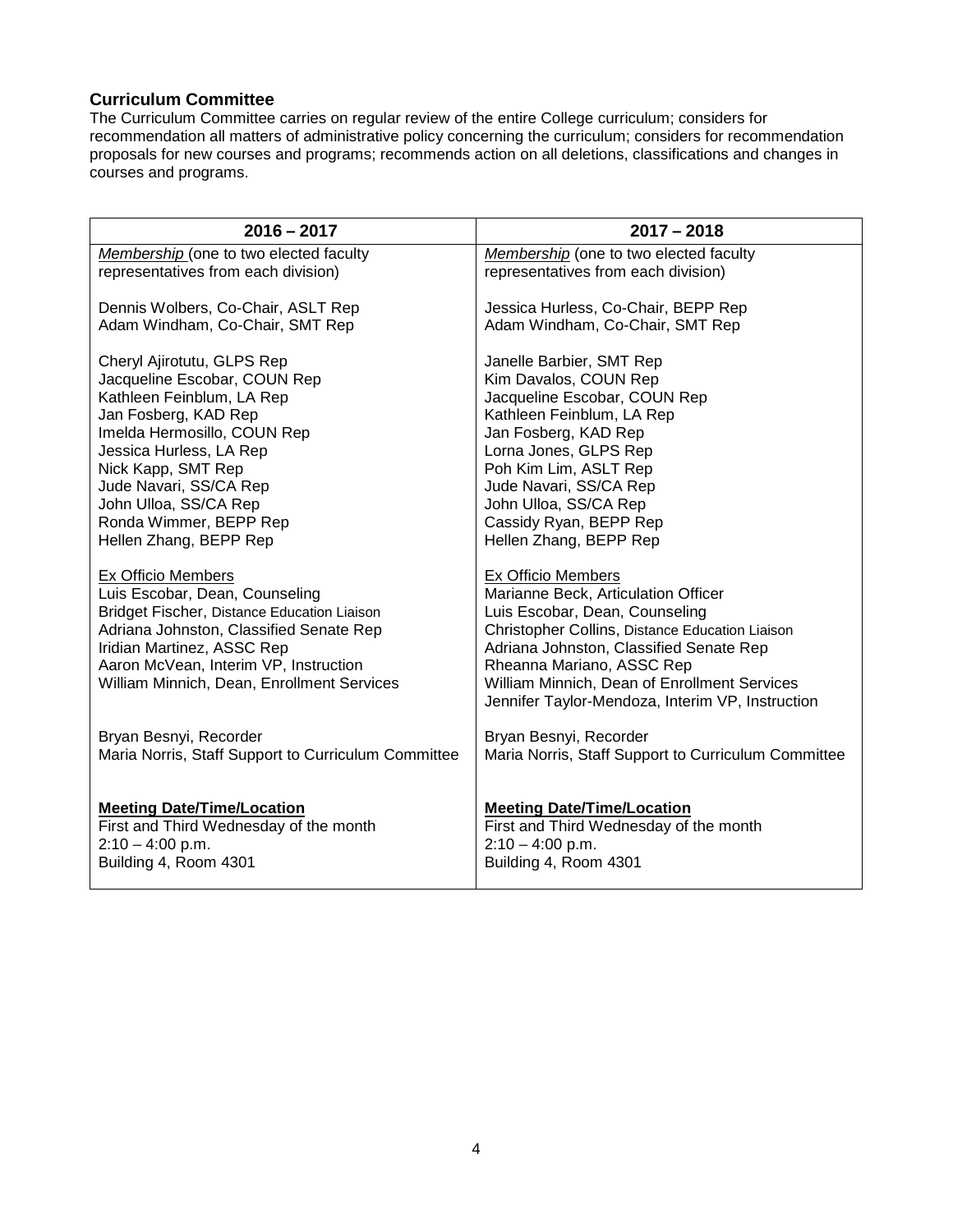### <span id="page-4-0"></span>**Educational Policy Committee**

This committee considers for recommendation all matters of educational policy including academic standards, probation, disqualification, readmissions policies, grading procedures, matriculation, student behavior, and student grievance procedures; considers for recommendation all matters of administrative policy concerning educational policy, including policies of the Office of Instruction and the Office of Student Services.

| $2016 - 2017$                                                                                                                                                                                                                                                                                                                                                                                                                                         | $2017 - 2018$                                                                                                                                                                                                                                                                                                                                                                                                                         |
|-------------------------------------------------------------------------------------------------------------------------------------------------------------------------------------------------------------------------------------------------------------------------------------------------------------------------------------------------------------------------------------------------------------------------------------------------------|---------------------------------------------------------------------------------------------------------------------------------------------------------------------------------------------------------------------------------------------------------------------------------------------------------------------------------------------------------------------------------------------------------------------------------------|
| Membership (one elected faculty representative from<br>each division)                                                                                                                                                                                                                                                                                                                                                                                 | Membership (one elected faculty representative from<br>each division)                                                                                                                                                                                                                                                                                                                                                                 |
| Jacqueline Escobar, Co-Chair, SS Rep<br>Nick Kapp, Co-Chair, SMT Rep                                                                                                                                                                                                                                                                                                                                                                                  | Carla Grandy, Chair, SMT Rep                                                                                                                                                                                                                                                                                                                                                                                                          |
| Jim Bowsher, LA Rep<br>Carlos Colombetti, SS/CA Rep<br>Michael Cross, LA Rep<br>Luis Escobar, Dean, Counseling<br>Mousa Ghanma, SMT Rep<br>Gianni Grelli, ASSC Rep<br>Michele Haggar, Classified Senate Rep<br>Nick Kapp, SMT Rep<br>Poh Kim Lim, ASLT Rep<br>William Minnich, Dean, Enrollment Services<br>Joseph Morello, Jr., Dean, KAD<br>Suzanne Poma, COUN Rep<br>Dylan O'Shea, ASSC Rep<br>Alina Varona, BEPP Rep<br><b>Ex Officio Members</b> | Leon Babaev, ASSC Rep<br>Jim Bowsher, LA Rep<br>Carlos Colombetti, SS/CA Rep<br>Michael Cross, LA Rep<br>Luis Escobar, Dean, Counseling<br>Michele Haggar, Classified Senate Rep<br>Mary Volken-Torres, ASLT<br>Rheanna Mariano, ASSC Rep<br>William Minnich, Dean, Enrollment Services<br>Joseph Morello, Jr., Dean, KAD<br>Suzanne Poma, COUN Rep<br>Carlos Romero, COUN Rep<br>Kirstie Stramler, SMT Rep<br>Alina Varona, BEPP Rep |
| Angélica Garcia, VP Student Services                                                                                                                                                                                                                                                                                                                                                                                                                  | <b>Ex Officio Members</b><br>Angélica Garcia, VP Student Services                                                                                                                                                                                                                                                                                                                                                                     |
| <b>Meeting Date/Time/Location</b><br>First Tuesday of month<br>$2:00 - 3:00$ p.m.<br>Building 6, Room 6205                                                                                                                                                                                                                                                                                                                                            | <b>Meeting Date/Time/Location</b><br>First Tuesday of month<br>$2:00 - 3:00$ p.m.<br>Building 6, Room 6205                                                                                                                                                                                                                                                                                                                            |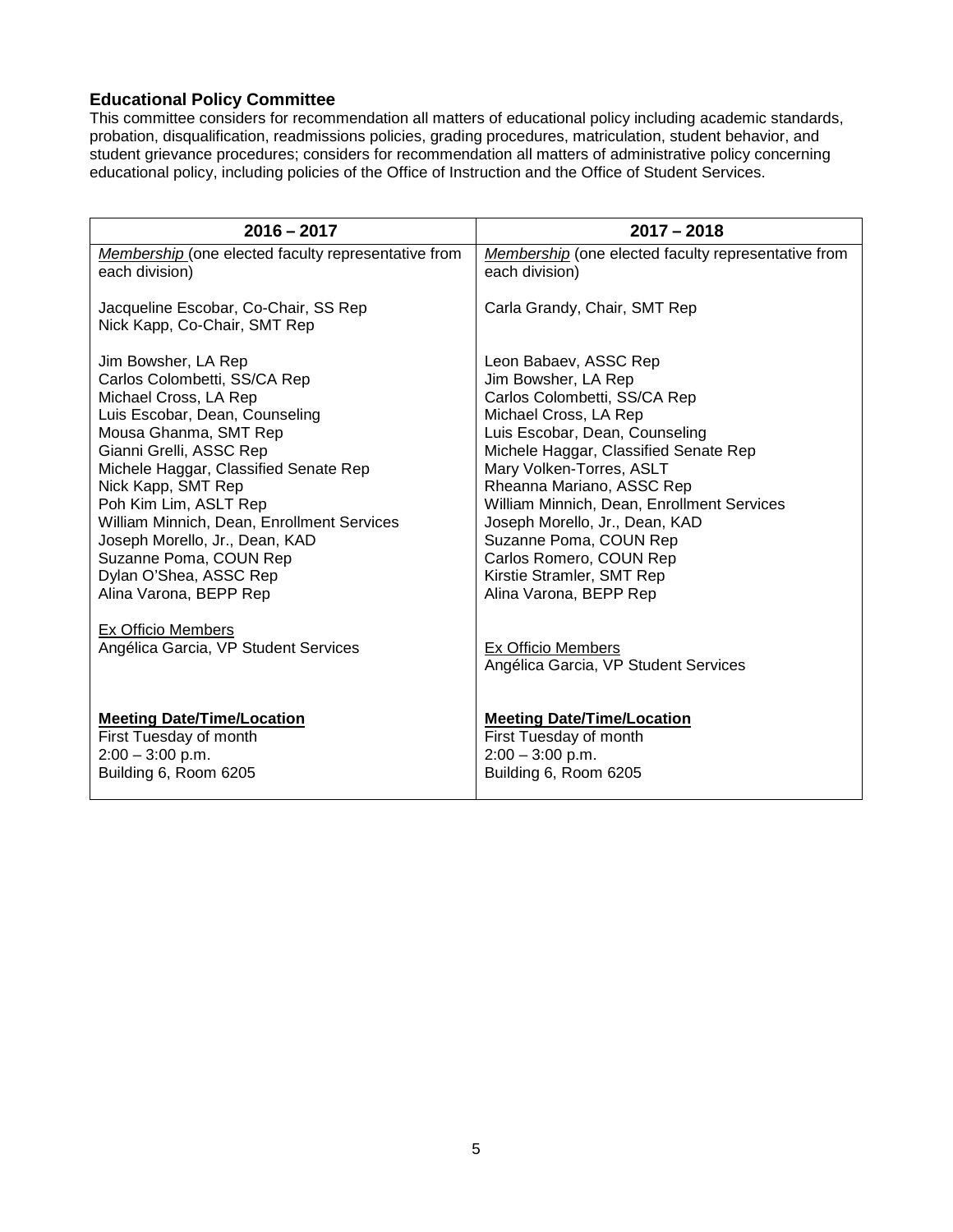#### <span id="page-5-0"></span>**Professional Personnel Committee**

This committee promotes staff development and professional growth; considers questions of professional ethics; reviews and makes recommendations concerning Program Improvement Funds and other faculty proposals as necessary; makes recommendations concerning faculty awards; reviews and recommends faculty development projects as required.

| $2016 - 2017$                                       | $2017 - 2018$                                       |
|-----------------------------------------------------|-----------------------------------------------------|
| Membership (one elected faculty representative from | Membership (one elected faculty representative from |
| each division)                                      | each division)                                      |
| Shawna Whitney, Chair, BEPP Rep                     | Amber Steele, Chair, KAD Rep                        |
| Rosemary Bell, SS/CA Rep                            | Rosemary Bell, SS/CA Rep                            |
| Shari Bookstaff, SMT Rep                            | Shari Bookstaff, SMT Rep                            |
| Luciana Castro, LA Rep                              | Zaid Ghori, GLPS Rep                                |
| Nathan Jones, LA Rep                                | Nancy Kaplan-Beigel, LA Rep                         |
| Nathaniel Nevado, COUN Rep                          | Nathaniel Nevado, COUN Rep                          |
| Amber Steele, KAD Rep                               | Regina Mitchell, BEPP Rep                           |
| <b>Ex Officio Members</b>                           | <b>Ex Officio Members</b>                           |
| Mary Gutierrez, Dean, Language Arts                 | Mary Gutierrez, Dean, Language Arts                 |
| <b>Meeting Date/Time/Location</b>                   | <b>Meeting Date/Time/Location</b>                   |
| Meets one or more times a semester.                 | Meets one or more times a semester.                 |

#### <span id="page-5-1"></span>**Research Committee**

The Academic Senate Research Committee aids faculty doing institutional research; acts as a resource to the Senate in matters of institutional research; performs institutional research under the direction of the Academic Senate Governing Council.

| $2016 - 2017$                                       | $2017 - 2018$                                       |
|-----------------------------------------------------|-----------------------------------------------------|
| Membership (one elected faculty representative from | Membership (one elected faculty representative from |
| each division)                                      | each division)                                      |
| Eric Brenner, ASLT Rep                              | Kevin Corsiglia, KAD Rep                            |
| Kevin Corsiglia, KAD Rep                            | Zaid Ghori, GLPS Rep                                |
| Jennifer Merrill, SS/CA Rep                         | Jennifer Merrill, SS/CA Rep                         |
| Paul Spakowski, BEPP Rep                            | Carlos Romero, COUN Rep                             |
|                                                     | Paul Spakowski, BEPP Rep                            |
| Vacant, Chair                                       |                                                     |
| Vacant, COUN Rep                                    | Vacant, Chair                                       |
| Vacant, GLPS Rep                                    | Vacant, ASLT Rep                                    |
| Vacant, LA Rep                                      | Vacant, LA Rep                                      |
|                                                     |                                                     |
| Vacant, SMT Rep                                     | Vacant, SMT Rep                                     |
| <b>Meeting Date/Time/Location</b>                   | <b>Meeting Date/Time/Location</b>                   |
| To be determined                                    | To be determined                                    |
|                                                     |                                                     |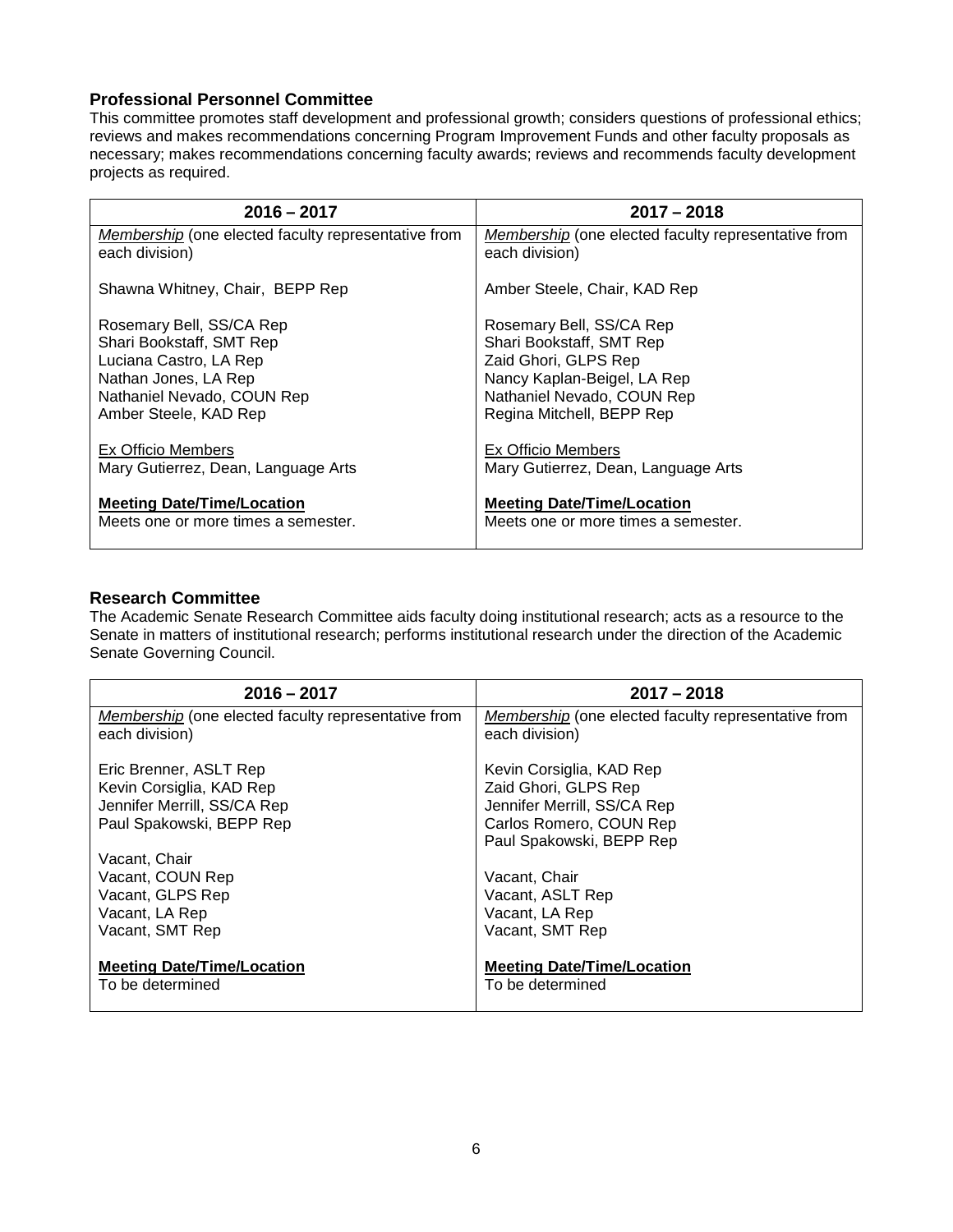#### <span id="page-6-0"></span>**Accreditation Oversight Committee (AOC)**

The overarching mission of this committee is student success through successful accreditation. It is the responsibility of the institution, CEO and ALO (Accreditation Liaison Officer) to keep Skyline College in compliance with the ERs (Eligibility Requirements), Accreditation Standards, including federal requirements, Commission policies, and Skyline's MVV (mission-Vision-Values). This committee will support the college in keeping in compliance.

The role of the Accreditation Oversight Committee is:

- 1. To review ongoing changes and requirements for accreditation at the federal, state and regional levels to facilitate keeping in compliance with ERs, Commission policies and Skyline College's MVV (Mission-Vision-Values)
- 2. To coordinate Skyline College's ongoing activities related to its accreditation, including developing and maintaining a systematic approach to tracking evidence,
- 3. To periodically review alignment of college process with accreditation standards,
- 4. To maintain the college's accreditation web site, and
- 5. To provide open communication between the Accreditation Oversight Committee and the college community.

| $2016 - 2017$                                     | $2017 - 2018$                                      |
|---------------------------------------------------|----------------------------------------------------|
| Membership                                        | Membership                                         |
| Aaron McVean, ALO, Chair, Interim VP, Instruction | Jacqueline Honda, ALO, Chair, Interim Dean of PRIE |
| Cheri Jones, Interim Dean of PRIE                 | Christine Abella, ASSC Rep (shared vote)           |
| Eloisa Briones, VP, Administrative Services       | Eloisa Briones, VP, Administrative Services        |
| Stephen Fredricks, Academic Senate Rep            | Luis Escobar, Dean of Counseling                   |
| Angélica Garcia, VP, Student Services             | Angélica Garcia, VP, Student Services              |
| Raymond Hernandez, Dean, SMT                      | Raymond Hernandez, Dean, SMT                       |
| James Houpis, Dean, ASLT                          | James Houpis, Dean, ASLT                           |
| Abigail Magat, ASSC Rep                           | Leandro Torres Mantilla, ASSC Rep (shared vote)    |
| William Minnich, Dean, Enrollment Services        | William Minnich, Dean, Enrollment Services         |
| Zahra Mojtahedi, PRIE Rep                         | Zahra Mojtahedi, PRIE Rep                          |
| Jesse Raskin, CTE Faculty Rep                     | Tammy Robinson, Dean, GLPS/Interim Dean, SS/CA     |
| Tammy Robinson, GLPS Rep                          | Pcyeta Stroud, Classified Senate Rep               |
| Christine Roumbanis, Dean, BEPP                   | Jennifer Taylor-Mendoza, Interim VP, Instruction   |
| Dennis Wolbers, ASLT Rep                          | Karen Wong, PRIE Rep                               |
| Karen Wong, PRIE Rep                              | Andrea Vizenor, Director of Workforce Development  |
| Andrea Vizenor, Director of Workforce Development | Vacant, Academic Senate Rep                        |
| *, Classified Senate Rep                          | *ASSC Rep only counts for one vote                 |
| Ex Officio Members                                | Ex Officio Members                                 |
| Regina Stanback Stroud, President                 | Regina Stanback Stroud, President                  |
| <b>Meeting Date/Time/Location</b>                 | <b>Meeting Date/Time/Location</b>                  |
| Third Monday of the month                         | Third Monday of the month                          |
| $9:00 - 10:00$ a.m.                               | $9:00 - 10:00$ a.m.                                |
| Building 4, Room 4343                             | Building 4, Room 4343                              |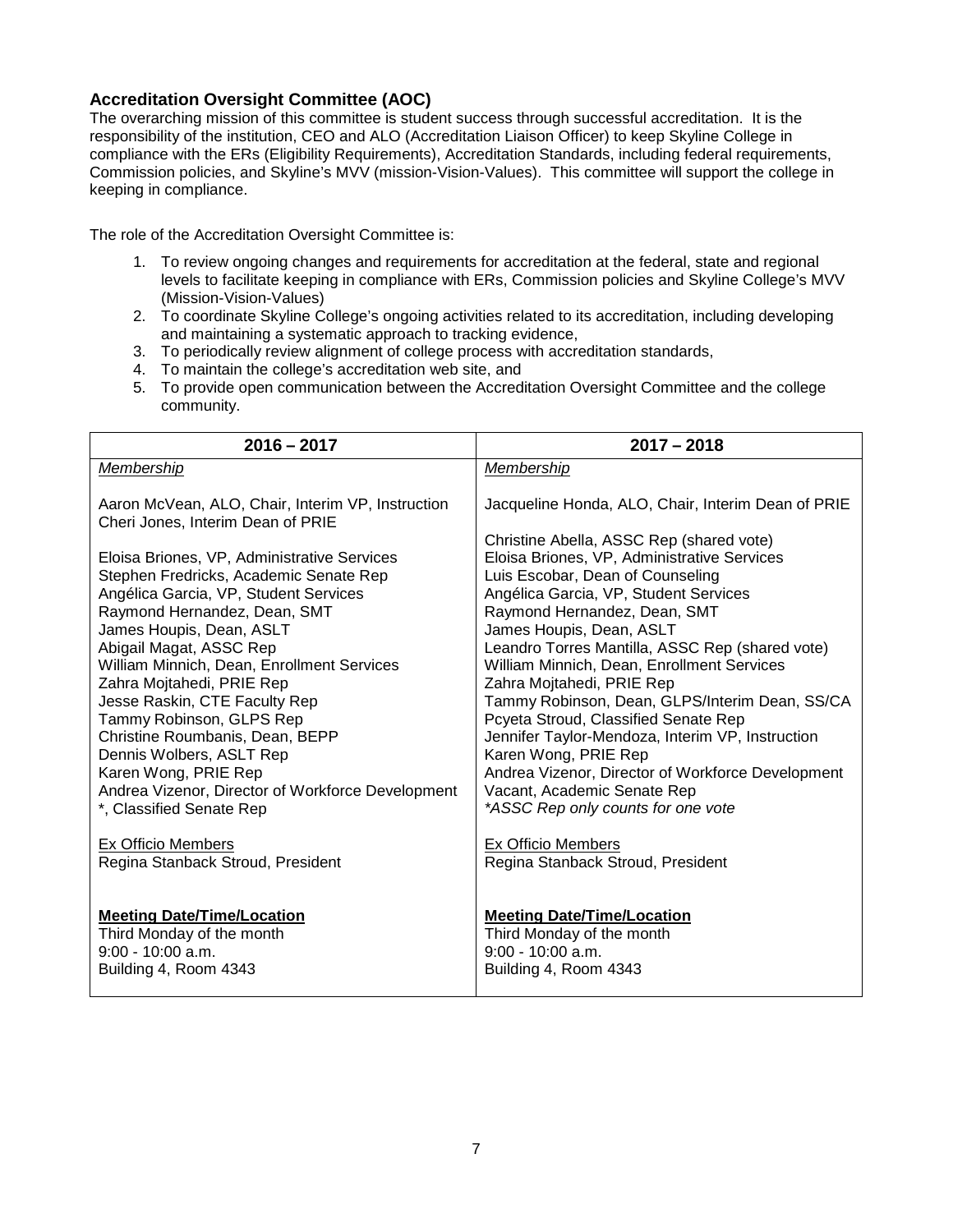### <span id="page-7-0"></span>**Advisory Committee for Employee Development (ACED)**

ACED serves as the advisory committee for the Center for Transformative Teaching and Learning (CTTL), providing input and general guidance for CTTL programming and professional development activities at Skyline College. The committee supports the college in its strategic directions with regard to professional development, and streamlines information about funding opportunities for faculty and staff to participate in national conferences and dialogues. The committee also encourages and facilitates the creation of workshops and dialogues on campus, and supports the creation and management by the CTTL of all aspects of the workshop calendar for the entire year, including technology training, speakers, webinars, and leadership programs.

| $2016 - 2017$                                     | $2017 - 2018$                                                                                         |
|---------------------------------------------------|-------------------------------------------------------------------------------------------------------|
| Membership (5 faculty from each of the following  | Membership (5 faculty from each of the following                                                      |
| areas: CTE, Basic Skills, Transfer, and Non-      | areas: CTE, Basic Skills, Transfer, and Non-                                                          |
| Instructional, Chair of Professional Personnel    | Instructional, Chair of Professional Personnel                                                        |
| Committee; 5 classified members from each of the  | Committee; 5 classified members from each of the                                                      |
| following areas: Student Services, Administrative | following areas: Student Services, Administrative                                                     |
| Services, Several Other Divisions)                | Services, Several Other Divisions)                                                                    |
| <b>CTTL Co-Coordinators</b>                       | <b>CTTL Co-Coordinators</b>                                                                           |
| (Professional Development and Distance Education) | (Professional Development and Distance Education)                                                     |
| Nina Floro, Co-Chair, College Faculty/Staff       | Nina Floro, Co-Chair, Professional Development                                                        |
| Professional Development Coordinator              | Coordinator                                                                                           |
| James Houpis, Co-Chair, ASLT Rep                  | James Houpis, Co-Chair, Dean, ASLT                                                                    |
| <b>Administrative Membership</b>                  | <b>Administrative Membership</b>                                                                      |
| Aaron McVean, Interim VP, Instruction             | Jennifer Taylor-Mendoza, Interim VP, Instruction                                                      |
| James Houpis, Dean, ASLT                          | James Houpis, Dean, ASLT                                                                              |
| Lasana Hotep, Dean, SESP                          | Lasana Hotep, Dean, SESP                                                                              |
| <b>Faculty Membership</b><br>Rachel Bell, LA Rep  | Faculty Membership<br>Jarrod Feiner, Basic Skills Rep<br>Bianca Rowden-Quince, Distance Education Rep |
| <b>Classified Membership</b>                      | Amber Steele, Professional Personnel Rep                                                              |
| Linda Allen, Classified Senate Rep                | Kwame Thomas, Student Support Services/ Non-                                                          |
| Kristina Brower, BEPP Rep                         | Instructional Rep                                                                                     |
| Jose Cartagena, ASSC Rep                          | <b>Classified Membership</b>                                                                          |
| Karen Dimalanta, Classified Senate Rep            | Kristina Brower, BEPP Rep                                                                             |
| Jody Gonzales, ASSC Rep                           | Karen Dimalanta, ASLT Rep                                                                             |
| Melissa Komadina, COUN Rep                        | Lynsey Hemstreet, BEPP Rep                                                                            |
| Iridian Martinez, ASSC Rep                        | Christina Trujillo, ASLT Rep                                                                          |
| Vacant, Professional Development Committee        | Vacant, Professional Development Committee                                                            |
| Vacant, Professional Personnel Committee          | Vacant, ASSC Rep                                                                                      |
| <b>Meeting Date/Time/Location</b>                 | <b>Meeting Date/Time/Location</b>                                                                     |
| Meets 2 - 4 times per year - TBA                  | Meets 2 - 4 times per year - TBA                                                                      |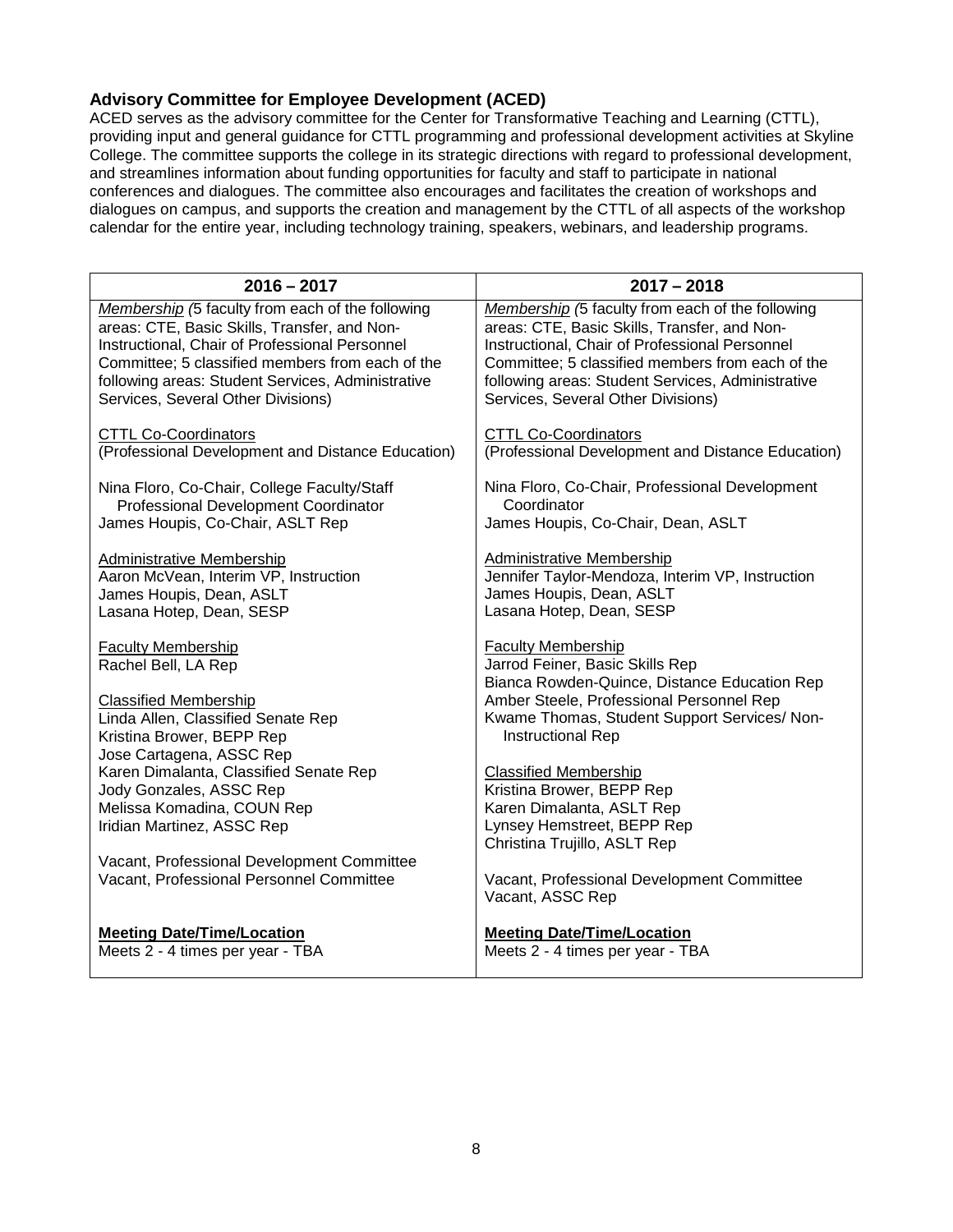### <span id="page-8-0"></span>**Associated Students of Skyline College**

Represents all Skyline students; maintains student body facilities; plans activities; adopts and supervises the ASSC budget; participates in College committees; shares in the development of College policies

| $2016 - 2017$                                                                                                                                                                                                                                                                                                                                         | $2017 - 2018$                                                                                                                                                                                                                                                      |
|-------------------------------------------------------------------------------------------------------------------------------------------------------------------------------------------------------------------------------------------------------------------------------------------------------------------------------------------------------|--------------------------------------------------------------------------------------------------------------------------------------------------------------------------------------------------------------------------------------------------------------------|
| Membership (officers elected by students)                                                                                                                                                                                                                                                                                                             | Membership (officers elected by students)                                                                                                                                                                                                                          |
| <b>Executive Council Officers</b><br>Dylan Patrick O'Shea, President<br>Gianni Grelli, Vice President                                                                                                                                                                                                                                                 | <b>Executive Council Officers</b><br>Leandro Torres Mantilla, President<br>Christine Abella, Vice President                                                                                                                                                        |
| Dessa Hipolito, Commissioner of Activities<br>Nena Rachel Darwin, Commissioner of Finance<br>Albert Ramos, Commissioner of Publicity<br>Caroline Sagrada De Barros, Commissioner of Public<br>Records<br>Khin Thar, Parliamentarian<br>Brian Guardodo, SOCC Liaison                                                                                   | Kristen Ersando, Commissioner of Activities<br>Michelle Tam, Commissioner of Finance<br>*, Commissioner of Publicity<br>*, Commissioner of Public Records<br>*, Parliamentarian<br>*, SOCC Liaison                                                                 |
| Senators<br>Jose R. Cartagena<br>Cesar Vasquez Chavez<br><b>Matthew Robert Floyd</b><br>Natalie Galvan<br><b>Jody Gonzales</b><br>Jonathan Gonzales<br>Cassandra Margarita Gutierrez<br>Abigail Magat<br>Denise Lara Mangalino<br><b>Iridian Martinez</b><br>Kristy Nguyen<br>Allyson Vitales Roa<br>Shelvina Singh<br>Michelle Tam<br>Kalani Viloria | Senators<br>Claudia Sofia Acuna, Senator<br>Leon Babaev, Senator<br>Noah Geertsema, Senator<br>Michelle Huang, Senator<br>Margarita Jimenez, Senator<br>Zaw Min Khant, Senator<br>Rheanna Mariano, Senator<br>Amirah Tulloch, Senator<br><b>Associate Senators</b> |
| <b>Associate Senators</b><br><b>Christine Abella</b><br><b>Tzitlali Diaz</b><br>Noah Geertsema<br>Leandro Torres Mantilla<br>Andrea Mendez<br><b>Student Trustee</b>                                                                                                                                                                                  | <b>Student Trustee</b><br>Alfredo Olguin, Jr.                                                                                                                                                                                                                      |
| Dennis Zhang<br><b>Advisors</b><br>Amory Cariadus, Director of Student Development<br>Anjelica Gacutan, Student Life and Leadership<br>Assistant                                                                                                                                                                                                      | <b>Advisors</b><br>Amory Cariadus, Director of Student Development<br>Ryan Samn, Student Life and Leadership Assistant                                                                                                                                             |
| <b>Meeting Date/Time/Location</b><br>Every Monday<br>4:00 - 6:00 p.m.<br>Building 6, Room 6202                                                                                                                                                                                                                                                        | <b>Meeting Date/Time/Location</b><br>Every Monday<br>4:00 - 6:00 p.m.<br>Building 6, Room 6202                                                                                                                                                                     |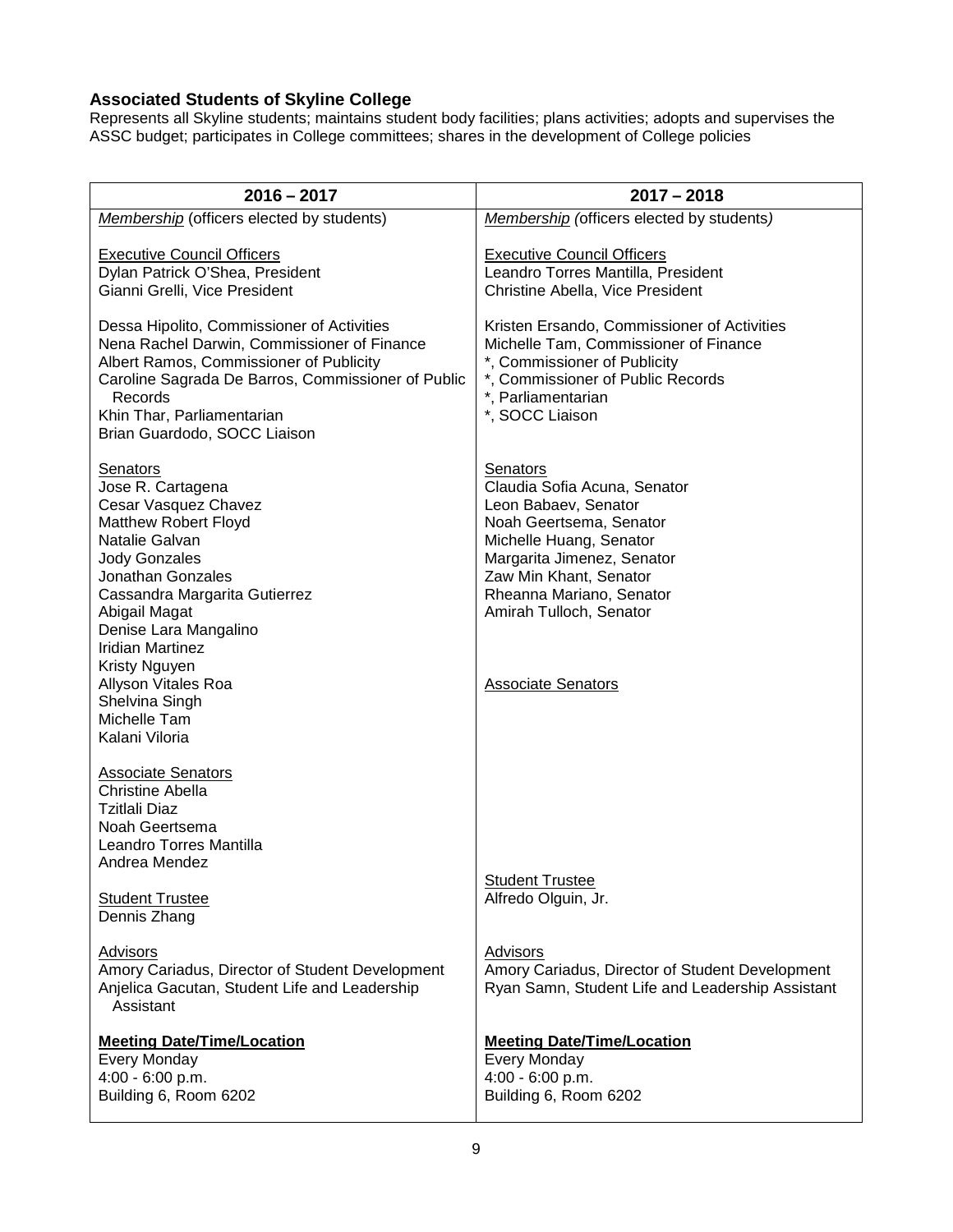### <span id="page-9-0"></span>**Student Organizations and Clubs Council**

This group meets to share information about the events and programs that they sponsor on campus. They also share information about volunteer projects, student outreach and how to recruit new members.

| $2016 - 2017$                                                                                                 | $2017 - 2018$                                                                                       |
|---------------------------------------------------------------------------------------------------------------|-----------------------------------------------------------------------------------------------------|
| <b>Membership</b> (one representative from each student                                                       | Membership (one representative from each student                                                    |
| organization and club on campus)                                                                              | organization and club on campus)                                                                    |
| Amory Cariadus, Director of Student Development<br>Anjelica Gacutan, Student Life and Leadership<br>Assistant | Amory Cariadus, Director of Student Development<br>Ryan Samn, Student Life and Leadership Assistant |
| List of current clubs is available at                                                                         | List of current clubs is available at                                                               |
| http://skylinecollege.edu/studentclubs/clublisting.php                                                        | http://skylinecollege.edu/studentclubs/clublisting.php                                              |
| or at the Center for Student Life and Leadership                                                              | or at the Center for Student Life and Leadership                                                    |
| Development, Room 6212.                                                                                       | Development, Room 6212.                                                                             |
| <b>Meeting Date/Time/Location</b>                                                                             | <b>Meeting Date/Time/Location</b>                                                                   |
| First and Third Wednesday of the Month                                                                        | First and Third Wednesday of the Month                                                              |
| 2:00 p.m.                                                                                                     | 2:00 p.m.                                                                                           |
| Building 6, Room 6212                                                                                         | Building 6, Room 6212                                                                               |

#### <span id="page-9-1"></span>**Classified Senate**

The Classified Senate represents the needs, concerns and viewpoints of the classified staff with respect to the District Participatory Governance Agreement, excluding all matters related to collective bargaining. It is one of the constituent groups of Skyline College's shared governance organizational structure. The Classified Senate represents all classified employees at Skyline College, CSEA, AFSCME, and non-represented classified employees; which includes classified supervisors and management.

| $2016 - 2017$                                                                                                                                                                                                                                                          | $2017 - 2018$                                                                                                                                                                                                       |
|------------------------------------------------------------------------------------------------------------------------------------------------------------------------------------------------------------------------------------------------------------------------|---------------------------------------------------------------------------------------------------------------------------------------------------------------------------------------------------------------------|
| Membership (officers are elected by members)                                                                                                                                                                                                                           | Membership (officers are elected by students)                                                                                                                                                                       |
| <b>Executive Council Officers</b><br>Michele Haggar, President<br>Alana Utsumi, Vice President<br>Allison Hughes, Secretary (Aug - Sep)<br>Gretel Barreto, Secretary (Oct - May)<br>Barbara Lamson, Treasurer<br>Nancy Lam, Historian<br>Belinda Chan, Parliamentarian | <b>Executive Council Officers</b><br>Michele Haggar, President<br>Christina Trujillo, Vice President<br>Gretel Barreto, Secretary<br>Vivian Paw, Treasurer<br>Nancy Lam, Historian<br>Belinda Chan, Parliamentarian |
| <b>Meeting Date/Time/Location</b><br>First Thursday of the month<br>$1:30 - 2:30$ p.m.<br>Building 4, Room 4301                                                                                                                                                        | <b>Meeting Date/Time/Location</b><br>First Thursday of the month<br>$1:30 - 2:30$ p.m.<br>Building 4, Room 4301                                                                                                     |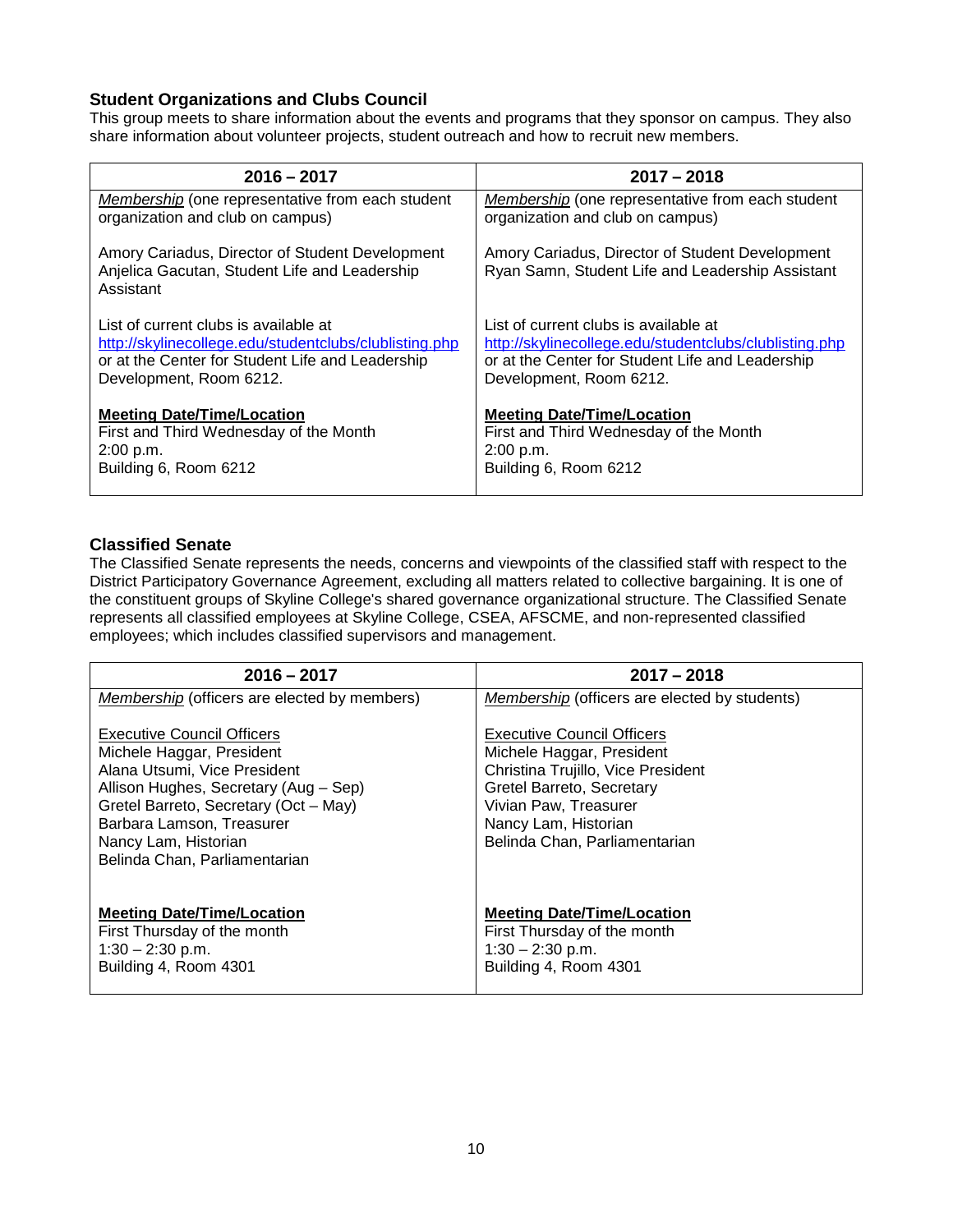### <span id="page-10-0"></span>**College Governance Council (CGC)**

The College Council is the primary planning and policy formulation group for the College, thereby establishing the charges to other units and committees in accomplishing specific tasks including, but not limited to, the following areas: budget, programs, student equity, accreditation, and program review. The Council is responsible for reviewing the progress and accomplishments of the units and committees. The Council serves as the umbrella shared governance committee for the College and is a major participant in decision making for the College.

<span id="page-10-1"></span>

| $2016 - 2017$                                             | $2017 - 2018$                                             |
|-----------------------------------------------------------|-----------------------------------------------------------|
| <b>Membership (College President and Vice Presidents,</b> | <b>Membership (College President and Vice Presidents,</b> |
| Academic Senate President and Vice President,             | Academic Senate President and Vice President,             |
| Classified Senate President and Vice President,           | Classified Senate President and Vice President,           |
| Associated Students President and Vice President)         | Associated Students President and Vice President)         |
| Regina Stanback Stroud, Chair, College President          | Regina Stanback Stroud, Chair, College President          |
| Eloisa Briones, VP, Administrative Services               | Christine Abella, VP, Associate Students of Skyline       |
| Kathryn Browne, President, Academic Senate                | College                                                   |
| Stephen Fredericks, VP, Academic Senate                   | Eloisa Briones, VP, Administrative Services               |
| Angélica Garcia, VP of Student Services                   | Kathryn Browne, President of Academic Senate              |
| Gianni Grelli, VP, Associate Students of Skyline          | Angélica Garcia, VP, Student Services                     |
| College                                                   | Michele Haggar, President, Classified Senate              |
| Michele Haggar, President, Classified Senate              | Leandro Torres Mantilla, President, Associate             |
| Aaron McVean, Interim VP, Instruction                     | <b>Students of Skyline College</b>                        |
| Dylan O'Shea, President, Associate Students of            | Jennifer Taylor-Mendoza, Interim VP, Instruction          |
| <b>Skyline College</b>                                    | Jesse Raskin, VP, Academic Senate                         |
| Alana Utsumi, VP, Classified Senate                       | Christina Trujillo, VP, Classified Senate                 |
| <b>Meeting Date/Time/Location</b>                         | <b>Meeting Date/Time/Location</b>                         |
| Fourth Wednesday of the month                             | Fourth Wednesday of the month                             |
| $2:10 - 4:00$ p.m.                                        | $2:10 - 4:00$ p.m.                                        |
| Building 4, Room 4343                                     | Building 4, Room 4343                                     |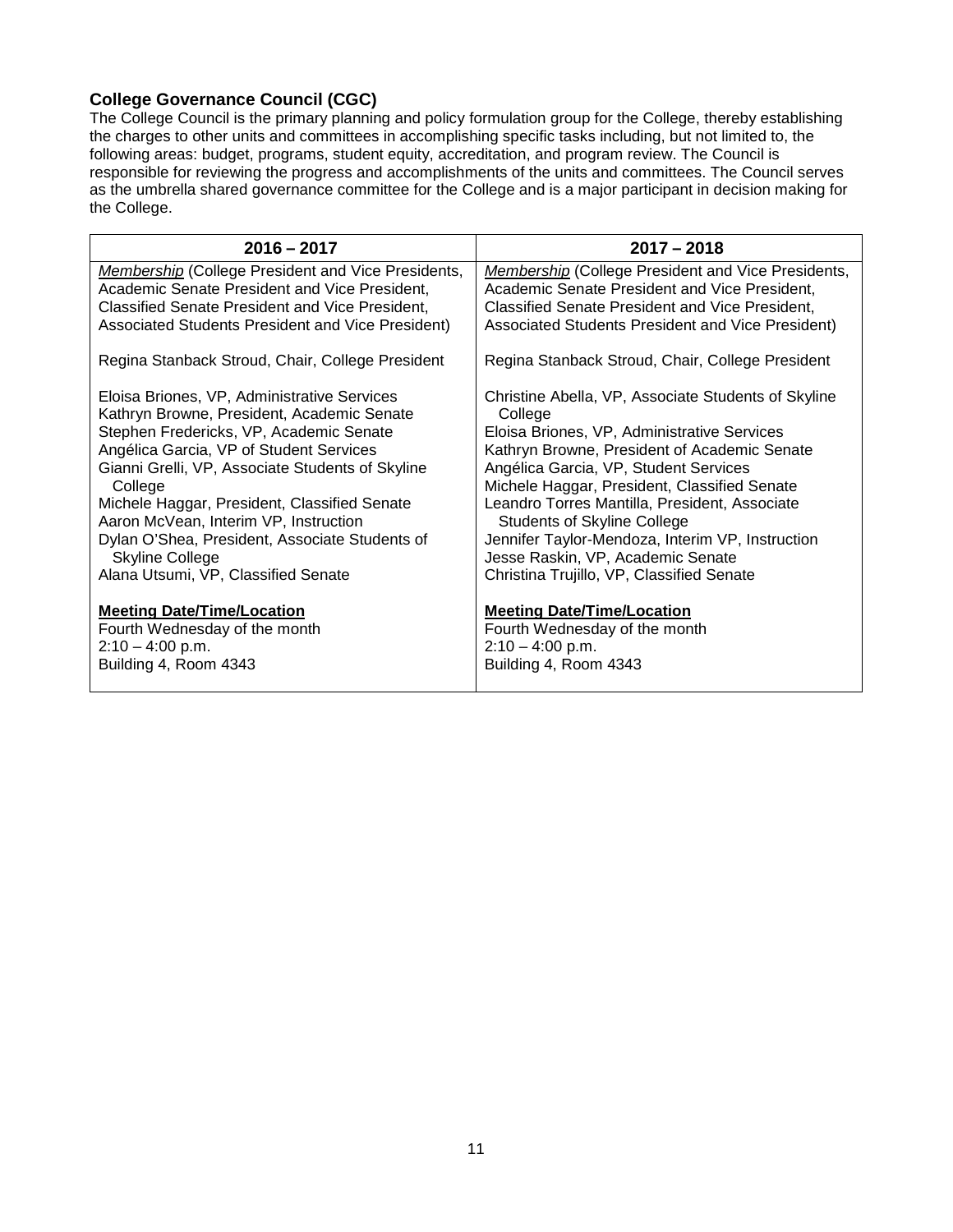# **Full Time Equivalent Faculty Allocation Committee (FTEFAC)**

The FTEFAC is charged with developing and recommending to the Academic Senate for endorsement and to the College President for approval, a prioritized list of strategic allocations of Full Time Equivalent Faculty (FTEF) in order for the college to meet its mission of serving the educational needs of the community.

<span id="page-11-0"></span>

| $2016 - 2017$                                                                                                                                                                                                                         | $2017 - 2018$                                                                                                                                                                                                                                                              |
|---------------------------------------------------------------------------------------------------------------------------------------------------------------------------------------------------------------------------------------|----------------------------------------------------------------------------------------------------------------------------------------------------------------------------------------------------------------------------------------------------------------------------|
| Membership                                                                                                                                                                                                                            | Membership                                                                                                                                                                                                                                                                 |
| Aaron McVean, Chair, Interim VP Instruction                                                                                                                                                                                           | Jennifer Taylor-Mendoza, Chair, Interim VP                                                                                                                                                                                                                                 |
| Steven Cooney, BEPP Rep                                                                                                                                                                                                               | Instruction                                                                                                                                                                                                                                                                |
| Jacqueline Escobar, COUN Rep<br>Luis Escobar, Dean, Counseling<br>Kathleen Feinblum, LA Rep<br>Nina Floro, ASLT Rep<br>Richard Hough, SMT Rep<br>Justin Piergrossi, KAD Rep<br>Mustafa Popal, SS/CA Rep<br>Tammy Robinson, Dean, GLPS | Steven Cooney, BEPP Rep<br>Luis Escobar, Dean, Counseling<br>Kathleen Feinblum, LA Rep<br>Nina Floro, ASLT Rep<br>Richard Hough, SMT Rep<br>Joyce Lee, COUN Rep<br>Justin Piergrossi, KAD Rep<br>Masao Suzuki, SS/CA Rep<br>Tammy Robinson, Dean, GLPS/Interim Dean, SS/CA |
| Resource                                                                                                                                                                                                                              | Resource                                                                                                                                                                                                                                                                   |
| Eloisa Briones, VP Administrative Services                                                                                                                                                                                            | Eloisa Briones, VP Administrative Services                                                                                                                                                                                                                                 |
| <b>Meeting Date/Time/Location</b>                                                                                                                                                                                                     | <b>Meeting Date/Time/Location</b>                                                                                                                                                                                                                                          |
| Meetings held as needed                                                                                                                                                                                                               | Meetings held as needed                                                                                                                                                                                                                                                    |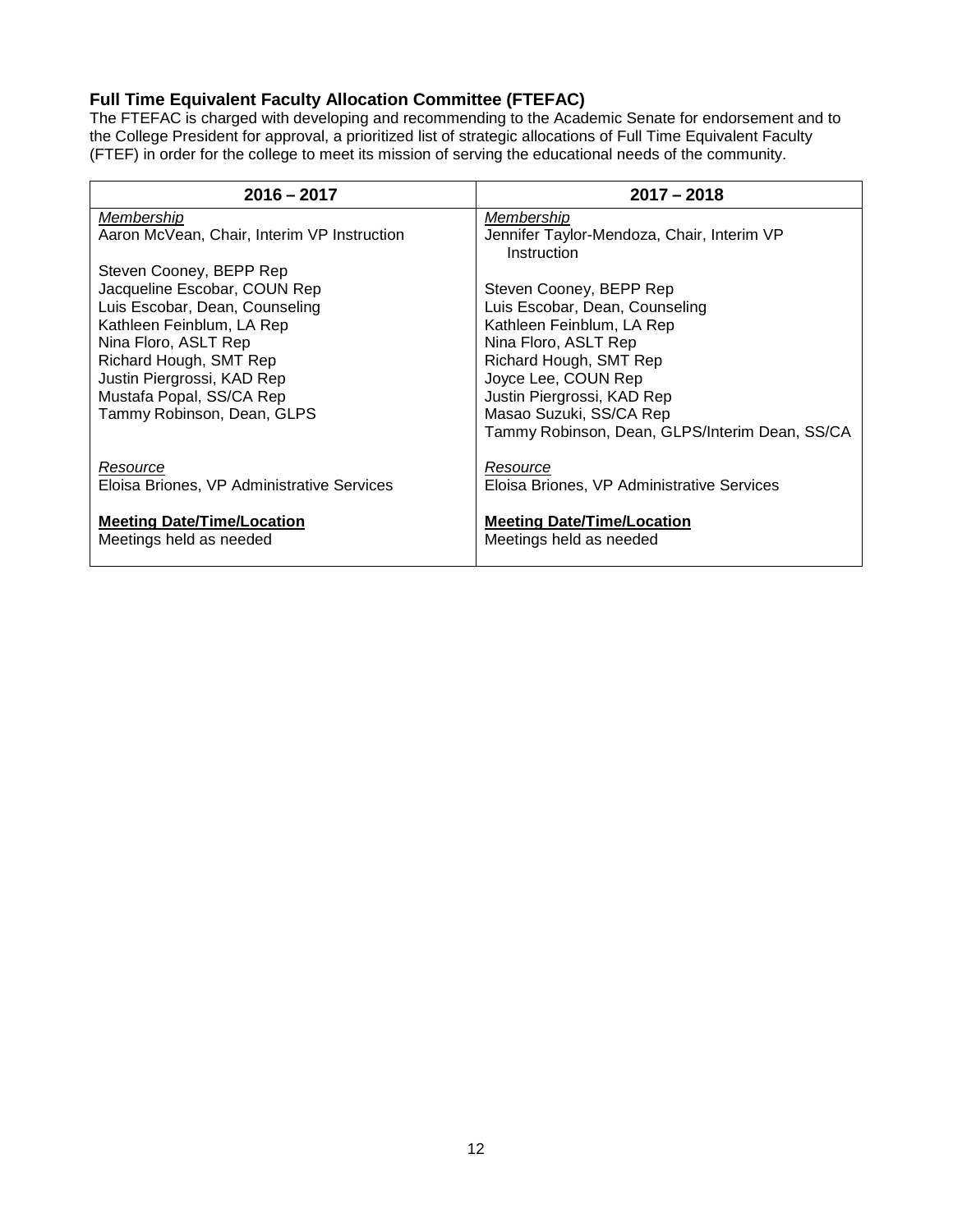### **Health and Safety Committee**

The Health and Safety Committee promotes a healthful and safe environment for staff and students, educating and training personnel in safe work practices. The committee conducts safety inspections and recommends corrective action to the College. The Committee is charged under CSEA contract (article 13. 13.6) to meet at least quarterly. A district Safety Management Committee will meet at least twice each fiscal year. The committee is to include two representatives appointed by CSEA.

| $2016 - 2017$                                        | $2017 - 2018$                                        |
|------------------------------------------------------|------------------------------------------------------|
| Membership                                           | Membership                                           |
| Jim Vangele, Chief Public Safety, Co-Chair           | Jim Vangele, Chief Public Safety, Co-Chair           |
| Amory Cariadus, Director of Student Development,     | Amory Cariadus, Director of Student Development,     |
| Co-Chair                                             | Co-Chair                                             |
| Ijaz Ahmed, SMT Rep                                  | Ijaz Ahmed, SMT Rep                                  |
| Caroline Barros, ASSC Rep                            | Amory Cariadus, Director, Student Development        |
| Kevin Chak, Bookstore Manager, Auxiliary Services    | Kevin Chak, Bookstore Manager, Auxiliary Services    |
| Gary Cheang, SMT Rep                                 | Gary Cheang, SMT Rep                                 |
| Cherie Colin, Director, MCPR                         | Cherie Colin, Director, MCPR                         |
| Judith Crawford, SMT Rep                             | Brian Daniel, SMT Rep                                |
| Brian Daniel, SMT Rep                                | John Doctor, Facilities Manager, Facilities Planning |
| John Doctor, Facilities Manager, Facilities Planning | and Operations                                       |
| and Operations                                       | Mousa Ghanma, SMT Rep                                |
| Nathalie Galvan, ASSC Rep                            | Alexandria "Sandra" Hatzistratis, KAD Rep            |
| Bruce Greenstein, SMT Rep                            | Jarrod Feiner, Language Arts Rep                     |
| Alexandria "Sandra" Hatzistratis, KAD Rep            | Leandro Torres Mantilla, ASSC Rep                    |
| Lucia Lachmayr, LA Rep                               | Golda Margate, EA, VPSS/Title IX Deputy              |
| Nancy Lam, BEPP Rep                                  | Investigator                                         |
| Golda Margate, EA, VPSS                              | Johannes Masare, SS/CA Rep                           |
| Johannes Masare, SS/CA Rep                           | Melissa Matthews, COUN Rep                           |
| Melissa Matthews, COUN Rep                           | Joseph Morello, Jr., Dean, KAD                       |
| Joseph Morello, Jr., Dean, KAD                       | Carmen Richardson, BEPP Rep                          |
| Tina Watts, BEPP Rep                                 | Tina Watts, BEPP Rep                                 |
| Marco Wehrfritz, SMT Rep                             | Marco Wehrfritz, SMT Rep                             |
| <b>Meeting Date/Time/Location</b>                    | <b>Meeting Date/Time/Location</b>                    |
| Third Tuesday of the month                           | Third Tuesday of the month                           |
| $1:00 - 3:00$ p.m.                                   | $1:00 - 3:00$ p.m.                                   |
| Location to be determined                            | Location to be determined                            |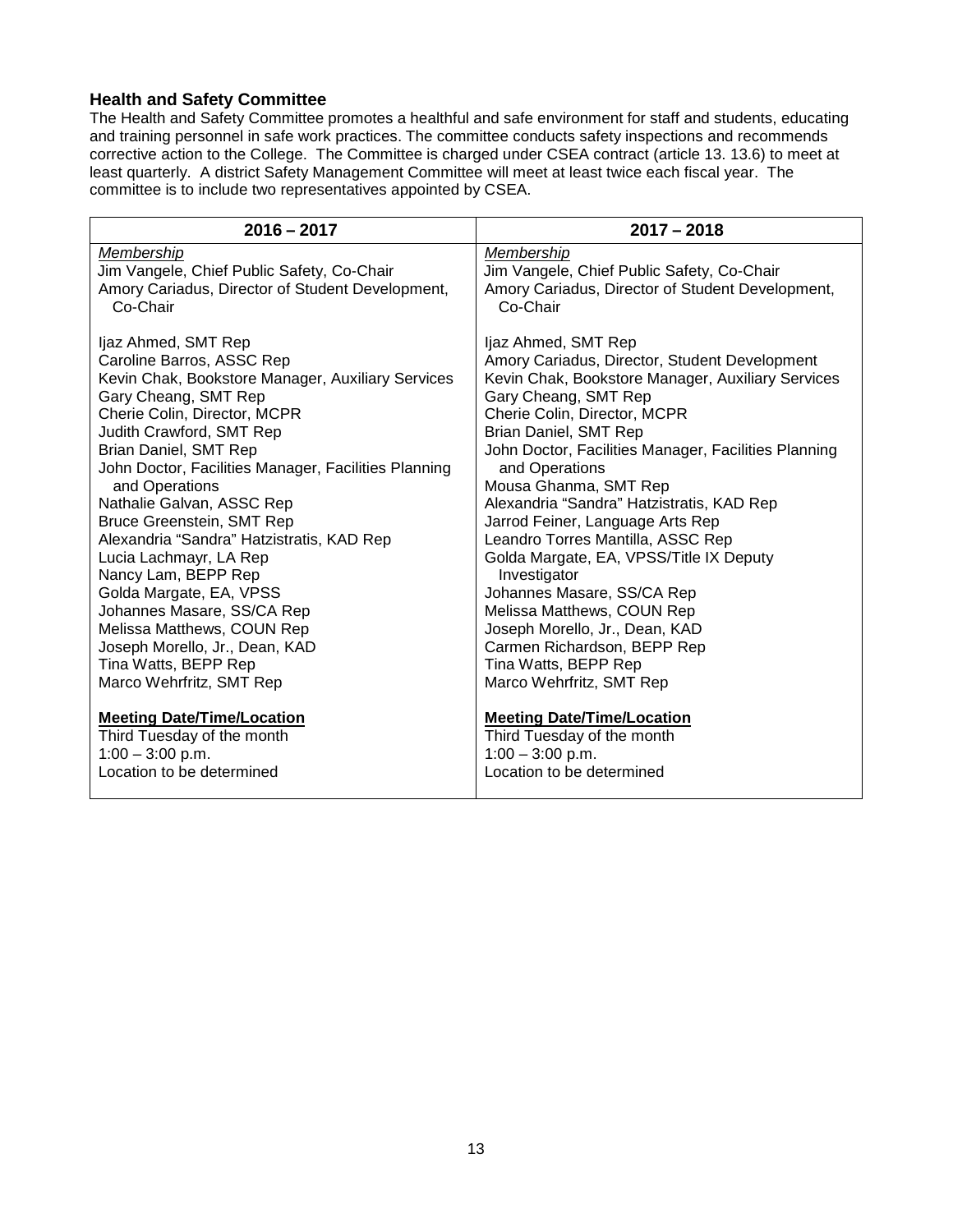### <span id="page-13-0"></span>**Institutional Effectiveness Committee (IEC)**

The Institutional Effectiveness Committee is serving as a standing subcommittee to the Strategic Planning and Allocation of Resources Committee (SPARC), the IEC is charged with fostering a culture of inquiry through regularly reviewing the College mission and goals, analyzing the research that assesses how effectively the College is accomplishing its mission and goals, and broadly communicating the results so that the College has a shared understanding of its strengths and weaknesses so as to set appropriate priorities.

| $2016 - 2017$                                            | $2017 - 2018$                                            |
|----------------------------------------------------------|----------------------------------------------------------|
| Membership                                               | Membership                                               |
| The IEC meets eight times a year and is comprised of     | The IEC meets eight times a year and is comprised of     |
| the Institutional Effectiveness Coordinator (Chair); the | the Institutional Effectiveness Coordinator (Chair); the |
| Dean of Planning, Research and Institutional             | Dean of Planning, Research and Institutional             |
| Effectiveness; an Administrator; an Academic Senate      | Effectiveness; an Administrator; an Academic Senate      |
| member; a Classified Senate member; a minimum of         | member; a Classified Senate member; a minimum of         |
| two representatives per academic division and            | two representatives per academic division and            |
| Student Services (with at least one being faculty), and  | Student Services (with at least one being faculty), and  |
| a minimum of one representative from KAD, ASLT and       | a minimum of one representative from KAD, ASLT and       |
| GLPS - all of whom are appointed by the Academic/        | GLPS - all of whom are appointed by the Academic/        |
| Classified Senates; and an Associated Students of        | Classified Senates; and an Associated Students of        |
| Skyline College member. An IE member may                 | Skyline College member. An IE member may                 |
| represent two areas (e.g., a division and Senate).       | represent two areas (e.g., a division and Senate).       |
| Karen Wong, Chair, Coordinator of Institutional          | Karen Wong, Chair, Coordinator of Institutional          |
| <b>Effectiveness</b>                                     | <b>Effectiveness</b>                                     |
| Cheryl Ajirotutu, GLPS Rep (Spring 2017)                 | Christine Abella, ASSC Rep (as alternate)                |
| Steve Aurilio, SS/CA Rep                                 | Steve Aurilio, SS/CA Rep                                 |
| Donna Bestock, SS/CA                                     | Grace Beltran, Classified Senate Rep                     |
| John Paul Calavitta, LA Rep                              | Wissem Bennani, GLPS Rep                                 |
| Tammy Calderon, BEPP Rep                                 | Tony Brunicardi, KAD Rep                                 |
| Lorraine DeMello, COUN Rep                               | John Paul Calavitta, LA Rep                              |
| Karen Dimalanta, ASLT Rep                                | Rika Fabian, SS/CA Rep                                   |
| Jacqueline Escobar, Ed Policy Co-Chair, COUN Rep         | Jan Fosberg, KAD Rep                                     |
| Rika Fabian, SS/CA Rep                                   | Stephen Fredricks, SMT Rep                               |
| Jan Fosberg, KAD Rep                                     | Jacqueline Honda, Interim Dean, PRIE                     |
| Dessa Hipolito, ASSC Rep                                 | James Houpis, Dean, ASLT                                 |
| Tony Jackson, SS/CA                                      | Nick Kapp, SMT Rep (Spring 2018)                         |
| Cheri Jones, Interim Dean, PRIE (Fall 2016)              | Zaw Min Khant, ASSC Rep                                  |
| Nick Kapp, Ed Policy Co-Chair and SMT Rep                | Melissa Komadina, COUN Rep (Fall 2017)                   |
| Evan Leach, SMT Rep                                      | Evan Leach, SMT Rep                                      |
| Cliff Moss, GLPS Rep (Fall 2016)                         | Nicole Porter, BEPP Rep                                  |
| Zahara Mojtahedi, PRIE Rep (Spring 2017)                 | Erinn Struss, Language Arts Rep                          |
| David Reed, ASLT Rep                                     | Kwame Thomas, COUN Rep (Spring 2018)                     |
| Sarita Santos, BEPP Rep                                  | Christina Trujillo, ASLT Rep                             |
| Nadia Tariq, Classified Senate Rep                       | Alina Varona, BEPP Rep                                   |
| Rob Williams, LA Rep                                     | Stephanie Wells, GLPS Rep (as alternate)                 |
| <b>Meeting Date/Time/Location</b>                        | <b>Meeting Date/Time/Location</b>                        |
| Fourth Mondays of the month                              | Fourth Mondays of the month                              |
| $2:05 - 4:00$ p.m.                                       | $2:05 - 4:00$ p.m.                                       |
| Building 6, Room 6203                                    | Building 6, Room 6203                                    |
| (except for contingent on the academic calendar)         | (except for contingent on the academic calendar)         |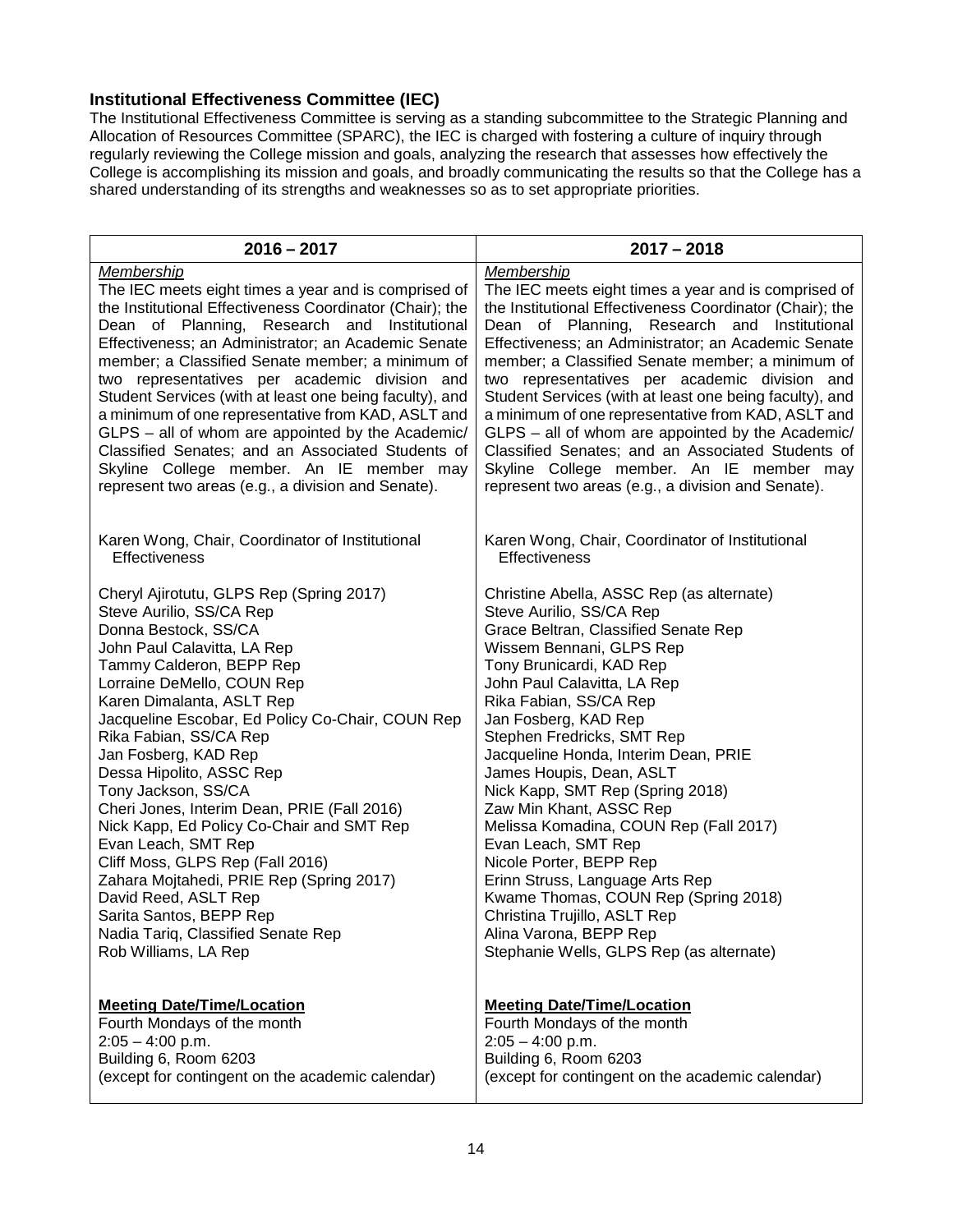# **Professional Development Committee**

Evaluates and makes recommendations for funding faculty proposals for long-term and short-term professional development projects.

| $2016 - 2017$                                   | $2017 - 2018$                                   |
|-------------------------------------------------|-------------------------------------------------|
| <i>Membership</i> (The Professional Development | <i>Membership</i> (The Professional Development |
| Committee on each campus shall consist of three | Committee on each campus shall consist of three |
| AFT appointed faculty members, one Academic     | AFT appointed faculty members, one Academic     |
| Senate appointed representative and two         | Senate appointed representative and two         |
| administrators)                                 | administrators)                                 |
| Vacant, Chair                                   | James Houpis, Chair, Dean, ASLT                 |
| Jim Bowsher, LA Rep                             | Luciana Castro, LA Rep                          |
| Melanie Espinueva, COUN Rep                     | Melanie Espinueva, COUN Rep                     |
| Ruben Parra, BEPP Rep                           | Ruben Parra, BEPP Rep                           |
| Carmen Richardson, BEPP Rep                     | Bianca Rowden-Quince, ASLT Rep                  |
| Bianca Rowden-Quince, ASLT Rep                  | Pcyeta Stroud, BEPP Rep                         |
| Rob Williams, LA Rep                            | Rob Williams, LA Rep                            |
| <b>Meeting Date/Time/Location</b>               | <b>Meeting Date/Time/Location</b>               |
| Meetings held as needed                         | Meetings held as needed                         |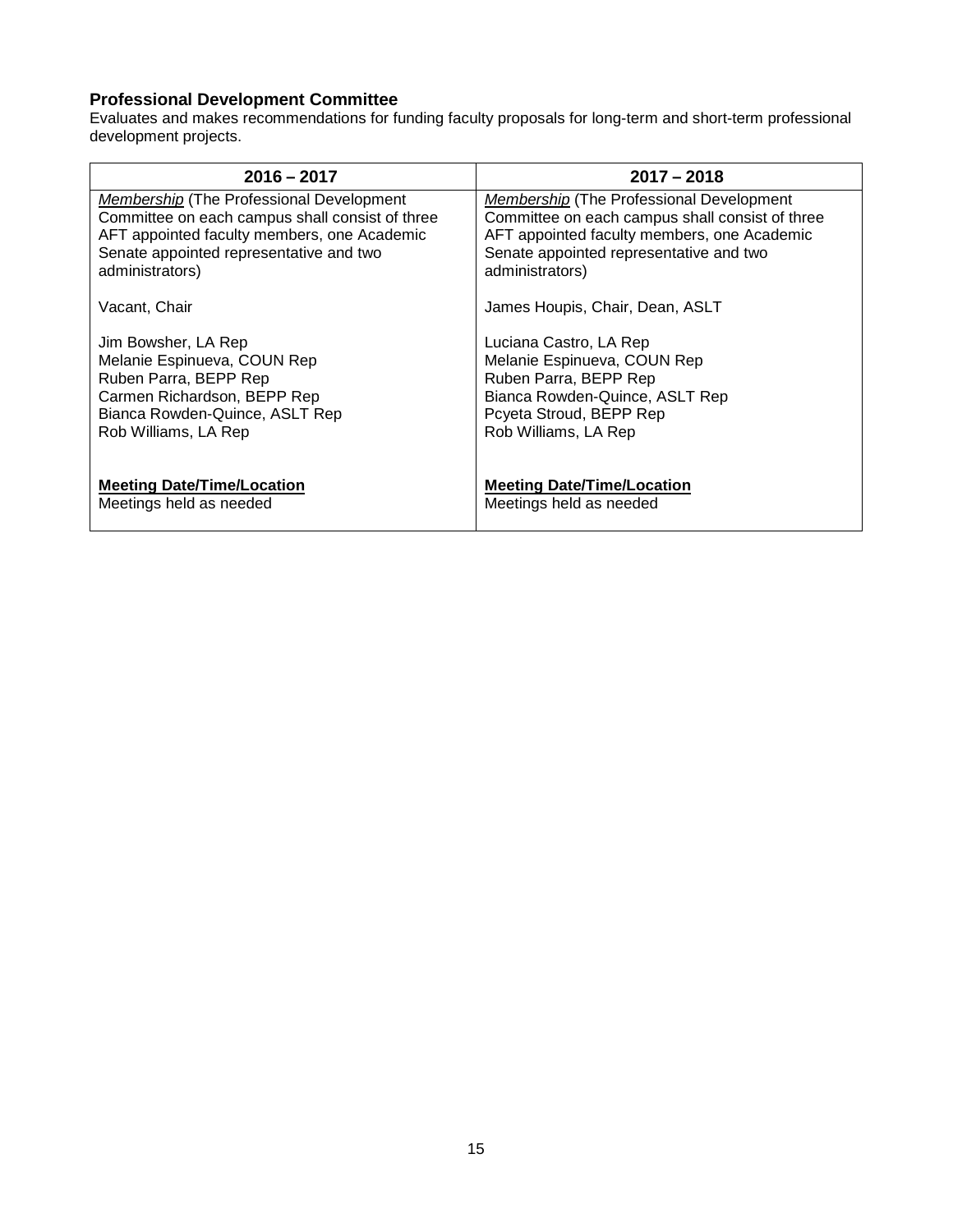### <span id="page-15-0"></span>**Student Equity, Equal Employment, and Diversity Committee (SEEED)**

The Stewardship for Equity, Equal Employment and Diversity (SEEED) Advisory Committee assists Skyline College in fulfilling its commitment to celebrate the intellectual, educational, and social benefits of diversity. In doing so, the committee will:

- **1.** Provide stewardship for the college's value related to campus climate.
- **2.** Oversee the college's equality in employment opportunities and make recommendations to the district EEOAC regarding fair and effective hiring policies.
- **3.** Support, provide or promote training in cultural proficiency.
- **4.** Provide support and assistance to equity and diversity-related projects and activities, and facilitate engagement in campus issues related to equity and diversity.
- **5.** Support and promote educational initiatives that result in intercultural awareness and respect for diversity in students, faculty and staff.

| $2016 - 2017$                                                                                                                                                                                                                                                                                                                                                                                                                                                                                                                                                                                                                                                                                                                                                                                                                               | $2017 - 2018$                                                                                                                                                                                                                                                                                                                                                                                                                                                                                                                                                                                                                                                                                                                                                                                                    |
|---------------------------------------------------------------------------------------------------------------------------------------------------------------------------------------------------------------------------------------------------------------------------------------------------------------------------------------------------------------------------------------------------------------------------------------------------------------------------------------------------------------------------------------------------------------------------------------------------------------------------------------------------------------------------------------------------------------------------------------------------------------------------------------------------------------------------------------------|------------------------------------------------------------------------------------------------------------------------------------------------------------------------------------------------------------------------------------------------------------------------------------------------------------------------------------------------------------------------------------------------------------------------------------------------------------------------------------------------------------------------------------------------------------------------------------------------------------------------------------------------------------------------------------------------------------------------------------------------------------------------------------------------------------------|
| Membership (members appointed by constituent                                                                                                                                                                                                                                                                                                                                                                                                                                                                                                                                                                                                                                                                                                                                                                                                | Membership (members appointed by constituent                                                                                                                                                                                                                                                                                                                                                                                                                                                                                                                                                                                                                                                                                                                                                                     |
| groups from Academic Senate, Classified Senate,                                                                                                                                                                                                                                                                                                                                                                                                                                                                                                                                                                                                                                                                                                                                                                                             | groups from Academic Senate, Classified Senate,                                                                                                                                                                                                                                                                                                                                                                                                                                                                                                                                                                                                                                                                                                                                                                  |
| and Management)                                                                                                                                                                                                                                                                                                                                                                                                                                                                                                                                                                                                                                                                                                                                                                                                                             | and Management)                                                                                                                                                                                                                                                                                                                                                                                                                                                                                                                                                                                                                                                                                                                                                                                                  |
| Lasana Hotep, Co-Chair, Dean of SESP                                                                                                                                                                                                                                                                                                                                                                                                                                                                                                                                                                                                                                                                                                                                                                                                        | Lasana Hotep, Co-Chair, Dean of SESP                                                                                                                                                                                                                                                                                                                                                                                                                                                                                                                                                                                                                                                                                                                                                                             |
| Lucia Lachmayr, Co-Chair, LA Rep                                                                                                                                                                                                                                                                                                                                                                                                                                                                                                                                                                                                                                                                                                                                                                                                            | Lucia Lachmayr, Co-Chair, LA Rep                                                                                                                                                                                                                                                                                                                                                                                                                                                                                                                                                                                                                                                                                                                                                                                 |
| Wissem Bennani, GLPS Rep<br>Cesar Chavez, ASSC Rep<br>Serena Chu-Mraz, LA Rep<br>Luis Escobar, Dean, Counseling<br>Ricardo Flores, ASLT Rep<br>Nina Floro, ASLT Rep<br>Angélica Garcia, VP, Student Services<br>Cassandra Gutierrez, ASSC Rep<br>Cheri Jones, Interim Dean, PRIE<br>Raymond Jones, Director, Middle College<br>Lucy Jovel, COUN Rep<br>Jessica Lopez, COUN Rep<br>Soledad McCarthy, BEPP Rep<br>Patricia Mendoza, Classified Rep<br>Nathaniel Nevado, COUN Rep<br>Kristy Nguyen, ASSC Rep<br>David Reed, Learning Center Rep<br>Tammy Robinson, Dean, GLPS Rep<br>Michael Stokes, Director, TRiO<br>Nadia Tariq, Classified Senate/SMT Rep<br>Marisa Thigpen, Classified Senate Rep<br>Chad Thompson, Int. Director, SparkPoint<br>Andrea Vizenor, BEPP Rep<br>Phillip Williams, SMT Rep<br>Rob Williams, Language Arts Rep | Leon Babaev, ASSC Rep<br>Wissem Bennani, GLPS Rep<br>Serena Chu-Mraz, LA Rep<br>Kristen Ersando, ASSC Rep<br>Luis Escobar, Dean, Counseling<br>Ricardo Flores, ASLT Rep<br>Nina Floro, ASLT Rep<br>Jon Freedman, SMT Rep<br>Angélica Garcia, VP, Student Services<br>Jacqueline Honda, Interim Dean, PRIE<br>Margarita Jimenez, ASSC Rep<br>Nathan Jones, LA Rep<br>Raymond Jones, Director, Middle College<br>Lucy Jovel, COUN Rep<br>Soledad McCarthy, BEPP Rep<br>Patricia Mendoza, Classified Rep<br>Nathaniel Nevado, Counseling Rep<br>Tammy Robinson, Dean, GLPS/Interim Dean, SS/CA<br>Michael Stokes, Director, TRiO<br>Kirstie Stramler, SMT Rep<br>Nadia Tariq, Classified Senate/SMT Rep<br>Marisa Thigpen, Classified Senate Rep<br>Chad Thompson, Director, SparkPoint<br>Andrea Vizenor, BEPP Rep |
| <b>Meeting Date/Time/Location</b>                                                                                                                                                                                                                                                                                                                                                                                                                                                                                                                                                                                                                                                                                                                                                                                                           | <b>Meeting Date/Time/Location</b>                                                                                                                                                                                                                                                                                                                                                                                                                                                                                                                                                                                                                                                                                                                                                                                |
| Fourth Tuesday of the month                                                                                                                                                                                                                                                                                                                                                                                                                                                                                                                                                                                                                                                                                                                                                                                                                 | Third Tuesday of the month                                                                                                                                                                                                                                                                                                                                                                                                                                                                                                                                                                                                                                                                                                                                                                                       |
| $2:10 - 4:00$ p.m.                                                                                                                                                                                                                                                                                                                                                                                                                                                                                                                                                                                                                                                                                                                                                                                                                          | $2:10 - 4:00$ p.m.                                                                                                                                                                                                                                                                                                                                                                                                                                                                                                                                                                                                                                                                                                                                                                                               |
| Building 6, Room 6203                                                                                                                                                                                                                                                                                                                                                                                                                                                                                                                                                                                                                                                                                                                                                                                                                       | Building 6, Room 6203                                                                                                                                                                                                                                                                                                                                                                                                                                                                                                                                                                                                                                                                                                                                                                                            |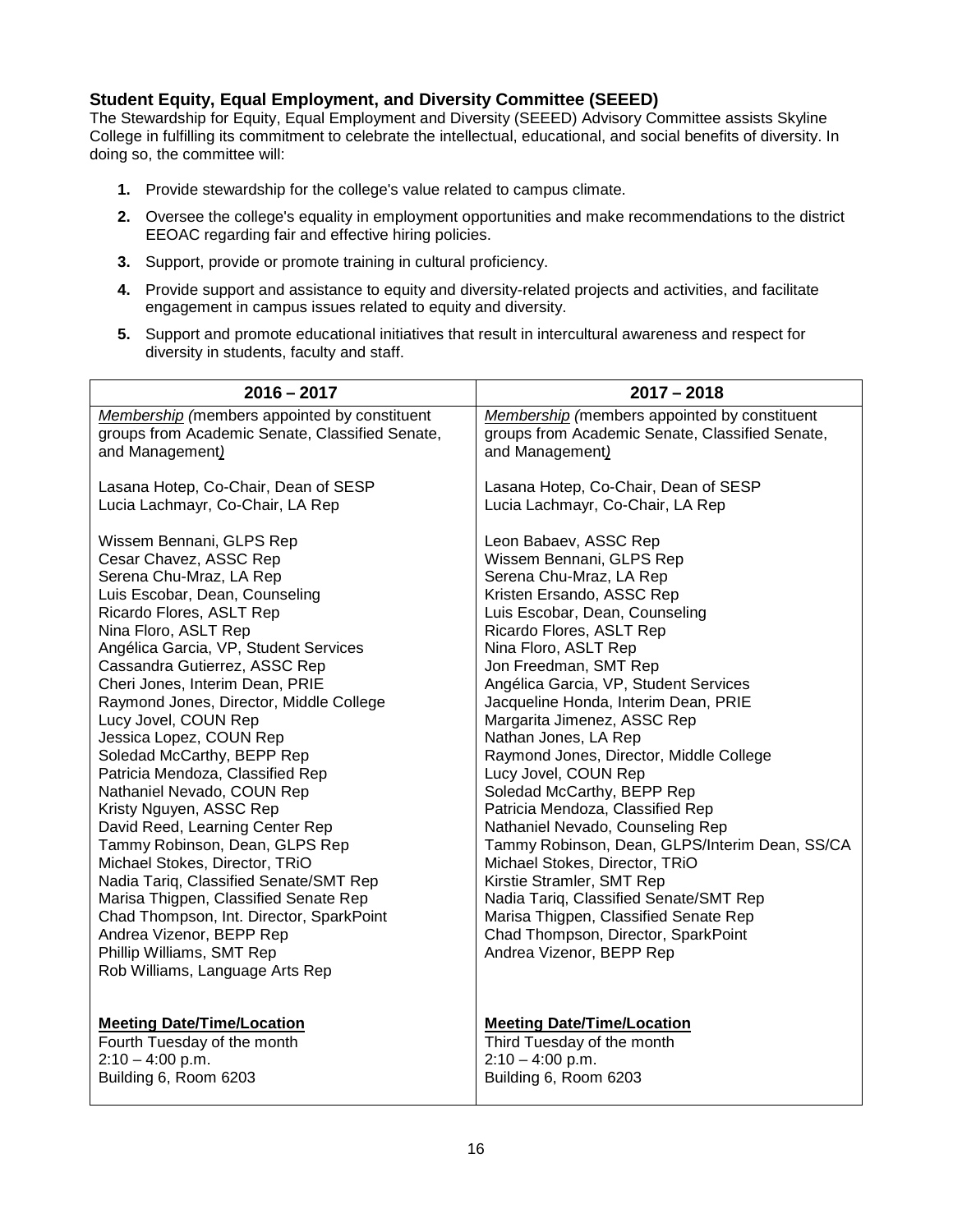# <span id="page-16-0"></span>**Strategic Planning and Allocation of Resources (SPARC)**

The Skyline College Strategic Planning and Allocation of Resources Committee will coordinate, integrate and communicate college-wide planning and budgeting. This committee will make integrated planning and budget recommendations to the College Governance Council.

| $2016 - 2017$                                                                                                                                                                                                                                                                                                                                                                                                                                                                                                                                                                                                                                                                                        | $2017 - 2018$                                                                                                                                                                                                                                                                                                                                                                                                                                                                                                                                                                                                                                                                                                                                      |
|------------------------------------------------------------------------------------------------------------------------------------------------------------------------------------------------------------------------------------------------------------------------------------------------------------------------------------------------------------------------------------------------------------------------------------------------------------------------------------------------------------------------------------------------------------------------------------------------------------------------------------------------------------------------------------------------------|----------------------------------------------------------------------------------------------------------------------------------------------------------------------------------------------------------------------------------------------------------------------------------------------------------------------------------------------------------------------------------------------------------------------------------------------------------------------------------------------------------------------------------------------------------------------------------------------------------------------------------------------------------------------------------------------------------------------------------------------------|
| <b>Membership</b> (Members of Strategic Planning and                                                                                                                                                                                                                                                                                                                                                                                                                                                                                                                                                                                                                                                 | <b>Membership</b> (Members of Strategic Planning and                                                                                                                                                                                                                                                                                                                                                                                                                                                                                                                                                                                                                                                                                               |
| Allocation of Resources Committee (SPARC) include                                                                                                                                                                                                                                                                                                                                                                                                                                                                                                                                                                                                                                                    | Allocation of Resources Committee (SPARC) include                                                                                                                                                                                                                                                                                                                                                                                                                                                                                                                                                                                                                                                                                                  |
| the following: the Vice Presidents of the College, the                                                                                                                                                                                                                                                                                                                                                                                                                                                                                                                                                                                                                                               | the following: the Vice Presidents of the College, the                                                                                                                                                                                                                                                                                                                                                                                                                                                                                                                                                                                                                                                                                             |
| Dean of PRIE, one dean from instruction, and one                                                                                                                                                                                                                                                                                                                                                                                                                                                                                                                                                                                                                                                     | Dean of PRIE, one dean from instruction, and one                                                                                                                                                                                                                                                                                                                                                                                                                                                                                                                                                                                                                                                                                                   |
| dean from student services, appointed by the                                                                                                                                                                                                                                                                                                                                                                                                                                                                                                                                                                                                                                                         | dean from student services, appointed by the                                                                                                                                                                                                                                                                                                                                                                                                                                                                                                                                                                                                                                                                                                       |
| President, the Academic Senate President, two                                                                                                                                                                                                                                                                                                                                                                                                                                                                                                                                                                                                                                                        | President, the Academic Senate President, two                                                                                                                                                                                                                                                                                                                                                                                                                                                                                                                                                                                                                                                                                                      |
| faculty members from each college division including                                                                                                                                                                                                                                                                                                                                                                                                                                                                                                                                                                                                                                                 | faculty members from each college division including                                                                                                                                                                                                                                                                                                                                                                                                                                                                                                                                                                                                                                                                                               |
| student services, appointed by the Academic Senate,                                                                                                                                                                                                                                                                                                                                                                                                                                                                                                                                                                                                                                                  | student services, appointed by the Academic Senate,                                                                                                                                                                                                                                                                                                                                                                                                                                                                                                                                                                                                                                                                                                |
| three classified staff appointed by the Classified                                                                                                                                                                                                                                                                                                                                                                                                                                                                                                                                                                                                                                                   | three classified staff appointed by the Classified                                                                                                                                                                                                                                                                                                                                                                                                                                                                                                                                                                                                                                                                                                 |
| Senate, 2 students appointed by the ASSC.)                                                                                                                                                                                                                                                                                                                                                                                                                                                                                                                                                                                                                                                           | Senate, 2 students appointed by the ASSC.)                                                                                                                                                                                                                                                                                                                                                                                                                                                                                                                                                                                                                                                                                                         |
| Eloisa Briones, VP Administrative Services,                                                                                                                                                                                                                                                                                                                                                                                                                                                                                                                                                                                                                                                          | Eloisa Briones, VP Administrative Services,                                                                                                                                                                                                                                                                                                                                                                                                                                                                                                                                                                                                                                                                                                        |
| Tri-Chair (Budget)                                                                                                                                                                                                                                                                                                                                                                                                                                                                                                                                                                                                                                                                                   | Tri-Chair (Budget)                                                                                                                                                                                                                                                                                                                                                                                                                                                                                                                                                                                                                                                                                                                                 |
| Kathryn Browne, Academic Senate President,                                                                                                                                                                                                                                                                                                                                                                                                                                                                                                                                                                                                                                                           | Kathryn Browne, Academic Senate President,                                                                                                                                                                                                                                                                                                                                                                                                                                                                                                                                                                                                                                                                                                         |
| Tri-Chair (Budget/Planning)                                                                                                                                                                                                                                                                                                                                                                                                                                                                                                                                                                                                                                                                          | Tri-Chair (Budget/Planning)                                                                                                                                                                                                                                                                                                                                                                                                                                                                                                                                                                                                                                                                                                                        |
| Cheri Jones, Interim Dean, PRIE,                                                                                                                                                                                                                                                                                                                                                                                                                                                                                                                                                                                                                                                                     | Jacqueline Honda, Interim Dean, PRIE,                                                                                                                                                                                                                                                                                                                                                                                                                                                                                                                                                                                                                                                                                                              |
| Tri-Chair (Planning)                                                                                                                                                                                                                                                                                                                                                                                                                                                                                                                                                                                                                                                                                 | Tri-Chair (Planning)                                                                                                                                                                                                                                                                                                                                                                                                                                                                                                                                                                                                                                                                                                                               |
| Wissem Bennani, GLPS Rep<br>Eric Brenner, ASLT Rep<br>Jose Cartagena, ASSC Rep<br>Nena Darwin, ASSC Rep<br>Luis Escobar, Dean, Counseling<br>Michael Fitzgerald, KAD Rep<br>Kathy Fitzpatrick, Classified Senate Rep<br>Nina Floro, ASLT Rep<br>Angélica Garcia, VP, Student Services<br>Christopher Gibson, LA Rep<br>Filipp Gleyzer, BEPP Rep<br>Michelle Hawkins, SS/CA Rep<br>Melissa Komadina, COUN Rep<br>Barbara Lamson, Classified Senate Rep<br>Evan Leach, SMT Rep<br>Aaron McVean, Interim VPI<br>Dino Nomicos, KAD Rep (Fall 2016)<br>Christine Roumbanis, Dean, BEPP<br>Gabe Saucedo, KAD Rep (Spring 2017)<br>Linda Whitten, BEPP Rep<br>Karen Wong, PRIE Rep<br>Soodi Zamani, SMT Rep | Claudia Sofia Acuna, ASSC Rep<br>Wissem Bennani, GLPS Rep<br>Eric Brenner, ASLT Rep<br>Luis Escobar, Dean, Counseling<br>Bridget Fischer, SS/CA Rep<br>Michael Fitzgerald, KAD Rep<br>Kathy Fitzpatrick, Classified Senate Rep<br>Nina Floro, ASLT Rep<br>Angélica Garcia, VP, Student Services<br>Zaid Ghori, GLPS Rep<br>Christopher Gibson, LA Rep<br>Filipp Gleyzer, BEPP Rep<br>Michelle Hawkins, SS/CA Rep<br>Melissa Komadina, COUN Rep<br>Barbara Lamson, Classified Senate Rep<br>Evan Leach, SMT Rep<br>Christine Roumbanis, Dean, BEPP<br>Gabe Saucedo, KAD Rep (Spring 2018)<br>Michelle Tam, ASSC Rep<br>Jennifer Taylor-Mendoza, Interim VP, Instruction<br>Linda Whitten, BEPP Rep<br>Karen Wong, PRIE Rep<br>Soodi Zamani, SMT Rep |
| <b>Meeting Date/Time/Location</b>                                                                                                                                                                                                                                                                                                                                                                                                                                                                                                                                                                                                                                                                    | <b>Meeting Date/Time/Location</b>                                                                                                                                                                                                                                                                                                                                                                                                                                                                                                                                                                                                                                                                                                                  |
| Second and Last Thursday                                                                                                                                                                                                                                                                                                                                                                                                                                                                                                                                                                                                                                                                             | Second and Last Thursday                                                                                                                                                                                                                                                                                                                                                                                                                                                                                                                                                                                                                                                                                                                           |
| $2:10 - 4:00$ p.m.                                                                                                                                                                                                                                                                                                                                                                                                                                                                                                                                                                                                                                                                                   | $2:10 - 4:00$ p.m.                                                                                                                                                                                                                                                                                                                                                                                                                                                                                                                                                                                                                                                                                                                                 |
| Building 6, Room 6203                                                                                                                                                                                                                                                                                                                                                                                                                                                                                                                                                                                                                                                                                | Building 6, Room 6203                                                                                                                                                                                                                                                                                                                                                                                                                                                                                                                                                                                                                                                                                                                              |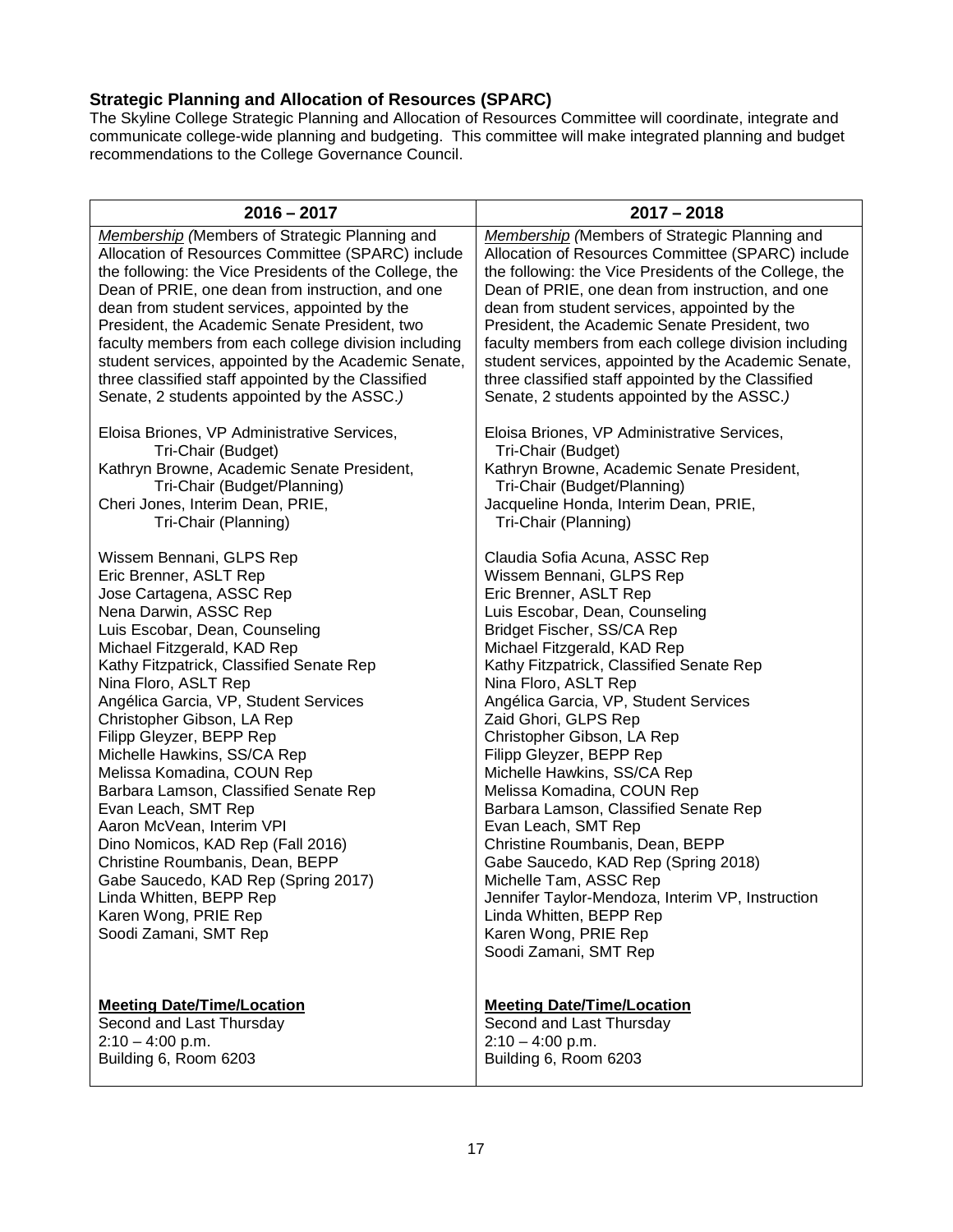# <span id="page-17-0"></span>**Technology Advisory Committee (TAC)**

The Skyline College Technology Advisory Committee (TAC) serves as a viable forum through which faculty, staff and administrators discuss, plan and implement ideas and strategies that will best utilize advances in technology to enhance instruction, student support services and administrative services.

| $2016 - 2017$                                                                                                                                                                                                                                                                                                                                                                                                                                                                                               | $2017 - 2018$                                                                                                                                                                                                                                                                                                                                                                                                                                            |
|-------------------------------------------------------------------------------------------------------------------------------------------------------------------------------------------------------------------------------------------------------------------------------------------------------------------------------------------------------------------------------------------------------------------------------------------------------------------------------------------------------------|----------------------------------------------------------------------------------------------------------------------------------------------------------------------------------------------------------------------------------------------------------------------------------------------------------------------------------------------------------------------------------------------------------------------------------------------------------|
| Membership (interested faculty, staff and<br>administrators)                                                                                                                                                                                                                                                                                                                                                                                                                                                | Membership (interested faculty, staff and<br>administrators)                                                                                                                                                                                                                                                                                                                                                                                             |
| Bridget Fischer, Chair, SS/CA Rep                                                                                                                                                                                                                                                                                                                                                                                                                                                                           | Ricardo Flores, Chair, ASLT/Classified Senate Rep                                                                                                                                                                                                                                                                                                                                                                                                        |
| Rachel Bell, LA Rep<br>Shari Bookstaff, SMT Rep<br>Thomas Broxholm, BEPP Rep<br>Kevin Chak, Bookstore Manager, Auxiliary Services<br>Amir Esfahani, SS/CA Rep<br>Ricardo Flores, ASLT Rep<br>Raymond Hernandez, Dean, SMT<br>Jim Houpis, Dean. ASLT<br>Allison Hughes, ASLT Rep<br>Cheri Jones, Interim Dean, PRIE<br>Judith Lariviere, COUN Rep<br>Cindy Moss, SMT Rep<br>Guillermo Ortiz, BEPP Rep<br>Danielle Powell, LA Rep<br>Melissa Thigpen, ASLT Rep and Classified Rep<br>Kalani Viloria, ASSC Rep | Shari Bookstaff, SMT Rep<br>Emma Briones, GLPS Rep<br>Thomas Broxholm, BEPP Rep<br>Tammy Calderon, BEPP Rep<br>Kevin Chak, Bookstore Manager, Auxiliary Services<br>Brianna Clay, Counseling Rep<br>Amir Esfahani, SS/CA Rep<br>Raymond Hernandez, Dean, SMT<br>James Houpis, Dean, ASLT<br>Walter Hanley, SMT Rep<br>Jacqueline Honda, Interim Dean, PRIE<br>Cindy Moss, SMT Rep<br>Guillermo Ortiz, BEPP Rep<br>Danielle Powell, LA Rep<br>*, ASSC Rep |
| <b>Meeting Date/Time/Location</b><br>First Tuesday of the month<br>$2:30 - 4:00$ p.m.<br>Building 1, Room 1311F                                                                                                                                                                                                                                                                                                                                                                                             | <b>Meeting Date/Time/Location</b><br>First Tuesday of the month<br>$2:30 - 4:00$ p.m.<br>Building 1, Room 1311F                                                                                                                                                                                                                                                                                                                                          |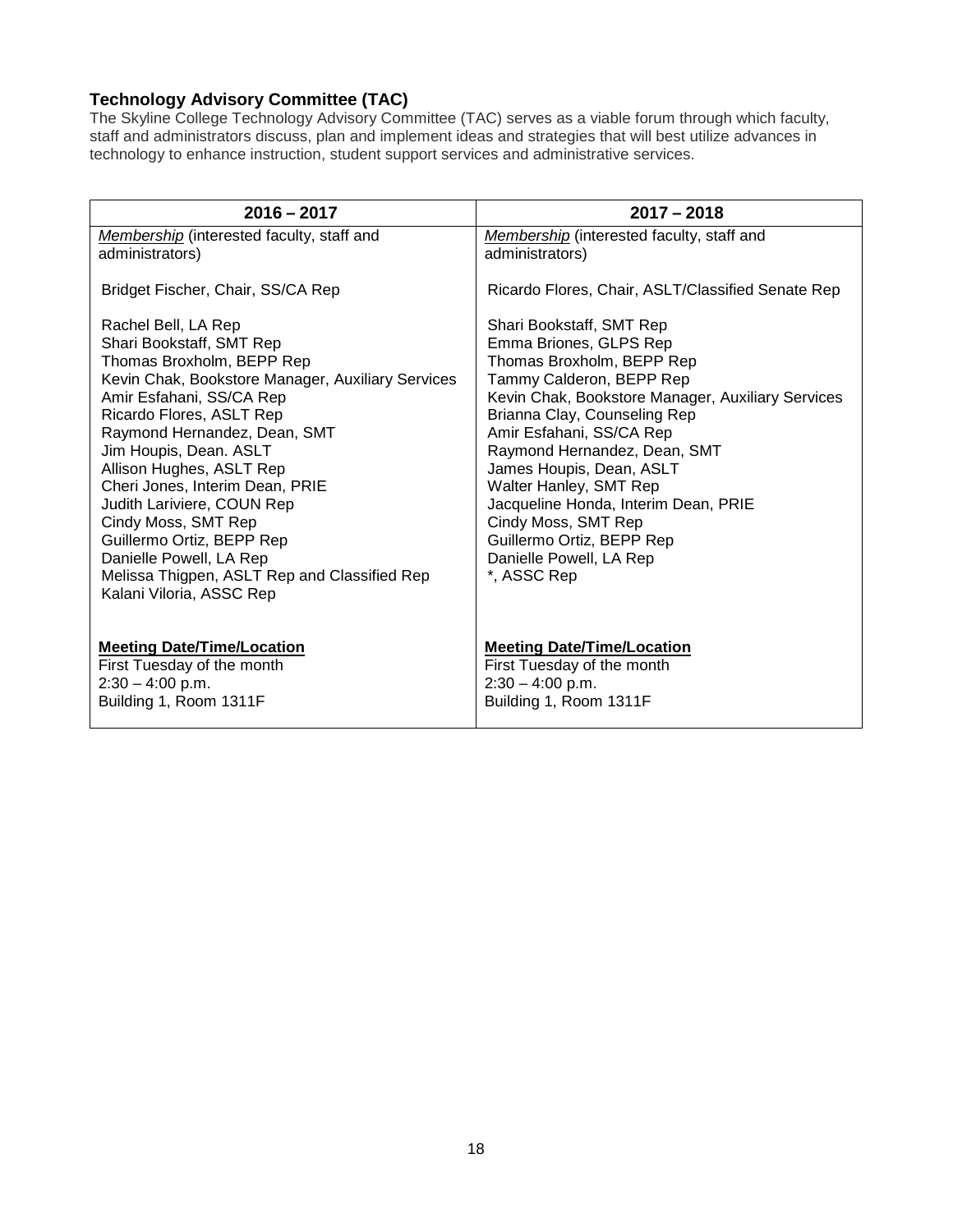# <span id="page-18-0"></span>**TASK FORCES**

#### <span id="page-18-1"></span>**Art on Campus Committee**

The Art on Campus Committee is charged with developing and reviewing proposals for acquisition of art works for both indoor and outdoor display at Skyline College that are appropriate to the mission of the college, broadly interpreted, and express the college's commitment to access and respect for all, regardless of "level of preparation, socio-economic status, cultural, religious, or ethnic background, or disability." The committee will make recommendations to the College President. The committee shall consist of at least one representative each from administration, faculty, staff, and students. Members shall include representatives from the art department, the budget office and facilities. Members shall serve in staggered three-year terms (except student representatives) and may be reappointed

| $2016 - 2017$                                                                                                                                                                                                                                                                                                                               | $2017 - 2018$                                                                                                                                                                                                                                                                                  |
|---------------------------------------------------------------------------------------------------------------------------------------------------------------------------------------------------------------------------------------------------------------------------------------------------------------------------------------------|------------------------------------------------------------------------------------------------------------------------------------------------------------------------------------------------------------------------------------------------------------------------------------------------|
| Membership (representatives from management,                                                                                                                                                                                                                                                                                                | Membership (representatives from management,                                                                                                                                                                                                                                                   |
| faculty, staff, and students)                                                                                                                                                                                                                                                                                                               | faculty, staff, and students)                                                                                                                                                                                                                                                                  |
| Andrea Vizenor, Co-Chair, Administration                                                                                                                                                                                                                                                                                                    | Andrea Vizenor, Co-Chair, Administration                                                                                                                                                                                                                                                       |
| Paul Bridenbaugh, Co-Chair, Faculty                                                                                                                                                                                                                                                                                                         | Paul Bridenbaugh, Co-Chair, Faculty                                                                                                                                                                                                                                                            |
| Donna Bestock, Dean of SS/CA<br><b>Bridget Fischer, Faculty</b><br>Kathy Fitzpatrick, Classified<br>Dessa Hipolito, ASSC Rep<br>Judy Lariviere, faculty<br>Susan Lorenzo, Registrar<br>Ellen Lowenstein, Faculty<br>Justin Piergrossi, Faculty<br><b>Tiffany Schmierer, Faculty</b><br>Arthur Takayama, Faculty<br>Kalani Viloria, ASSC Rep | Tammy Robinson, Interim Dean of SS/CA<br>Kim Davalos, COUN Rep<br><b>Bridget Fischer, Faculty</b><br>Lygia "Gigi" Isaacs, Classified Rep<br>Zaw Min Khant, ASSC Rep<br>Susan Lorenzo, Registrar<br>Justin Piergrossi, Faculty<br><b>Tiffany Schmierer, Faculty</b><br>Arthur Takayama, Faculty |
| <b>Meeting Date/Time/Location</b>                                                                                                                                                                                                                                                                                                           | <b>Meeting Date/Time/Location</b>                                                                                                                                                                                                                                                              |
| To be Determined                                                                                                                                                                                                                                                                                                                            | To be Determined                                                                                                                                                                                                                                                                               |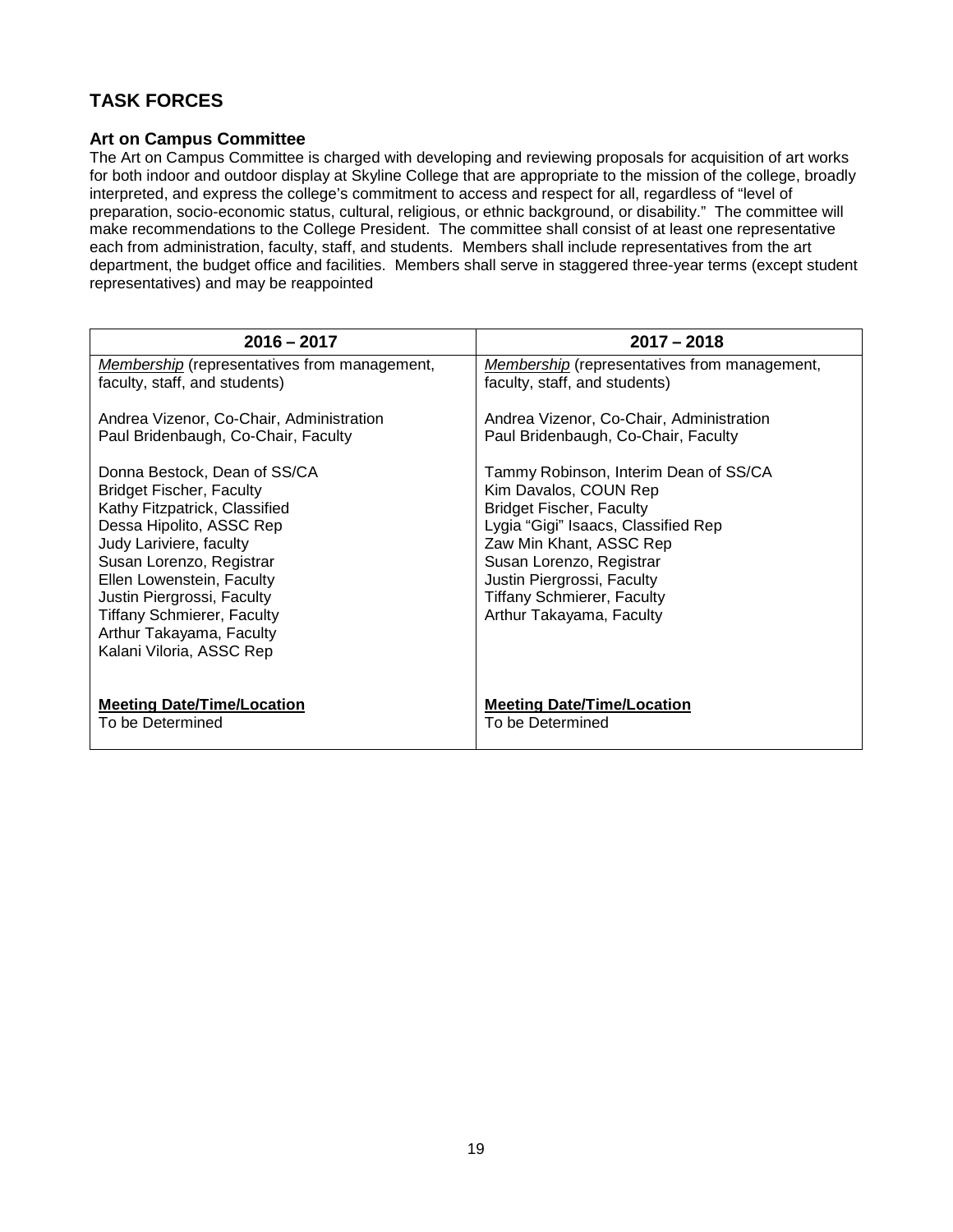# <span id="page-19-0"></span>**OPERATIONAL WORK GROUPS**

### <span id="page-19-1"></span>**Campus Auxiliary Services Advisory Committee**

The Committee is to identify concerns and makes recommendations regarding the cafeteria, bookstore, vending, and some facilities to the President or the Chancellor's Office. This is a college committee that interfaces with the District Auxiliary Services Advisory Committee (DASAC).

| $2016 - 2017$                                                                                                 | $2017 - 2018$                                                                                          |
|---------------------------------------------------------------------------------------------------------------|--------------------------------------------------------------------------------------------------------|
| <b>Membership</b> (representatives from bookstore,<br>cafeteria, Student Activities Office, Business Services | Membership (representatives from bookstore,<br>cafeteria, Student Activities Office, Business Services |
| office, Student Services)                                                                                     | office, Student Services)                                                                              |
| Eloisa Briones, VP, Administrative Services                                                                   | Eloisa Briones, VP, Administrative Services                                                            |
| Amory Cariadus, Director, Student Life and<br>Leadership Development                                          | Amory Cariadus, Director, Student Development<br>Kevin Chak, Bookstore Manager, Auxiliary Services     |
| Kevin Chak, Bookstore Manager, Auxiliary Services<br>Jody Gonzales, ASSC Rep                                  | Michelle Huang, ASSC Rep<br>Zaw Min Khant, ASSC Rep                                                    |
| Dessa Hipolito, ASSC Rep                                                                                      | Leandro Torres Mantilla, ASSC Rep                                                                      |
| Rick McMahon, Pacific Dining representative<br>Kalani Viloria, ASSC Rep                                       | Rick McMahon, Pacific Dining representative<br>Chikako Walker, GLPS Rep                                |
|                                                                                                               |                                                                                                        |
| <b>Meeting Date/Time/Location</b>                                                                             | <b>Meeting Date/Time/Location</b>                                                                      |
| Meetings held as needed                                                                                       | Meetings held as needed                                                                                |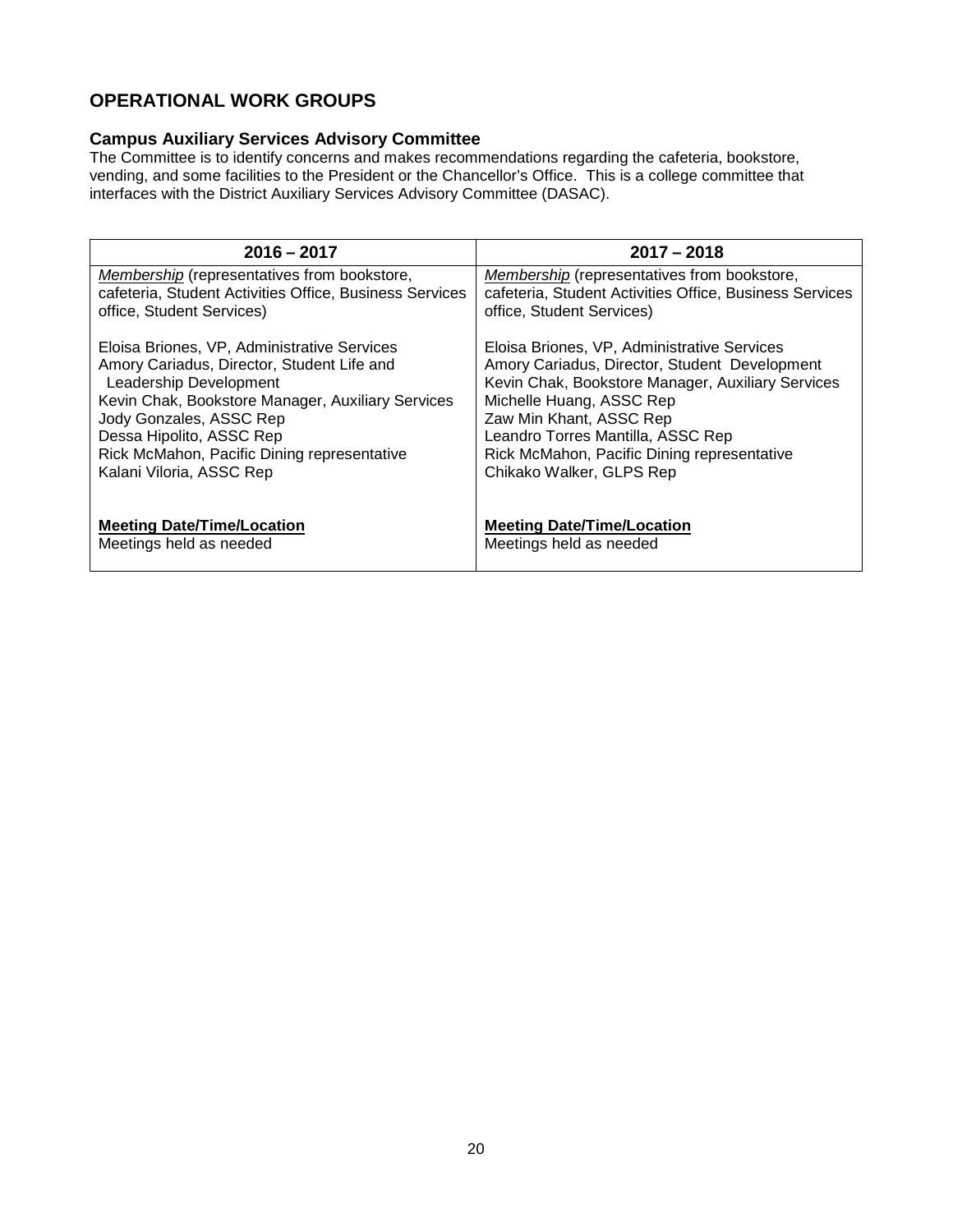#### <span id="page-20-0"></span>**College Success Initiative (CSI) Coordinating Committee**

The role of this committee is to provide a venue to facilitate communication and currency among everyone involved in implementation of the Basic Skills Plan and between the instructional and student services components of the college. The group will seek to ensure that Skyline's Plan is integrated throughout the college. It will be responsible for overseeing the project as a whole and ensuring that the various efforts are well connected to each other, and well embedded in the college's structure. The committee will also identify any gaps that should be addressed. The committee will develop and maintain a calendar of activities to facilitate communication and coordination across the college.

| $2016 - 2017$                                                                                                                                                                                                                                                                                                                                                                                                 | $2017 - 2018$                                                                                                                                                                                                                                                                                                                           |
|---------------------------------------------------------------------------------------------------------------------------------------------------------------------------------------------------------------------------------------------------------------------------------------------------------------------------------------------------------------------------------------------------------------|-----------------------------------------------------------------------------------------------------------------------------------------------------------------------------------------------------------------------------------------------------------------------------------------------------------------------------------------|
| Membership The committee will be a broadly                                                                                                                                                                                                                                                                                                                                                                    | Membership The committee will be a broadly                                                                                                                                                                                                                                                                                              |
| constituted group representing all of the key                                                                                                                                                                                                                                                                                                                                                                 | constituted group representing all of the key                                                                                                                                                                                                                                                                                           |
| components of the project, and co-chaired by the                                                                                                                                                                                                                                                                                                                                                              | components of the project, and co-chaired by the                                                                                                                                                                                                                                                                                        |
| College Success Coordinator and a Vice President.                                                                                                                                                                                                                                                                                                                                                             | College Success Coordinator and a Vice President.                                                                                                                                                                                                                                                                                       |
| If the Coordinator is a classroom instructor, the Co-                                                                                                                                                                                                                                                                                                                                                         | If the Coordinator is a classroom instructor, the Co-                                                                                                                                                                                                                                                                                   |
| Chair would be the Vice President of Student                                                                                                                                                                                                                                                                                                                                                                  | Chair would be the Vice President of Student                                                                                                                                                                                                                                                                                            |
| Services. If the Coordinator is a counselor or                                                                                                                                                                                                                                                                                                                                                                | Services. If the Coordinator is a counselor or                                                                                                                                                                                                                                                                                          |
| librarian, the Co-Chair would be the Vice President of                                                                                                                                                                                                                                                                                                                                                        | librarian, the Co-Chair would be the Vice President of                                                                                                                                                                                                                                                                                  |
| Instruction. The members would include:                                                                                                                                                                                                                                                                                                                                                                       | Instruction. The members would include:                                                                                                                                                                                                                                                                                                 |
| James Houpis, Co-Chair, Dean, ASLT                                                                                                                                                                                                                                                                                                                                                                            | Serena Chu-Mraz, Co-Chair, LA Rep                                                                                                                                                                                                                                                                                                       |
| Aaron McVean, Co-Chair, Interim VPI                                                                                                                                                                                                                                                                                                                                                                           | James Houpis, Co-Chair, Dean, ASLT                                                                                                                                                                                                                                                                                                      |
| Serena Chu-Mraz, LA Rep<br>Melanie Espinueva, COUN Rep<br>Christopher Gibson, LA Rep<br>Mary Gutierrez, Dean, LA<br>David Hasson, SMT Rep<br>Raymond Hernandez, Dean, SMT<br>Denise Hum, SMT Rep<br>Suzanne Poma, COUN Rep<br>David Reed, ASLT Rep<br>Melissa Thigpen, ASLT Rep<br>Kwame Thomas, COUN Rep<br>Mike Urquidez, ASLT/ Classified Senate Rep<br>Miranda Wang, SMT Rep<br>Phillip Williams, SMT Rep | Melanie Espinueva, COUN Rep<br>Christopher Gibson, LA Rep<br>Mary Gutierrez, Dean, LA<br>David Hasson, SMT Rep<br>Raymond Hernandez, Dean, SMT<br>Suzanne Poma, COUN Rep<br>Jennifer Taylor-Mendoza, Interim VP, Instruction<br>Chikako Walker, GLPS Rep<br>Phillip Williams, SMT Rep<br>Andrew Yu, SMT Rep<br>*, Classified Senate Rep |
| <b>Ex Officio Members</b>                                                                                                                                                                                                                                                                                                                                                                                     | <b>Ex Officio Members</b>                                                                                                                                                                                                                                                                                                               |
| Angélica Garcia, VP of Student Services                                                                                                                                                                                                                                                                                                                                                                       | Angélica Garcia, VP of Student Services                                                                                                                                                                                                                                                                                                 |
| <b>Meeting Date/Time/Location</b>                                                                                                                                                                                                                                                                                                                                                                             | <b>Meeting Date/Time/Location</b>                                                                                                                                                                                                                                                                                                       |
| First Monday of the month                                                                                                                                                                                                                                                                                                                                                                                     | First Monday of the month                                                                                                                                                                                                                                                                                                               |
| 2:10 - 4:00 p.m.                                                                                                                                                                                                                                                                                                                                                                                              | 2:10 - 4:00 p.m.                                                                                                                                                                                                                                                                                                                        |
| Building 4, Room 4301                                                                                                                                                                                                                                                                                                                                                                                         | Building 4, Room 4301                                                                                                                                                                                                                                                                                                                   |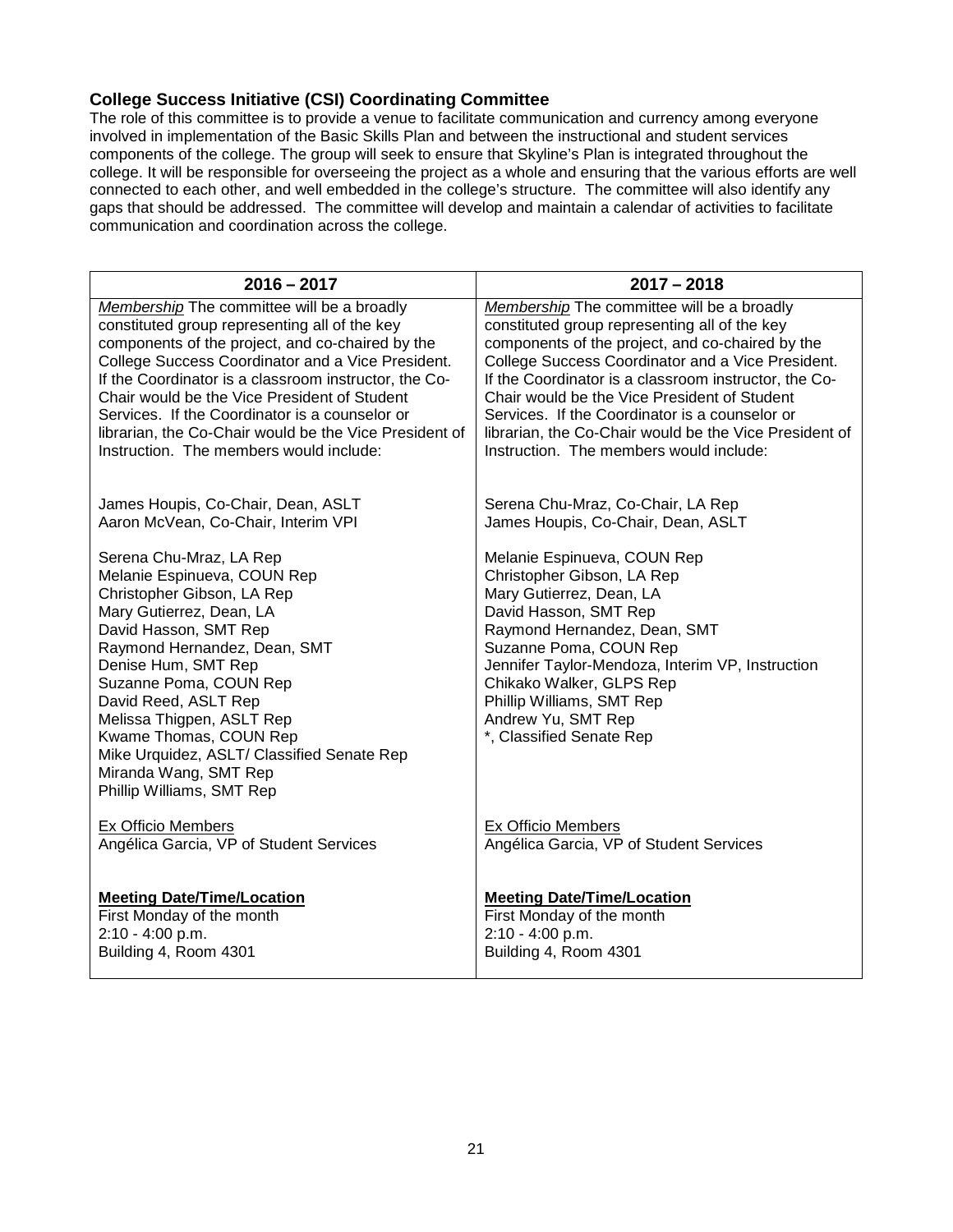#### <span id="page-21-0"></span>**Commencement Committee**

This committee plans, coordinates and implements all activities for Commencement. The committee meets regularly during the spring semester until the day of graduation. Meetings focus on all logistical aspects of the graduation and the commencement ceremony.

| $2016 - 2017$                                                                                                                                                                                                                                                                                                     | $2017 - 2018$                                                                                                                                                                                                                                                                                                                                                                                              |
|-------------------------------------------------------------------------------------------------------------------------------------------------------------------------------------------------------------------------------------------------------------------------------------------------------------------|------------------------------------------------------------------------------------------------------------------------------------------------------------------------------------------------------------------------------------------------------------------------------------------------------------------------------------------------------------------------------------------------------------|
| Membership (Representatives from Buildings and                                                                                                                                                                                                                                                                    | Membership (Representatives from Buildings and                                                                                                                                                                                                                                                                                                                                                             |
| Grounds, Campus Bookstore, Multi-Media, Student                                                                                                                                                                                                                                                                   | Grounds, Campus Bookstore, Multi-Media, Student                                                                                                                                                                                                                                                                                                                                                            |
| Services)                                                                                                                                                                                                                                                                                                         | Services)                                                                                                                                                                                                                                                                                                                                                                                                  |
| William Minnich, Co-Chair, Dean, Enrollment                                                                                                                                                                                                                                                                       | William Minnich, Co-Chair, Dean, Enrollment                                                                                                                                                                                                                                                                                                                                                                |
| Services                                                                                                                                                                                                                                                                                                          | Services                                                                                                                                                                                                                                                                                                                                                                                                   |
| Amory Cariadus, Co-Chair, Director, Student                                                                                                                                                                                                                                                                       | Amory Cariadus, Co-Chair, Director, Student                                                                                                                                                                                                                                                                                                                                                                |
| Development                                                                                                                                                                                                                                                                                                       | Development                                                                                                                                                                                                                                                                                                                                                                                                |
| Kevin Chak, Bookstore Manager, Auxiliary Services<br>Cherie Colin, Director, MCPR<br>John Doctor, Facility Rep<br>Susan Lorenzo, Registrar<br>Golda Margate, EA, VPSS<br>Joseph Morello, Jr., Dean, KAD<br>Sherrie Prasad, EA, VPI<br>Theresa Tentes, EA, President's Office<br>Jim Vangele, Chief, Public Safety | Emma Briones, GLPS Rep<br>Kevin Chak, Bookstore Manager, Auxiliary Services<br>Cherie Colin, Director, MCPR<br>John Doctor, Facility Rep<br>Susan Lorenzo, Registrar<br>Golda Margate, EA, VPSS/Title IX Deputy<br>Investigator<br>Joseph Morello, Jr., Dean, KAD<br>Sherrie Prasad, EA, VPI<br>Theresa Tentes, EA, President's Office<br>Jim Vangele, Chief, Public Safety<br>Alexandra Zanassi, GLPS Rep |
| Other members of the campus community are invited                                                                                                                                                                                                                                                                 | Other members of the campus community are invited                                                                                                                                                                                                                                                                                                                                                          |
| to meetings that cover specific planning areas as it                                                                                                                                                                                                                                                              | to meetings that cover specific planning areas as it                                                                                                                                                                                                                                                                                                                                                       |
| relates to their department, program or division.                                                                                                                                                                                                                                                                 | relates to their department, program or division.                                                                                                                                                                                                                                                                                                                                                          |
| <b>Meeting Date/Time/Location</b>                                                                                                                                                                                                                                                                                 | <b>Meeting Date/Time/Location</b>                                                                                                                                                                                                                                                                                                                                                                          |
| Meetings held as needed                                                                                                                                                                                                                                                                                           | Meetings held as needed                                                                                                                                                                                                                                                                                                                                                                                    |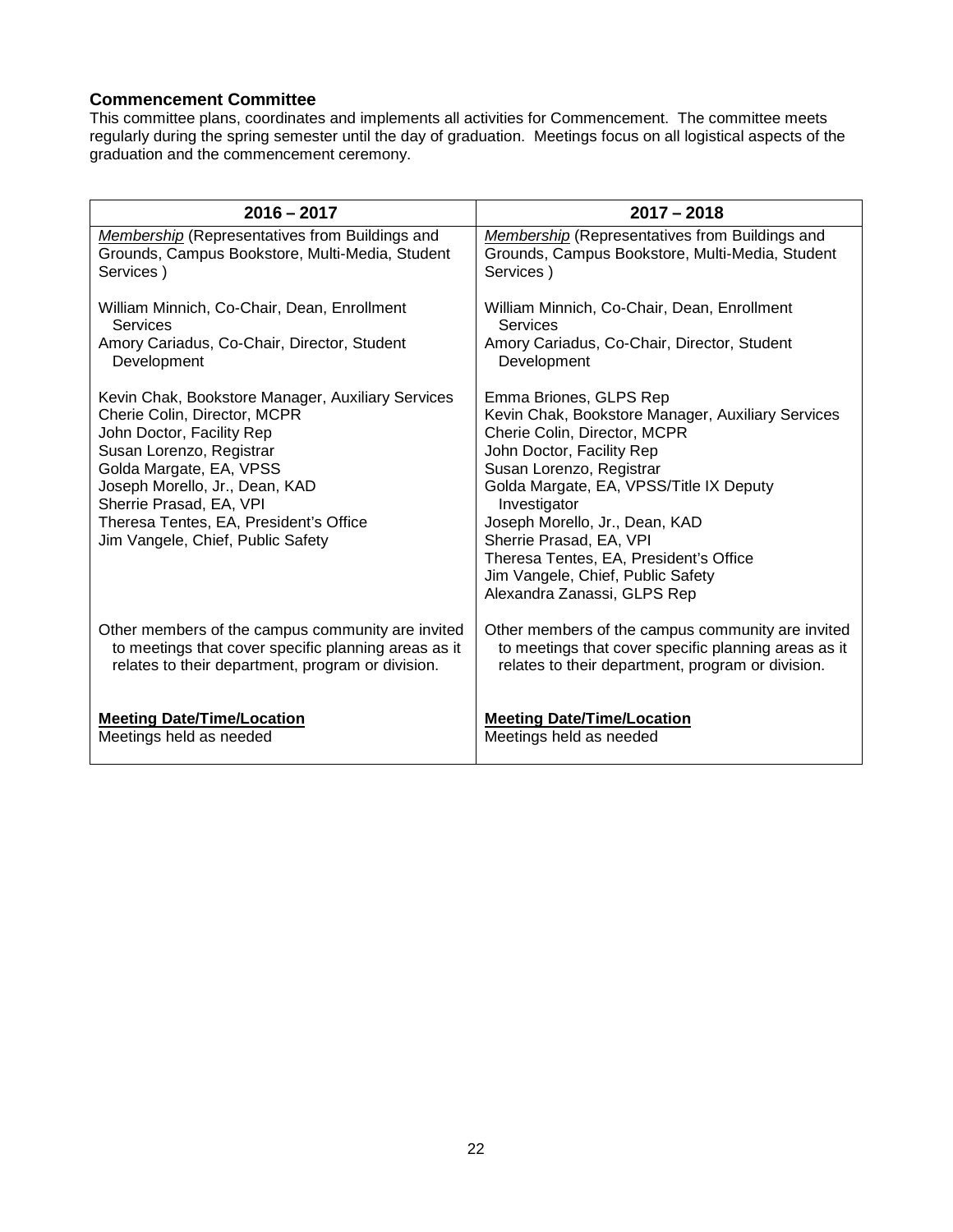# <span id="page-22-0"></span>**Deans and Vice Presidents**

| $2016 - 2017$                                                                                                                                                                                                                                                                                                                                                                                                                                                    | $2017 - 2018$                                                                                                                                                                                                                                                                                                                                                                                                                        |
|------------------------------------------------------------------------------------------------------------------------------------------------------------------------------------------------------------------------------------------------------------------------------------------------------------------------------------------------------------------------------------------------------------------------------------------------------------------|--------------------------------------------------------------------------------------------------------------------------------------------------------------------------------------------------------------------------------------------------------------------------------------------------------------------------------------------------------------------------------------------------------------------------------------|
| <b>Membership (Vice Presidents and Deans)</b>                                                                                                                                                                                                                                                                                                                                                                                                                    | <b>Membership</b> (Vice Presidents and Deans)                                                                                                                                                                                                                                                                                                                                                                                        |
| Aaron McVean, Interim VP, Instruction                                                                                                                                                                                                                                                                                                                                                                                                                            | Jennifer Taylor-Mendoza, Interim VP, Instruction                                                                                                                                                                                                                                                                                                                                                                                     |
| Donna Bestock, Dean, SS/CA<br>Eloisa Briones, VP, Administrative Services<br>Luis Escobar, Dean, Counseling<br>Angélica Garcia, VP of Student Services<br>Mary Gutierrez, Dean, LA<br>Raymond Hernandez, Dean, SMT<br>Lasana Hotep, Dean of SESP<br>James Houpis, Dean, ASLT<br>Cheri Jones, Interim Dean, PRIE<br>William Minnich, Dean, Enrollment Services<br>Joseph Morello, Jr., Dean, KAD<br>Tammy Robinson, Dean, GLPS<br>Christine Roumbanis, Dean, BEPP | Eloisa Briones, VP of AS<br>Luis Escobar, Dean, Counseling<br>Angélica Garcia, VP, Student Services<br>Mary Gutierrez, Dean, LA<br>Raymond Hernandez, Dean, SMT<br>Jacqueline Honda, Interim Dean, PRIE<br>Lasana Hotep, Dean, SESP<br>James Houpis, Dean, ASLT<br>William Minnich, Dean, Enrollment Services<br>Joseph Morello, Jr., Dean, KAD<br>Tammy Robinson, Dean, GLPS/Interim Dean, SS/CA<br>Christine Roumbanis, Dean, BEPP |
| <b>Meeting Date/Time/Location</b><br>Second Thursday of the month<br>$9:00 - 11:00$ a.m.<br>Building 4, Room 4343                                                                                                                                                                                                                                                                                                                                                | <b>Meeting Date/Time/Location</b><br>Second Thursday of the month<br>$9:00 - 11:00$ a.m.<br>Building 4, Room 4343                                                                                                                                                                                                                                                                                                                    |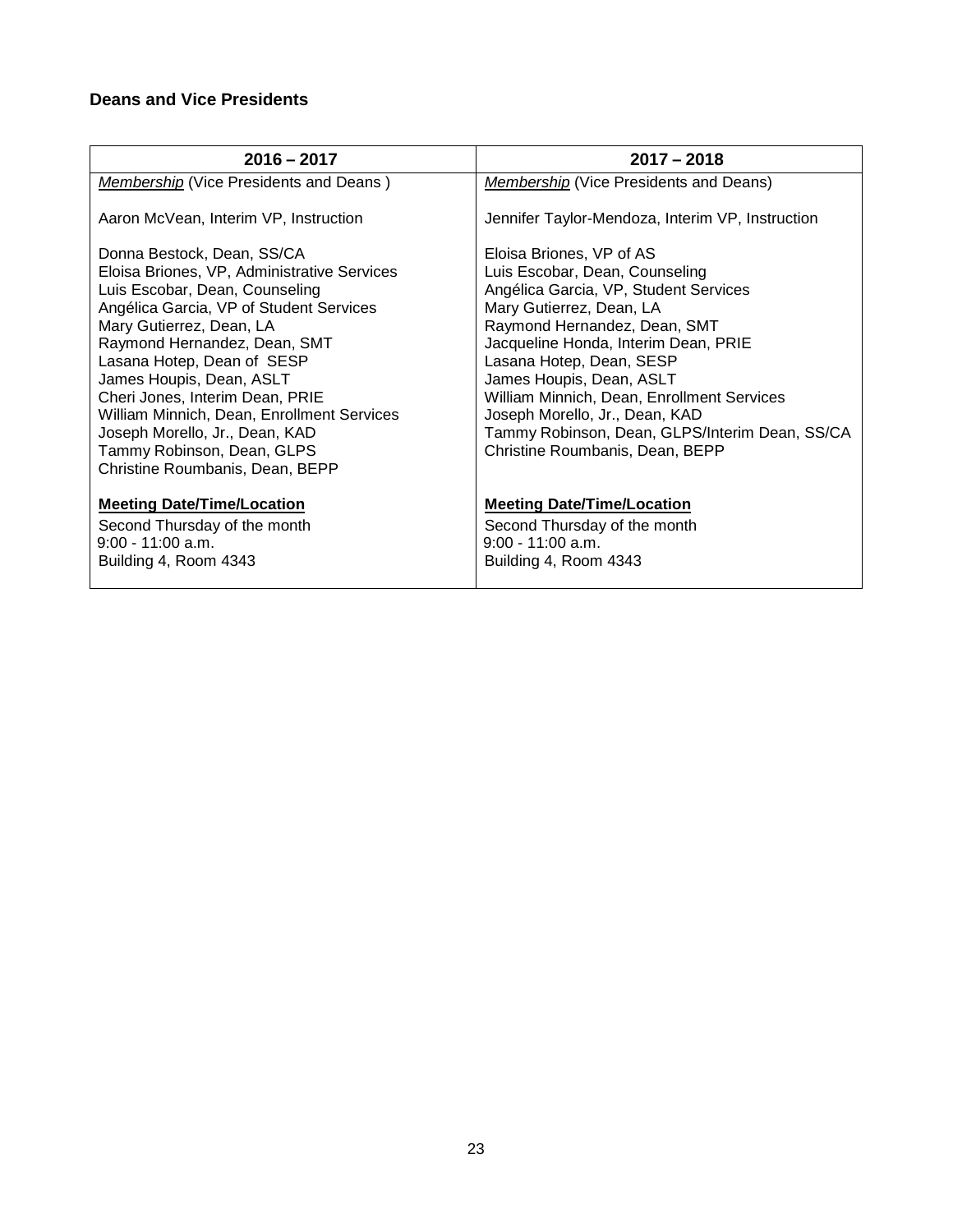### <span id="page-23-0"></span>**Emergency Response Plan Committee**

The Emergency Response Committee develops strategies for disaster preparedness and recovery for the campus. The committee is charged with maintaining the campus Emergency Response Plan, updating contact information and the evacuation plan, providing training for the campus on emergency procedures.

| $2016 - 2017$                                          | $2017 - 2018$                                          |
|--------------------------------------------------------|--------------------------------------------------------|
| <b>Membership (Representatives from Public Safety,</b> | <b>Membership (Representatives from Public Safety,</b> |
| Health Office and Administration)                      | Health Office and Administration)                      |
| Jim Vangele, Co-Chair, Chief, Public Safety            | Jim Vangele, Co-Chair, Chief, Public Safety            |
| Eloisa Briones, Co-Chair, VP, Administrative           | Eloisa Briones, Co-Chair, VP, Administrative           |
| Services                                               | <b>Services</b>                                        |
| Ijaz Ahmed, Director, Allied Health/ Respiratory Care  | Ijaz Ahmed, Director, Allied Health/ Respiratory Care  |
| Steve Aurilio, SS/CA Rep                               | Steve Aurilio, SS/CA Rep                               |
| Cherie Colin, Director, MCPR                           | Cherie Colin, Director, MCPR                           |
| John Doctor, Facilities Manager, Facilities            | John Doctor, Facilities Manager, Facilities            |
| Donna Elliott, Health Center                           | Donna Elliott, Health Center                           |
| Golda Margate, EA, VPSS/ Title IV Deputy               | Golda Margate, EA, VPSS/Title IX Deputy                |
| Investigator                                           | Investigator                                           |
| William Minnich, Dean, Enrollment Services             | William Minnich, Dean, Enrollment Services             |
| Joseph Morello, Jr., Dean, KAD                         | Joseph Morello, Jr., Dean, KAD                         |
| Dino Nomicos, KAD Rep                                  | Dino Nomicos, KAD Rep                                  |
| Regina Stanback Stroud, College President              | Regina Stanback Stroud, College President              |
| Theresa Tentes, EA, President's Office                 | Theresa Tentes, EA, President's Office                 |
| <b>Meeting Date/Time/Location</b>                      | <b>Meeting Date/Time/Location</b>                      |
| Fourth Friday of the month                             | Fourth Friday of the month                             |
| $2:00 - 3:00$ p.m.                                     | $2:00 - 3:00$ p.m.                                     |
| Location: TBD                                          | Location: TBD                                          |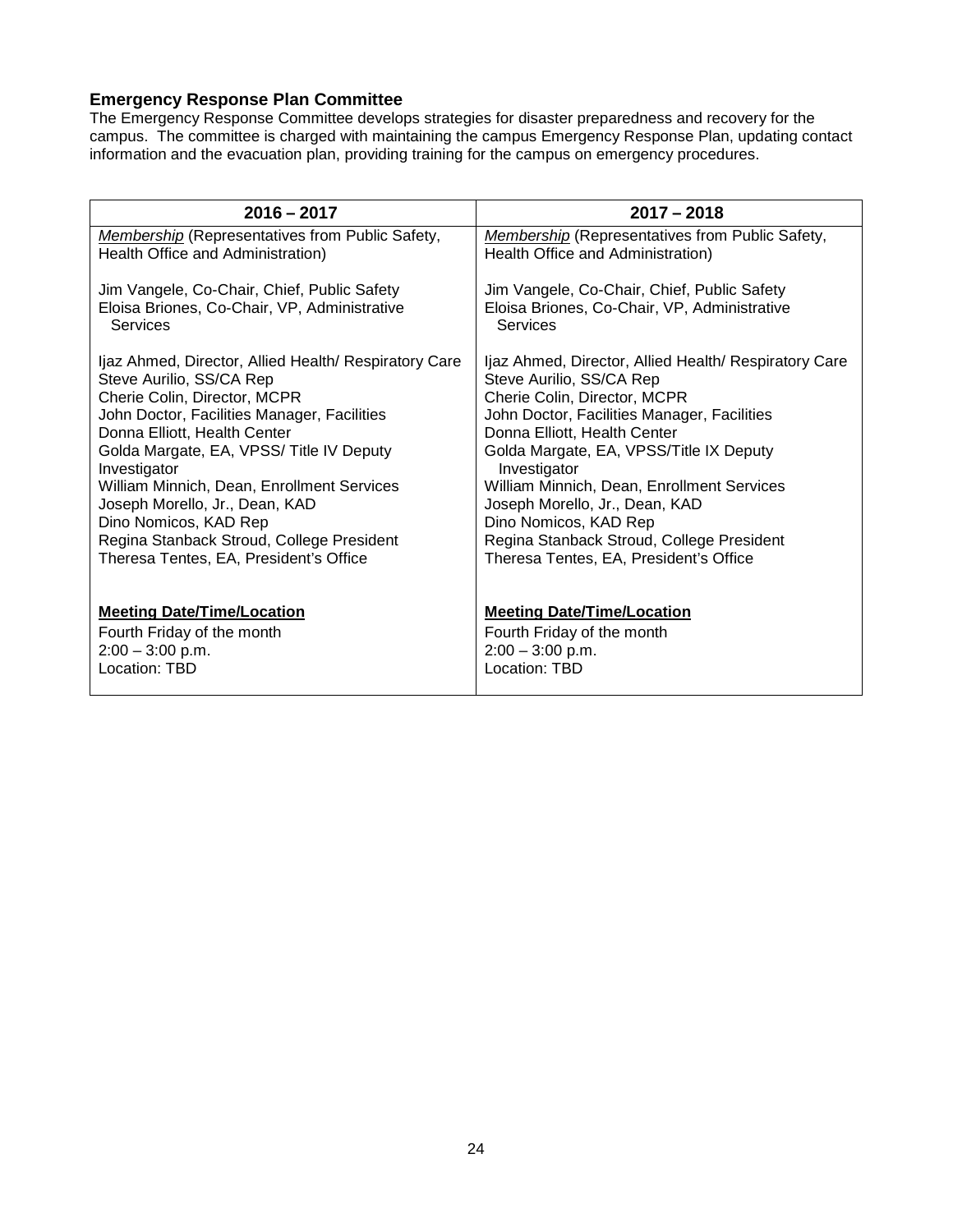# <span id="page-24-0"></span>**Event Support Working Group**

| $2016 - 2017$                                           | $2017 - 2018$                                           |
|---------------------------------------------------------|---------------------------------------------------------|
| <b>Membership</b> (Representatives from Administration, | <b>Membership</b> (Representatives from Administration, |
| Operations, Facilities, Public Safety, Media Services   | Operations, Facilities, Public Safety, Media Services   |
| and division offices who assist in event planning)      | and division offices who assist in event planning)      |
| Eloisa Briones, Chair, VP, Administrative Services      | Eloisa Briones, Chair, VP, Administrative Services      |
| Nancy Argarin                                           | Nancy Argarin                                           |
| Grace Beltran                                           | Grace Beltran                                           |
| Linda Bertellotti                                       | Linda Bertellotti                                       |
| Kamla Bucceri                                           | <b>Amory Cariadus</b>                                   |
| <b>Amory Cariadus</b>                                   | Kevin Chak                                              |
| Kevin Chak                                              | Cherie Colin                                            |
| Cherie Colin                                            | <b>Connor Fitzpatrick</b>                               |
| Kathy Fitzpatrick                                       | <b>Jackie Flores</b>                                    |
| Jackie Flores                                           | Lauren Ford                                             |
| Golda Margate                                           | Joshua Harris                                           |
| <b>Sherrie Prasad</b>                                   | Roger Marcelo                                           |
| Nadia Tariq                                             | Golda Margate                                           |
| <b>Theresa Tentes</b>                                   | Joseph Morello, Jr.                                     |
| Annie Trinh                                             | Katrina Pantig                                          |
| Jim Vangele                                             | Sherrie Prasad                                          |
| Alessandra Zanassi                                      | <b>Theresa Tentes</b>                                   |
|                                                         | Annie Trinh                                             |
|                                                         | Alana Utsumi                                            |
|                                                         | Jim Vangele                                             |
|                                                         | Alessandra Zanassi                                      |
| <b>Meeting Date/Time/Location</b>                       | <b>Meeting Date/Time/Location</b>                       |
| Meetings held as needed                                 | Meetings held as needed                                 |
|                                                         |                                                         |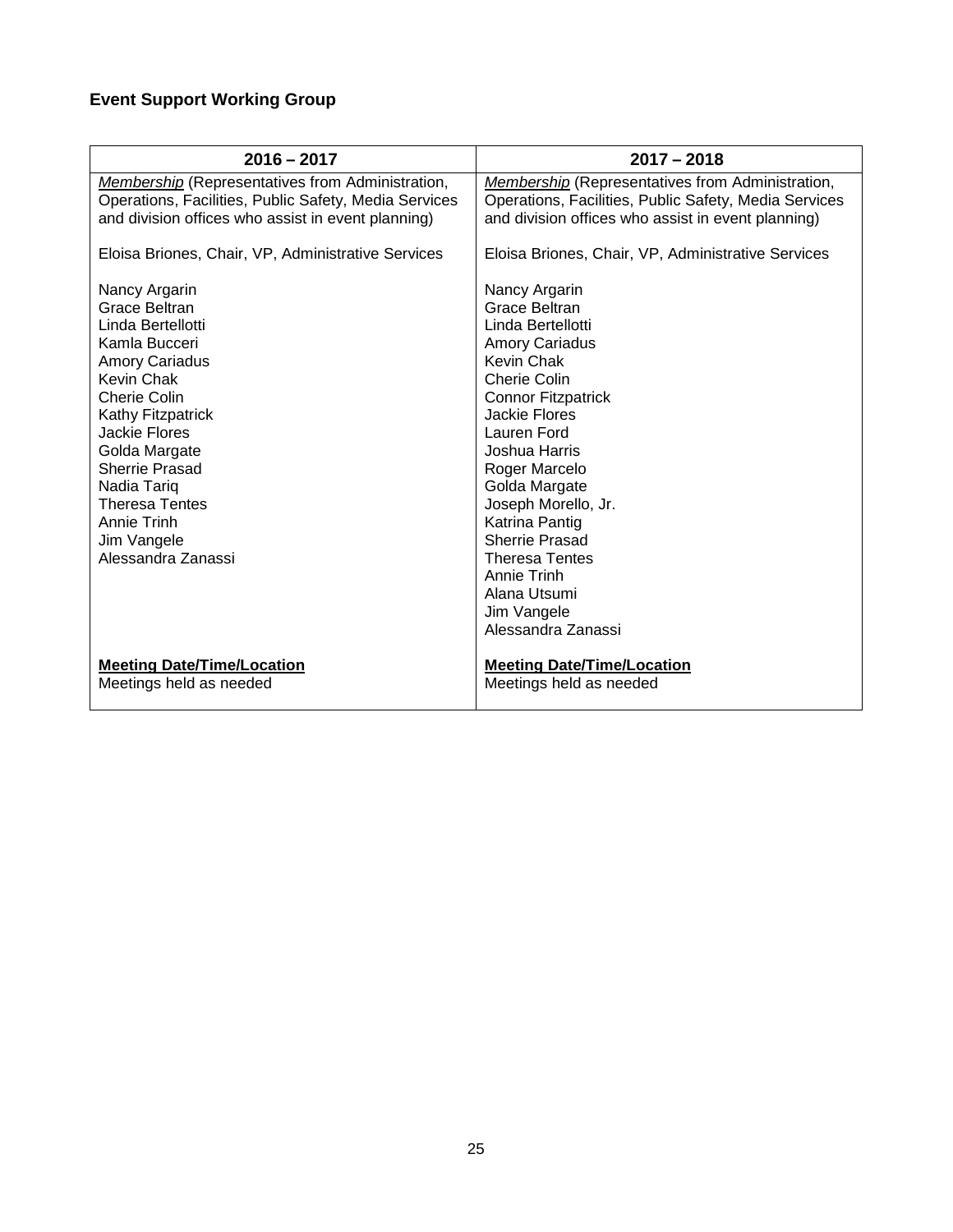#### <span id="page-25-0"></span>**Institutional Review Board**

The Skyline College Institutional Review Board (IRB) is charged with reviewing non-exempt research and making recommendations on the ethical and safety status of the proposed research. The IRB serves to ensure that research conducted on human subjects, including both biological and social science inquiries, be ethical and not infringe upon the rights or jeopardize the welfare of the subjects. An IRB is solely about the protection of human subjects in research. The results of the consideration will be forwarded to the President via the Dean of Planning, Research and Institutional Effectiveness.

| $2016 - 2017$                                                                                | $2017 - 2018$                                                                        |
|----------------------------------------------------------------------------------------------|--------------------------------------------------------------------------------------|
| Membership                                                                                   | Membership                                                                           |
| Cheri Jones, Co-Chair, Interim Dean, PRIE<br>Aaron McVean, Co-Chair, Interim VP, Instruction | Jacqueline Honda, Co-Chair, Interim Dean, PRIE<br>James Houpis, Co-Chair, Dean, ASLT |

### <span id="page-25-1"></span>**Instructional Leadership and Operations Teams**

| $2016 - 2017$                                                                                                                                                                                                                                                                                                                                                                                                                                                                                                                                                                                                                          | $2017 - 2018$                                                                                                                                                                                                                                                                                                                                                                                                                                                                                                                                                                                                                                                                                                                                                |
|----------------------------------------------------------------------------------------------------------------------------------------------------------------------------------------------------------------------------------------------------------------------------------------------------------------------------------------------------------------------------------------------------------------------------------------------------------------------------------------------------------------------------------------------------------------------------------------------------------------------------------------|--------------------------------------------------------------------------------------------------------------------------------------------------------------------------------------------------------------------------------------------------------------------------------------------------------------------------------------------------------------------------------------------------------------------------------------------------------------------------------------------------------------------------------------------------------------------------------------------------------------------------------------------------------------------------------------------------------------------------------------------------------------|
| Membership (Vice President of Instruction,                                                                                                                                                                                                                                                                                                                                                                                                                                                                                                                                                                                             | Membership (Vice President of Instruction,                                                                                                                                                                                                                                                                                                                                                                                                                                                                                                                                                                                                                                                                                                                   |
| Instructional division deans, directors and managers)                                                                                                                                                                                                                                                                                                                                                                                                                                                                                                                                                                                  | Instructional division deans, directors and managers)                                                                                                                                                                                                                                                                                                                                                                                                                                                                                                                                                                                                                                                                                                        |
| Aaron McVean, Interim VP, Instruction<br>Ijaz Ahmed, Director, Respiratory Care/Allied Health<br>Wissem Bennani, Manager, ISP<br>Luis Escobar, Dean, Counseling<br>Zaid Ghori, Director, Special International Programs<br>Mary Gutierrez, Dean, Language Arts<br>Raymond Hernandez, Dean, SMT<br>James Houpis, Dean, ASLT<br>Lasana Hotep, Dean, SESP<br>Pearl Ly, Director, Learning Commons<br>Joseph Morello, Jr., Dean, KAD<br>Yvonne Reid, Director, CITD<br>Tammy Robinson, Dean, GLPS<br>Christine Roumbanis, Dean, BEPP<br>Pcyeta Stroud, Project Director, BAEC<br>Andrea Vizenor, Director, Career and Workforce<br>Program | Jennifer Taylor-Mendoza, Chair, Interim VP,<br>Instruction<br>Ijaz Ahmed, Director, Respiratory Care/Allied Health<br>Anya Arnold, Interim Director, Learning Commons<br>(Fall 2017)<br>Wissem Bennani, Manager, ISP<br>Luis Escobar, Dean, Counseling<br>Zaid Ghori, Director, Special International Programs<br>Mary Gutierrez, Dean, Language Arts<br>Raymond Hernandez, Dean, SMT<br>James Houpis, Dean, ASLT<br>Lasana Hotep, Dean, SESP<br>Lorna Jones, Interim Director, CITD<br>Pearl Ly, Director, Learning Commons (Spring 2018)<br>Joseph Morello, Jr., Dean, KAD<br>Tammy Robinson, Dean, GLPS/Interim Dean, SS/CA<br>Christine Roumbanis, Dean, BEPP<br>Pcyeta Stroud, Project Director, BAEC<br>Andrea Vizenor, Director, Career and Workforce |
| <b>Meeting Date/Time/Location</b><br>Fourth Thursday of the month<br>$9:00 - 11:00$ a.m.<br>Building 4, Room 4343                                                                                                                                                                                                                                                                                                                                                                                                                                                                                                                      | Program<br><b>Meeting Date/Time/Location</b><br>Fourth Thursday of the month<br>$9:00 - 11:00$ a.m.<br>Building 4, Room 4343                                                                                                                                                                                                                                                                                                                                                                                                                                                                                                                                                                                                                                 |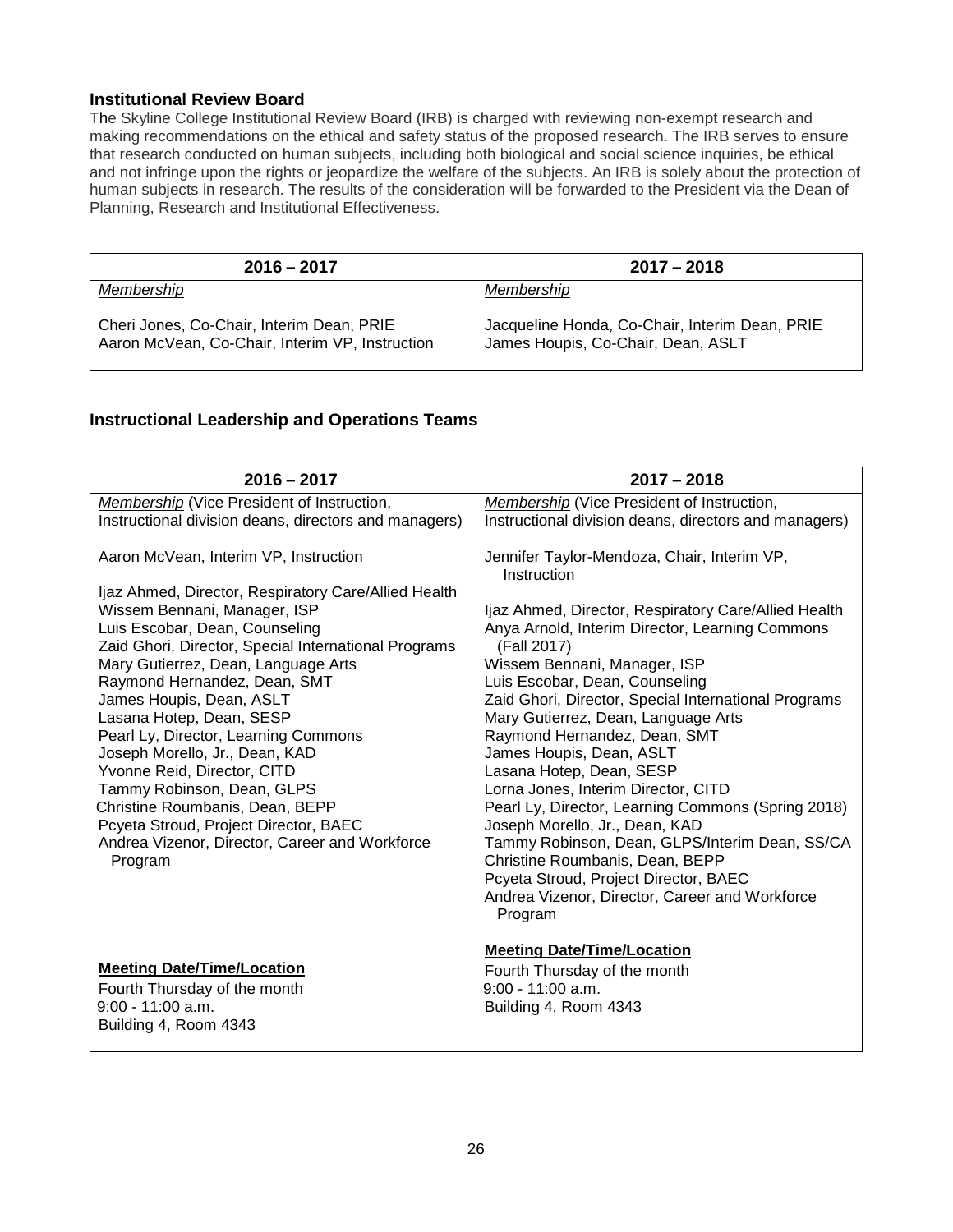### <span id="page-26-0"></span>**Management Council**

The Management Council is an appointed advisory to the College President and primarily meets to facilitate communication among Managers regarding College operations.

| Membership (President, Vice Presidents, Deans,<br>Membership (President, Vice Presidents, Deans,<br>Directors, and Classified Supervisors)<br>Directors, and Classified Supervisors)<br>Regina Stanback Stroud, Chair<br>Regina Stanback Stroud, Chair<br>ljaz Ahmed<br>ljaz Ahmed<br><b>Derrick Banks</b><br>Anya Arnold (Fall 2017)<br><b>Derrick Banks</b><br>Wissem Bennani<br>Donna Bestock<br>Wissem Bennani<br>Eloisa Briones<br>Eloisa Briones |
|--------------------------------------------------------------------------------------------------------------------------------------------------------------------------------------------------------------------------------------------------------------------------------------------------------------------------------------------------------------------------------------------------------------------------------------------------------|
|                                                                                                                                                                                                                                                                                                                                                                                                                                                        |
|                                                                                                                                                                                                                                                                                                                                                                                                                                                        |
|                                                                                                                                                                                                                                                                                                                                                                                                                                                        |
|                                                                                                                                                                                                                                                                                                                                                                                                                                                        |
|                                                                                                                                                                                                                                                                                                                                                                                                                                                        |
|                                                                                                                                                                                                                                                                                                                                                                                                                                                        |
|                                                                                                                                                                                                                                                                                                                                                                                                                                                        |
|                                                                                                                                                                                                                                                                                                                                                                                                                                                        |
| <b>Amory Cariadus</b><br><b>Amory Cariadus</b>                                                                                                                                                                                                                                                                                                                                                                                                         |
| Kevin Chak<br>Kevin Chak                                                                                                                                                                                                                                                                                                                                                                                                                               |
| <b>Cherie Colin</b><br><b>Cherie Colin</b>                                                                                                                                                                                                                                                                                                                                                                                                             |
| John Doctor<br>John Doctor                                                                                                                                                                                                                                                                                                                                                                                                                             |
| Luis Escobar<br>Luis Escobar                                                                                                                                                                                                                                                                                                                                                                                                                           |
| Angélica Garcia<br><b>Connor Fitzpatrick</b><br><b>Zaid Ghori</b>                                                                                                                                                                                                                                                                                                                                                                                      |
| Angélica Garcia<br><b>Zaid Ghori</b><br><b>Mary Gutierrez</b>                                                                                                                                                                                                                                                                                                                                                                                          |
| Raymond Hernandez<br><b>Mary Gutierrez</b>                                                                                                                                                                                                                                                                                                                                                                                                             |
| Raymond Hernandez<br>Lasana Hotep                                                                                                                                                                                                                                                                                                                                                                                                                      |
| Jacqueline Honda<br>James Houpis                                                                                                                                                                                                                                                                                                                                                                                                                       |
| Judy Hutchinson<br>Lasana Hotep                                                                                                                                                                                                                                                                                                                                                                                                                        |
| Cheri Jones<br>James Houpis                                                                                                                                                                                                                                                                                                                                                                                                                            |
| Susan Lorenzo<br>Judy Hutchinson                                                                                                                                                                                                                                                                                                                                                                                                                       |
| Lorna Jones<br>Pearly Ly                                                                                                                                                                                                                                                                                                                                                                                                                               |
| Aaron McVean<br>Raymond Jones                                                                                                                                                                                                                                                                                                                                                                                                                          |
| <b>William Minnich</b><br>Susan Lorenzo                                                                                                                                                                                                                                                                                                                                                                                                                |
| Pearl Ly (Spring 2018)<br>Joseph Morello, Jr.                                                                                                                                                                                                                                                                                                                                                                                                          |
| <b>William Minnich</b><br>Regina Morrison                                                                                                                                                                                                                                                                                                                                                                                                              |
| <b>Yvonne Reid</b><br>Joseph Morello, Jr.                                                                                                                                                                                                                                                                                                                                                                                                              |
| Tammy Robinson<br>Regina Morrison                                                                                                                                                                                                                                                                                                                                                                                                                      |
| <b>Christine Roumbanis</b><br>Tammy Robinson                                                                                                                                                                                                                                                                                                                                                                                                           |
| <b>Christine Roumbanis</b><br><b>Michael Stokes</b>                                                                                                                                                                                                                                                                                                                                                                                                    |
| <b>Michael Stokes</b><br>Pcyeta Stroud                                                                                                                                                                                                                                                                                                                                                                                                                 |
| Chad Thompson<br>Pcyeta Stroud                                                                                                                                                                                                                                                                                                                                                                                                                         |
| Jim Vangele<br>Jennifer Taylor-Mendoza<br>Andrea Vizenor<br>Chad Thompson                                                                                                                                                                                                                                                                                                                                                                              |
| Jim Vangele                                                                                                                                                                                                                                                                                                                                                                                                                                            |
| Andrea Vizenor                                                                                                                                                                                                                                                                                                                                                                                                                                         |
|                                                                                                                                                                                                                                                                                                                                                                                                                                                        |
|                                                                                                                                                                                                                                                                                                                                                                                                                                                        |
| <b>Meeting Date/Time/Location</b><br><b>Meeting Date/Time/Location</b>                                                                                                                                                                                                                                                                                                                                                                                 |
| Second Tuesday of the month<br>Second Tuesday of the month                                                                                                                                                                                                                                                                                                                                                                                             |
| $2:00 - 3:30$ p.m.<br>$2:00 - 3:30$ p.m.<br>Building 4, Room 4343                                                                                                                                                                                                                                                                                                                                                                                      |
| Building 4, Room 4343                                                                                                                                                                                                                                                                                                                                                                                                                                  |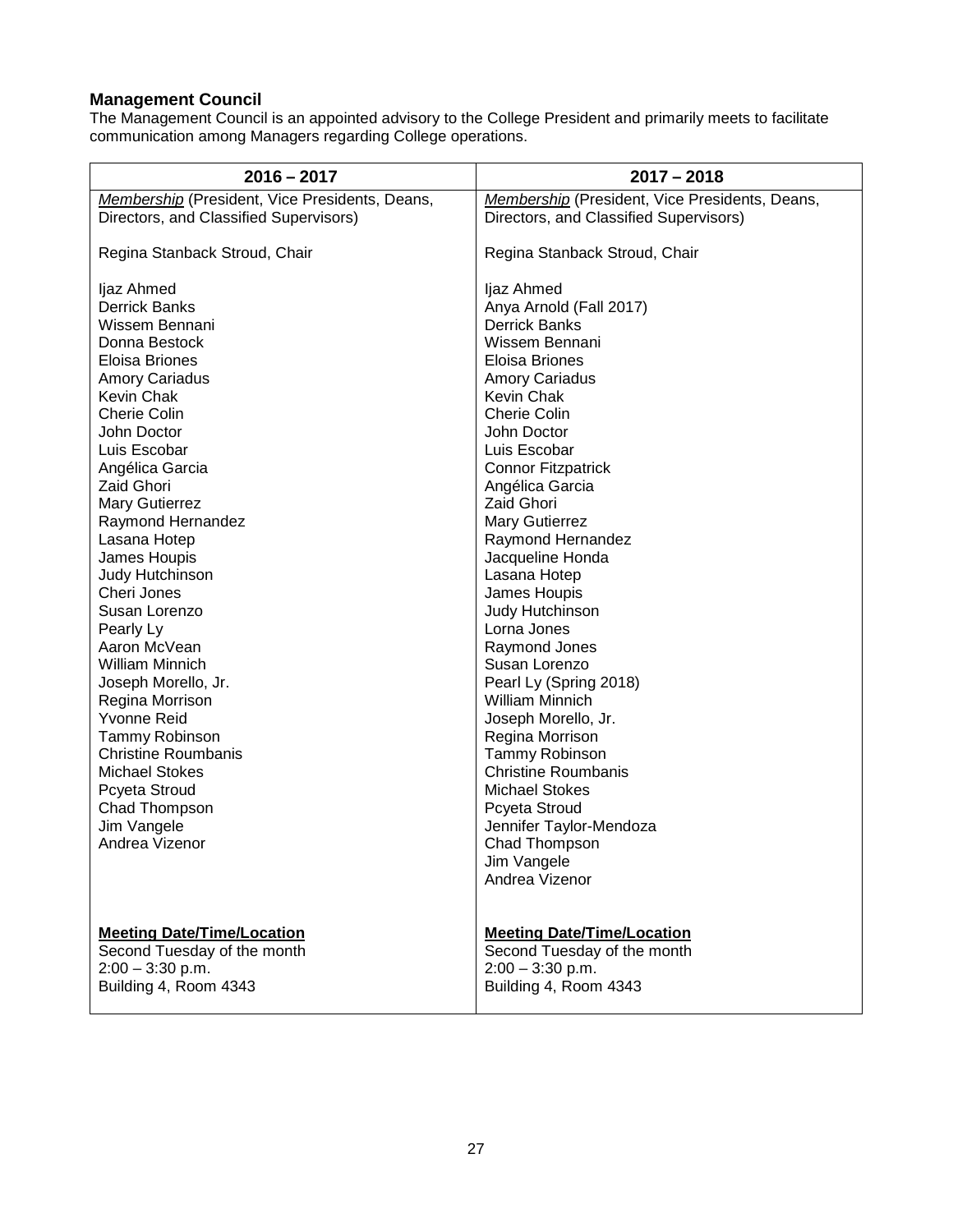### <span id="page-27-0"></span>**Meta Major and Guided Pathway Designed Team**

The mission of the design team is to collaboratively guide Skyline College's comprehensive redesign and keep close integration with other Skyline College Promise initiatives. The Design Team is a collaborative body, led by the design team Co-Leads, and comprised of faculty, staff, students and administrators. The design team includes the Co-Leads as well as representatives from: the inquiry and work teams, the shared governance bodies at Skyline College, various campus programs, and from the logistics and communications squads.

| $2016 - 2017$ | $2017 - 2018$                                                                                                                                                                                                                                                                                       |
|---------------|-----------------------------------------------------------------------------------------------------------------------------------------------------------------------------------------------------------------------------------------------------------------------------------------------------|
|               | Membership (as listed below)                                                                                                                                                                                                                                                                        |
|               | Design Team Co-Leads<br>Lorraine DeMello, Counseling Faculty<br>Luis Escobar, Dean, Counseling<br>Carla Grandy, Instructional Faculty<br>Mary Gutierrez, Dean, Language Arts<br>Jessica Hurless, Instruction Faculty<br>Mustafa Popal, Instructional Faculty<br>Jesse Raskin, Instructional Faculty |
|               | <b>Share Governance Representatives</b><br>Tiffany Schmierer, Academic Senate Rep<br>Marisa Thigpen, Classified Senate Rep<br>*, ASSC Rep<br>*, ASSC Rep                                                                                                                                            |
|               | <b>Divisional Representative</b><br>Katrina Pantig, Student Equity & Support Programs<br>Nina Floro, Professional Development<br>Andrea Vizenor, Career & Workforce Program<br>Karen Wong, Institutional Effectiveness<br>*, Learning Center                                                        |
|               | <b>Inquiry Team Representatives</b><br>*, High Impact Practices Lead(s)<br>*, G.E. Redesign Lead(s)<br>*, Undeclared Student Experience Lead(s)<br>*, Exploratory Course Lead(s)                                                                                                                    |
|               | <b>Work Team Representatives</b><br>*, Student Support Services Lead(s)<br>*, Foundation (Affective Domain) Lead(s)                                                                                                                                                                                 |
|               | <b>Support Squad Representative</b><br>Joseph Morello, Jr., Logistics Squad<br>Cheri Colin, Communication Squad<br>Connor Fitzpatrick, Communication Squad                                                                                                                                          |
|               | <b>Meeting Date/Time/Location</b><br>Please refer to Meta Major Website<br>http://skylinecollege.edu/metamajors/schedule.php                                                                                                                                                                        |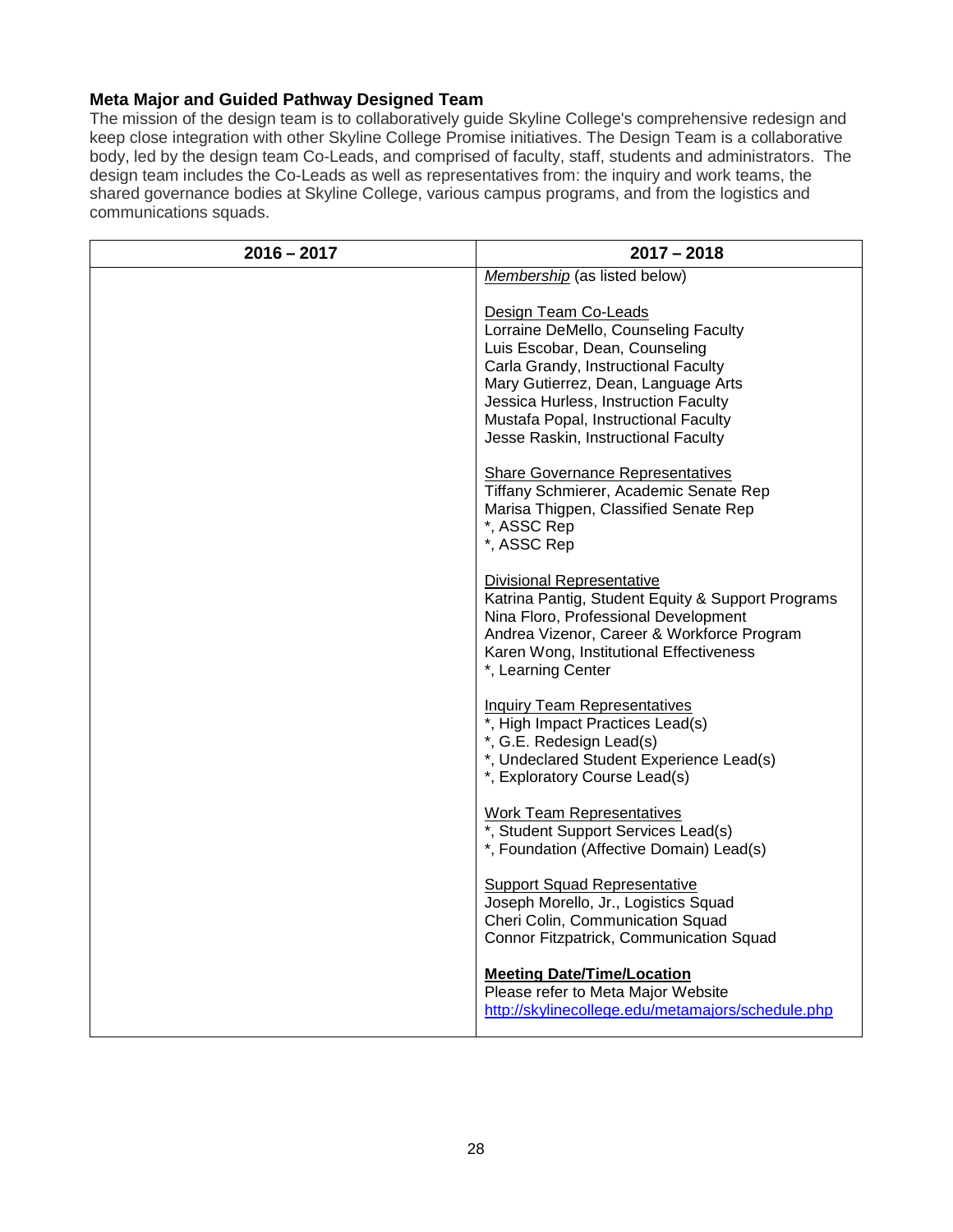# **Outreach Committee**

| $2016 - 2017$                                                                                                                                                                                                                                                                                                                                                                                                                                                                                                                                                                                                                   | $2017 - 2018$                                                                                                                                                                                                                                                                                                                                                                                                                                                                                                                                                                                                                                                                                  |
|---------------------------------------------------------------------------------------------------------------------------------------------------------------------------------------------------------------------------------------------------------------------------------------------------------------------------------------------------------------------------------------------------------------------------------------------------------------------------------------------------------------------------------------------------------------------------------------------------------------------------------|------------------------------------------------------------------------------------------------------------------------------------------------------------------------------------------------------------------------------------------------------------------------------------------------------------------------------------------------------------------------------------------------------------------------------------------------------------------------------------------------------------------------------------------------------------------------------------------------------------------------------------------------------------------------------------------------|
| Membership                                                                                                                                                                                                                                                                                                                                                                                                                                                                                                                                                                                                                      | Membership                                                                                                                                                                                                                                                                                                                                                                                                                                                                                                                                                                                                                                                                                     |
| William Minnich, Chair, Dean, Enrollment Services<br>Jose Cartagena, ASSC Rep<br>Cherie Colin, MCPR Rep<br>Alice Erskine, SMT Rep<br>Jacqueline Escobar, COUN Rep<br>Melanie Espinueva, COUN Rep<br>Jeremy Evangelista, BEPP Rep<br>Lauren Ford, College Recruiter<br>Zaid Ghori, GLPS Rep<br>Lasana Hotep, Dean, SESP<br>Julia Johnson, BEPP Rep<br>Raymond Jones, Director, Middle College<br>Nancy Kaplan-Biegel, Language Arts Rep<br>Abigail Magat, ASSC Rep<br>Melissa Matthews, COUN Rep<br>Regina Morrison, Director, Financial Aid<br>Kristy Nguyen, ASSC Rep<br>Carmen Richardson, BEPP Rep<br>Kwame Thomas, COUN Rep | William Minnich, Co-Chair, Dean, Enrollment Services<br>Lauren Ford, Co-Chair, College Recruiter<br>Cherie Colin, Director, MCPR<br>Connor Fitzpatrick, MCPR/Classified Senate Rep<br>Jeremy Evangelista, CAA Rep<br>Zaid Ghori, GLPS Rep<br>Lasana Hotep, Dean, SESP<br>Margarita Jimenez, ASSC Rep<br>Julia Johnson, BEPP Rep<br>Lorna Jones, Interim Director, CITD<br>Raymond Jones, Director, Middle College<br>Melissa Komadina, COUN Rep<br>Robyn Ledesma, BEPP/Classified Senate Rep<br>Melissa Matthews, COUN Rep<br>Regina Morrison, Director, Financial Aid<br>Michelle Tam, ASSC Rep<br>Kwame Thomas, COUN Rep<br>Chad Thompson, Director, SparkPoint<br>Stephanie Wells, GLPS Rep |
| Chad Thompson, Interim Director, SparkPoint                                                                                                                                                                                                                                                                                                                                                                                                                                                                                                                                                                                     | *, PSC Outreach, Financial Aid Rep                                                                                                                                                                                                                                                                                                                                                                                                                                                                                                                                                                                                                                                             |
| Alina Varona, CAA Rep<br>Jenny Yang, Financial Aid Rep                                                                                                                                                                                                                                                                                                                                                                                                                                                                                                                                                                          |                                                                                                                                                                                                                                                                                                                                                                                                                                                                                                                                                                                                                                                                                                |
|                                                                                                                                                                                                                                                                                                                                                                                                                                                                                                                                                                                                                                 |                                                                                                                                                                                                                                                                                                                                                                                                                                                                                                                                                                                                                                                                                                |
| <b>Meeting Date/Time/Location</b><br>To be determined                                                                                                                                                                                                                                                                                                                                                                                                                                                                                                                                                                           | <b>Meeting Date/Time/Location</b><br>To be determined                                                                                                                                                                                                                                                                                                                                                                                                                                                                                                                                                                                                                                          |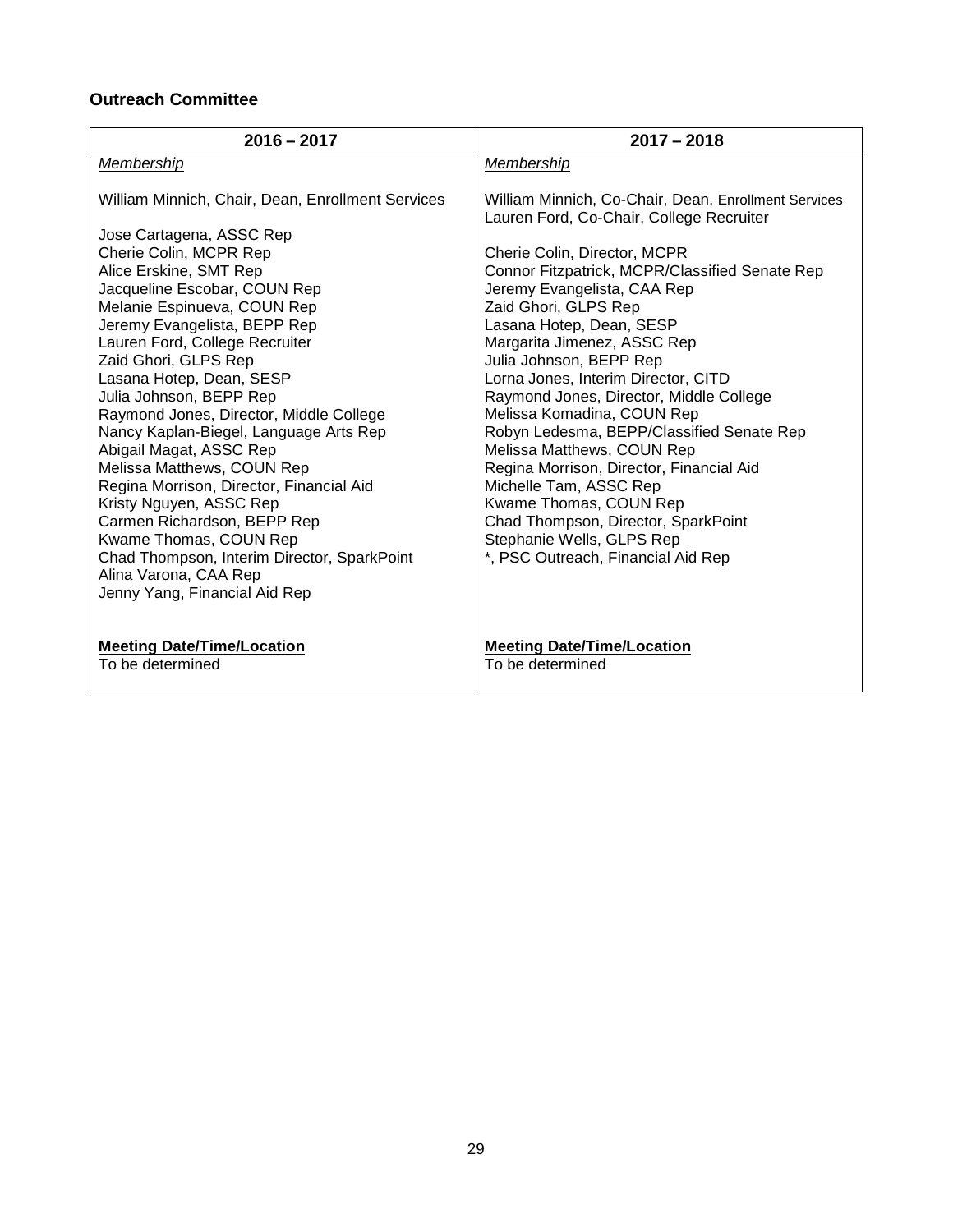### <span id="page-29-0"></span>**Scholarship Committee**

The Scholarship Committee serves as a general policy advisory group to the scholarship program and as a selection committee for general scholarships and awards that may be assigned to their jurisdiction. The primary sources of scholarships for which this committee selects scholarship recipients are Skyline and District Foundation and Skyline Organization funds.

| $2016 - 2017$                                                                                                                                                                                                                                                                                                                                                                                                                                                                                                   | $2017 - 2018$                                                                                                                                                                                                                                                                                                                                                                                                                                                                                                                                                                                                                   |
|-----------------------------------------------------------------------------------------------------------------------------------------------------------------------------------------------------------------------------------------------------------------------------------------------------------------------------------------------------------------------------------------------------------------------------------------------------------------------------------------------------------------|---------------------------------------------------------------------------------------------------------------------------------------------------------------------------------------------------------------------------------------------------------------------------------------------------------------------------------------------------------------------------------------------------------------------------------------------------------------------------------------------------------------------------------------------------------------------------------------------------------------------------------|
| <b>Membership</b> (members appointed by constituent                                                                                                                                                                                                                                                                                                                                                                                                                                                             | <b>Membership</b> (members appointed by constituent                                                                                                                                                                                                                                                                                                                                                                                                                                                                                                                                                                             |
| groups)                                                                                                                                                                                                                                                                                                                                                                                                                                                                                                         | groups)                                                                                                                                                                                                                                                                                                                                                                                                                                                                                                                                                                                                                         |
| William Minnich, Co-Chair, Dean, Enrollment Services                                                                                                                                                                                                                                                                                                                                                                                                                                                            | William Minnich, Co-Chair, Dean, Enrollment Services                                                                                                                                                                                                                                                                                                                                                                                                                                                                                                                                                                            |
| Jenny Yang, Co-Chair, Financial Aid                                                                                                                                                                                                                                                                                                                                                                                                                                                                             | *, Co-Chair, PSC Outreach, Financial Aid                                                                                                                                                                                                                                                                                                                                                                                                                                                                                                                                                                                        |
| Linda Allen, Classified Senate Rep<br>Luciana Castro, LA Rep<br>Kevin Corsiglia, KAD Rep<br>Liza Erpelo, LA Rep<br>John Freedman, SMT Rep<br>Zaid Ghori, GLPS Rep<br>Lasana Hotep, Dean, SESP<br>Jessica Lopez, COUN Rep<br>Soledad McCarthy, BEPP Rep<br>Kennya Ruiz, Classified Senate Rep<br>Michael Stokes, Director of TRiO<br>Arthur Takayama, SS/CA Rep<br>Chad Thompson, Interim Director, SparkPoint<br>Alana Utsumi, Classified Senate Rep<br>Chikako Walker, GLPS Rep<br>James "Jim" Wong, SS/CA Rep | Linda Allen, Classified Senate Rep<br>Luciana Castro, LA Rep<br>Belinda Chan, Classified Senate Rep<br>Gina Ciardella, Classified Senate Rep<br>Brianna Clay, COUN Rep<br>Kevin Corsiglia, KAD Rep<br>Safiyyah Forbes, SMT Rep<br>Zaid Ghori, GLPS Rep<br>Michele Haggar, Classified Senate Rep<br>Lasana Hotep, Dean, SESP<br>Soledad McCarthy, BEPP Rep<br>Pamela Ortiz, Classified Senate Rep<br>Michael Stokes, Director, TRiO<br>Arthur Takayama, SS/CA Rep<br>Chad Thompson, Interim Director, SparkPoint<br>Jessica Truglio, Classified Senate Rep<br>Alana Utsumi, Classified Senate Rep<br>James "Jim" Wong, SS/CA Rep |
| <b>Meeting Date/Time/Location</b>                                                                                                                                                                                                                                                                                                                                                                                                                                                                               | <b>Meeting Date/Time/Location</b>                                                                                                                                                                                                                                                                                                                                                                                                                                                                                                                                                                                               |
| Meetings held as needed                                                                                                                                                                                                                                                                                                                                                                                                                                                                                         | Meetings held as needed                                                                                                                                                                                                                                                                                                                                                                                                                                                                                                                                                                                                         |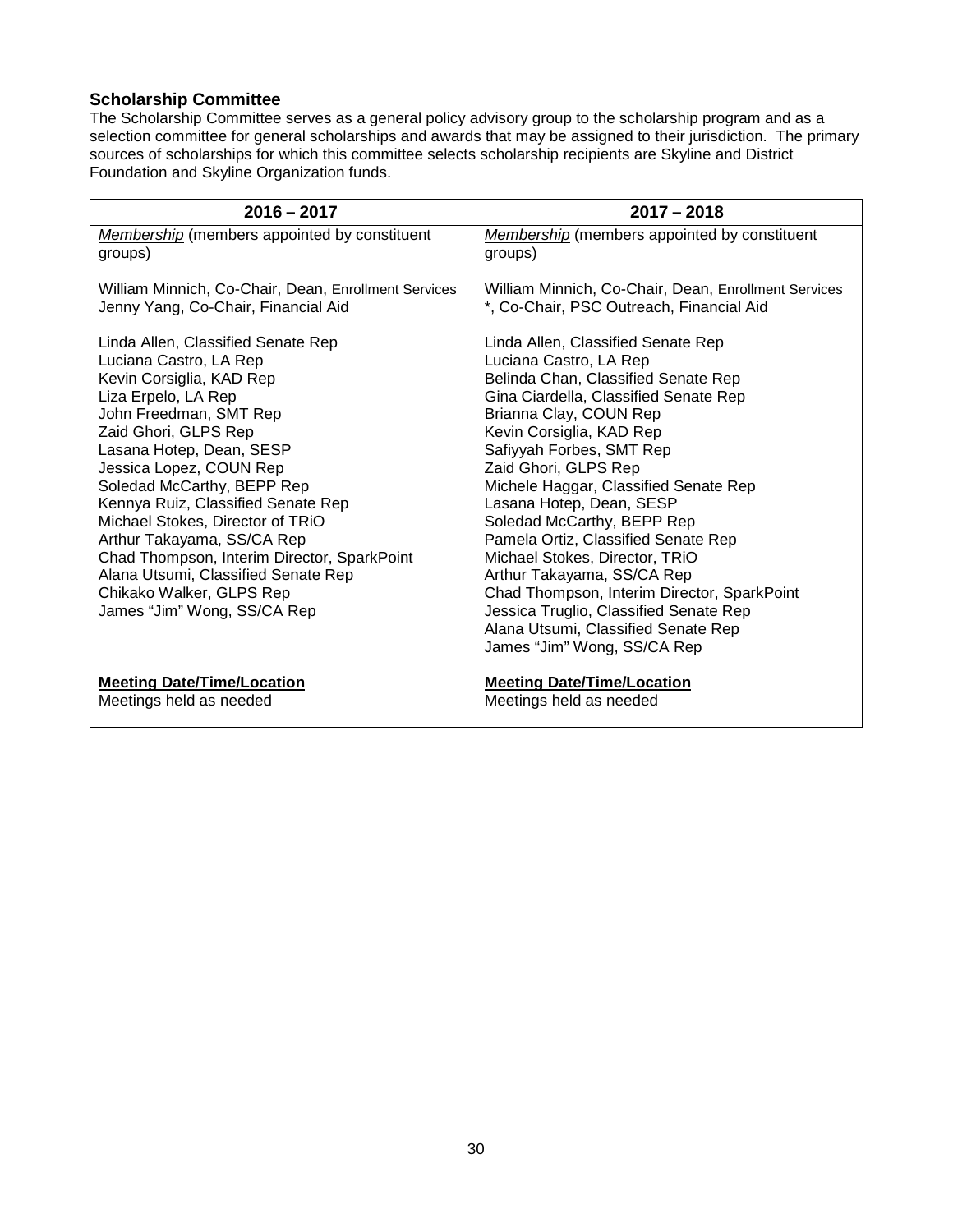### <span id="page-30-0"></span>**Student Scholarship Awards Committee**

This committee is charged with planning and implementing the annual Student Scholarship Awards Ceremony and the Donor Appreciation Reception.

| $2016 - 2017$                                                                                                                                                                                                                                                                                      | $2017 - 2018$                                                                                                                                                                                                                                                                                                                                                  |
|----------------------------------------------------------------------------------------------------------------------------------------------------------------------------------------------------------------------------------------------------------------------------------------------------|----------------------------------------------------------------------------------------------------------------------------------------------------------------------------------------------------------------------------------------------------------------------------------------------------------------------------------------------------------------|
| Membership (interested faculty, staff and<br>administrators)                                                                                                                                                                                                                                       | Membership (interested faculty, staff and<br>administrators)                                                                                                                                                                                                                                                                                                   |
| William Minnich, Chair, Dean, Enrollment Services                                                                                                                                                                                                                                                  | William Minnich, Chair, Dean, Enrollment Services                                                                                                                                                                                                                                                                                                              |
| Amory Cariadus, Director, Student Development<br>Kevin Chak, Bookstore Manager, Auxiliary Services<br>Cherie Colin, Director, MCPR<br>Lucy Jovel, COUN Rep<br>Regina Morrison, Director, Financial Aid<br>Golda Margate, EA, VPSS<br>Jenny Yang, Financial Aid Rep<br>Alessandra Zanassi, GLPS Rep | Linda Bertellotti, Operations Rep<br>Amanda Bortoli, Auxiliary Services Rep<br>Amory Cariadus, Director, Student Development<br>Kevin Chak, Bookstore Manager, Auxiliary Services<br>Cherie Colin, Director, MCPR<br>Angelica Gorostiza, BEPP Rep<br>Joshua Harris, Theater Events Manager<br>Lucy Jovel, COUN Rep<br>Regina Morrison, Director, Financial Aid |
| Academic Senate President *<br>Honors Transfer Program Coordinator *<br>Phi Theta Kappa Coordinator *                                                                                                                                                                                              | Golda Margate, EA, VPSS<br>Alessandra Zanassi, GLPS Rep                                                                                                                                                                                                                                                                                                        |
| Transfer Center Coordinator *<br>Master of Ceremony *<br>Vacant, Classified Rep.                                                                                                                                                                                                                   | Academic Senate President *<br>Honors Transfer Program Coordinator *<br>Phi Theta Kappa Coordinator *<br>Transfer Center Coordinator *<br>Master of Ceremony *<br>*PSC Outreach, Financial Aid Rep                                                                                                                                                             |
| *Representative who may choose to only attend those<br>meetings which directly affect their area                                                                                                                                                                                                   | *Representative who may choose to only attend those<br>meetings which directly affect their area                                                                                                                                                                                                                                                               |
| <b>Meeting Date/Time/Location</b><br>Meetings held as needed                                                                                                                                                                                                                                       | <b>Meeting Date/Time/Location</b><br>Meetings held as needed                                                                                                                                                                                                                                                                                                   |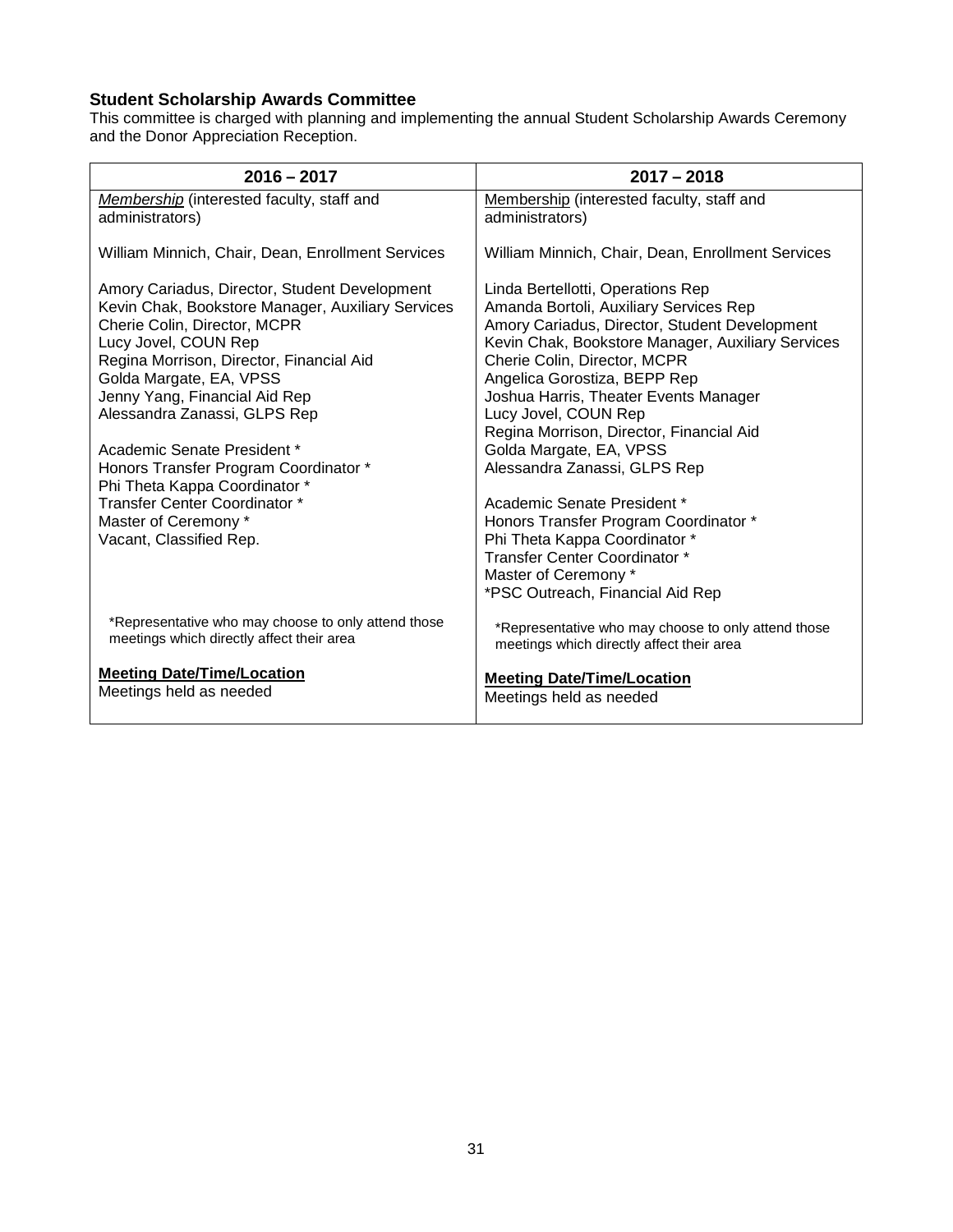# <span id="page-31-0"></span>**Student Services Leadership Team**

| $2016 - 2017$                                                                                                                                                                                                                                                                                                                                                                                                                                                                                                     | $2017 - 2018$                                                                                                                                                                                                                                                                                                                                                                                                                                                                                                                                                                                                                                                                                                                                          |
|-------------------------------------------------------------------------------------------------------------------------------------------------------------------------------------------------------------------------------------------------------------------------------------------------------------------------------------------------------------------------------------------------------------------------------------------------------------------------------------------------------------------|--------------------------------------------------------------------------------------------------------------------------------------------------------------------------------------------------------------------------------------------------------------------------------------------------------------------------------------------------------------------------------------------------------------------------------------------------------------------------------------------------------------------------------------------------------------------------------------------------------------------------------------------------------------------------------------------------------------------------------------------------------|
| Membership (Vice President of Student Services,<br><b>Student Services Divisional Deans, and Managers)</b>                                                                                                                                                                                                                                                                                                                                                                                                        | Membership (Vice President of Student Services,<br>Student Services Divisional Deans, and Managers)                                                                                                                                                                                                                                                                                                                                                                                                                                                                                                                                                                                                                                                    |
| Angélica Garcia, VP, Student Services                                                                                                                                                                                                                                                                                                                                                                                                                                                                             | Angélica Garcia, VP, Student Services                                                                                                                                                                                                                                                                                                                                                                                                                                                                                                                                                                                                                                                                                                                  |
| Amory Cariadus, Director, Student Development<br>Jacqueline Escobar, COUN Rep<br>Luis Escobar, Dean, Counseling<br>Lasana Hotep, Dean, SESP<br>Lucy Jovel, COUN Rep<br>Susan Lorenzo, Registrar, A&R<br>William Minnich, Dean, Enrollment Services<br>Joseph Morello, Jr., Dean, KAD<br>Nathaniel Nevado, COUN Rep<br>Regina Morrison, Director, Financial Aid<br>Michael Stokes, Director, TRiO<br>Chad Thompson, Interim Director, SparkPoint<br>Jim Vangele, Chief, Public Safety<br>Lavinia Zanassi, COUN Rep | Amory Cariadus, Director, Student Development<br>Gina Ciardella, VRC Rep<br>Lorraine DeMello, COUN Rep<br>Jacqueline Escobar, COUN Rep<br>Luis Escobar, Dean, Counseling<br>Lauren Ford, College Recruiter<br>Imelda Hermosillo, Interim Coordinator, EOP&S<br>Lasana Hotep, Dean, SESP<br>Lucy Jovel, COUN Rep<br>Susan Lorenzo, Registrar, A&R<br>Golda Margate, EA, VPSS/ Title IX deputy<br>Investigator<br>Melissa Matthew, Coordinator, DRC<br>William Minnich, Dean, Enrollment Services<br>Joseph Morello, Jr., Dean, KAD<br>Nathaniel Nevado, COUN Rep<br>Regina Morrison, Director, Financial Aid<br>Michael Stokes, Director, TRiO<br>Chad Thompson, Director, SparkPoint<br>Jim Vangele, Chief, Public Safety<br>Lavinia Zanassi, COUN Rep |
| <b>Meeting Date/Time/Location</b><br>Second and Fourth Tuesday of the month<br>$10:00 - 11:30$ a.m.<br>Building 4, Room 4343                                                                                                                                                                                                                                                                                                                                                                                      | <b>Meeting Date/Time/Location</b><br>Fourth Tuesday of the month<br>$10:00 - 11:30$ a.m.<br>Building 4, Room 4343                                                                                                                                                                                                                                                                                                                                                                                                                                                                                                                                                                                                                                      |